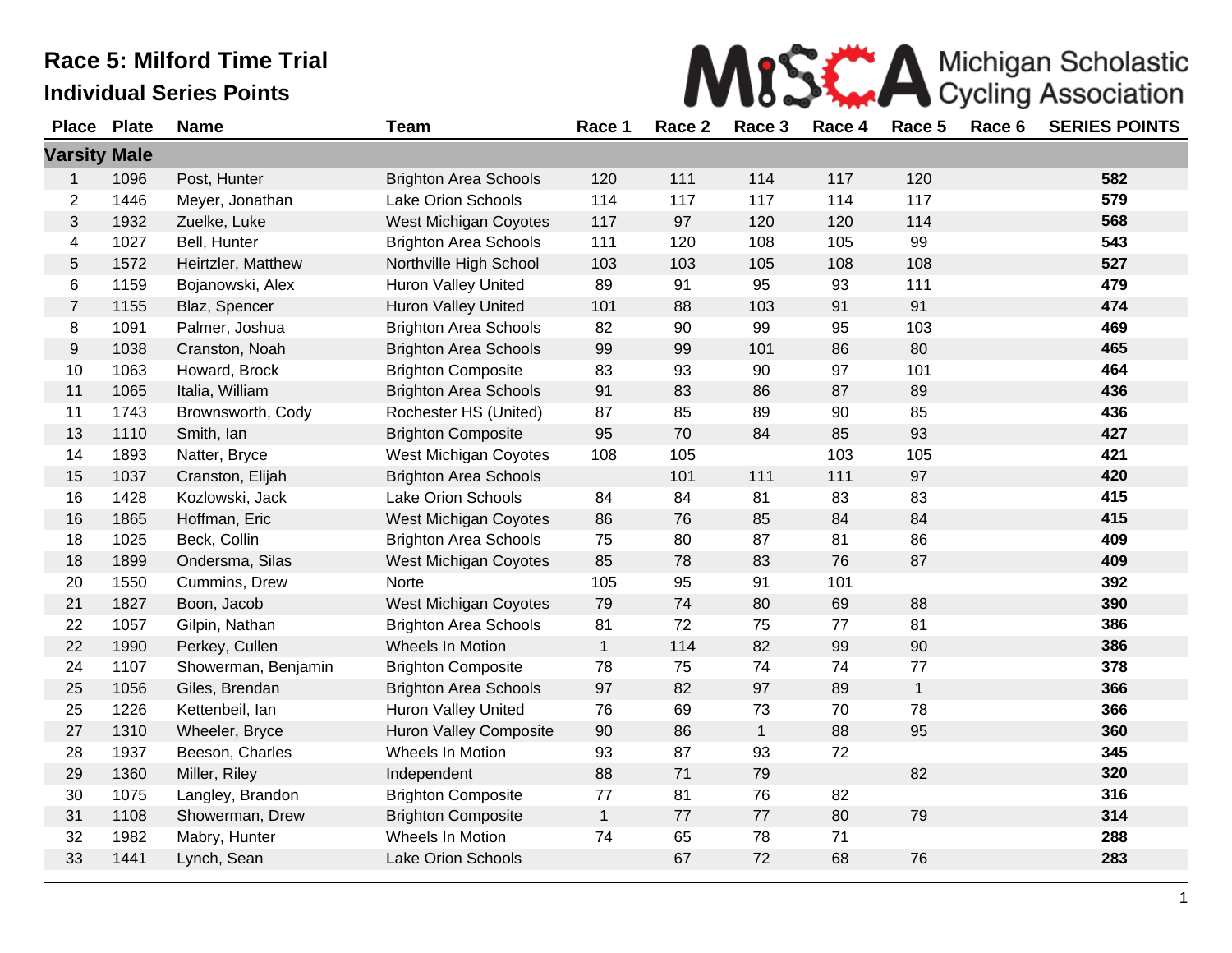

| <b>Place</b>   | <b>Plate</b>          | <b>Name</b>         | <b>Team</b>                  | Race 1       | Race 2 | Race 3       | Race 4 | Race 5 | Race 6 | <b>SERIES POINTS</b> |
|----------------|-----------------------|---------------------|------------------------------|--------------|--------|--------------|--------|--------|--------|----------------------|
| 34             | 1399                  | Davis, Kyle         | Lake Orion Schools           | 1            | 79     | 88           | 78     |        |        | 246                  |
| 35             | 2004                  | Theriot, Jacques    | Wheels In Motion             | 80           | 68     |              | 73     |        |        | 221                  |
| 36             | 1368                  | Rivera, Christopher | Independent                  |              | 89     | 1            | 79     |        |        | 169                  |
| 37             | 1141                  | Redfield, Matt      | Detroit Country Day          |              | 73     |              | 75     |        |        | 148                  |
| 38             | 5002                  | Brower, David       | Independent                  | $\mathbf 1$  | 108    | 1            |        |        |        | 110                  |
| 39             | 5020                  | Cummins, Reese      | Norte                        |              | 66     |              |        |        |        | 66                   |
| 40             | 1834                  | Budden, Nicholas    | West Michigan Coyotes        |              |        |              |        |        |        | $\pmb{0}$            |
| 40             | 1901                  | Pomeroy, Mason      | <b>West Michigan Coyotes</b> |              |        |              |        |        |        | $\bf{0}$             |
| 40             | 5074                  | Mosher, Evan        | <b>West Michigan Coyotes</b> |              |        |              |        |        |        | 0                    |
|                | <b>Varsity Female</b> |                     |                              |              |        |              |        |        |        |                      |
| $\mathbf 1$    | 1046                  | Droese, Katherine   | <b>Brighton Area Schools</b> | 120          | 117    | 120          | 120    | 120    |        | 597                  |
| $\overline{2}$ | 1890                  | Miller, Anabel      | West Michigan Coyotes        | 114          | 108    | 114          | 117    | 114    |        | 567                  |
| 3              | 1371                  | Schultz, Lauren     | Independent                  | 117          | 111    | 117          | 114    | 105    |        | 564                  |
| 4              | 1930                  | Whitmer, Madine     | <b>West Michigan Coyotes</b> | 105          | 114    | 105          | 111    | 111    |        | 546                  |
| 5              | 1856                  | Forrester, Addison  | <b>West Michigan Coyotes</b> | 108          | 105    | 108          | 108    | 103    |        | 532                  |
| 6              | 1594                  | DeFauw, Elizabeth   | Orange Krush                 | 111          | 103    | 103          | 103    | 108    |        | 528                  |
| $\overline{7}$ | 1017                  | Abington, Liberty   | <b>Brighton Area Schools</b> | 103          | 101    | $\mathbf{1}$ | 101    | 101    |        | 407                  |
| 8              | 1319                  | Woolhiser, Makayla  | Huron Valley United          |              | 99     | 101          | 99     | 99     |        | 398                  |
| 9              | 1349                  | Jimenez Palos, Emma | Independent                  | $\mathbf{1}$ | 120    |              | 105    | 117    |        | 343                  |
| 10             | 5041                  | Urbain, Gwen        | Norte                        |              |        | 111          |        |        |        | 111                  |
| 11             | 1961                  | Jones, Campbell     | Wheels In Motion             |              |        |              |        |        |        | $\mathbf 0$          |
|                | <b>Junior Varsity</b> | 11-12th Grade Male  |                              |              |        |              |        |        |        |                      |
| 1              | 1745                  | Cerget, Anthony     | Rochester HS (United)        | 100          | 94     | 97           | 94     | 83     |        | 468                  |
| $\overline{2}$ | 1378                  | Stephenson, Drake   | Independent                  | 75           | 100    | 100          | 100    | 88     |        | 463                  |
| 3              | 1296                  | Thompson, John      | <b>Huron Valley United</b>   | 94           | 88     | 88           | 88     | 85     |        | 443                  |
| $\overline{4}$ | 1079                  | Lutz, Andrew        | <b>Brighton Area Schools</b> | 91           | 85     | 94           | 79     | 91     |        | 440                  |
| 5              | 1800                  | Tapert, Bryce       | Rochester HS (United)        | 85           | 91     | 91           | 71     | 81     |        | 419                  |
| 6              | 1316                  | Wolcott, Garrett    | <b>Huron Valley United</b>   | 81           | 79     | 85           | 85     | 79     |        | 409                  |
| $\overline{7}$ | 1751                  | Dagg, Paul          | Rochester HS (United)        | 97           | 97     |              | 97     | 100    |        | 391                  |
| 8              | 1322                  | Bixby, Carter       | Independent                  | 71           | 75     | 83           | 81     | 75     |        | 385                  |
| 9              | 1575                  | Herger, Michael     | Northville High School       | 79           | 71     | 57           | 75     | 71     |        | 353                  |
| $10$           | 1122                  | Witte, Zachary      | <b>Brighton Area Schools</b> | 73           | 81     |              | 91     | 97     |        | 342                  |
| 11             | 1043                  | Deetz, Nathan       | <b>Brighton Area Schools</b> | 77           | 68     | 69           | 61     | 65     |        | 340                  |
| 12             | 1778                  | Navetta, Nick       | Rochester HS (United)        | 70           | 83     |              | 83     | 94     |        | 330                  |
|                |                       |                     |                              |              |        |              |        |        |        |                      |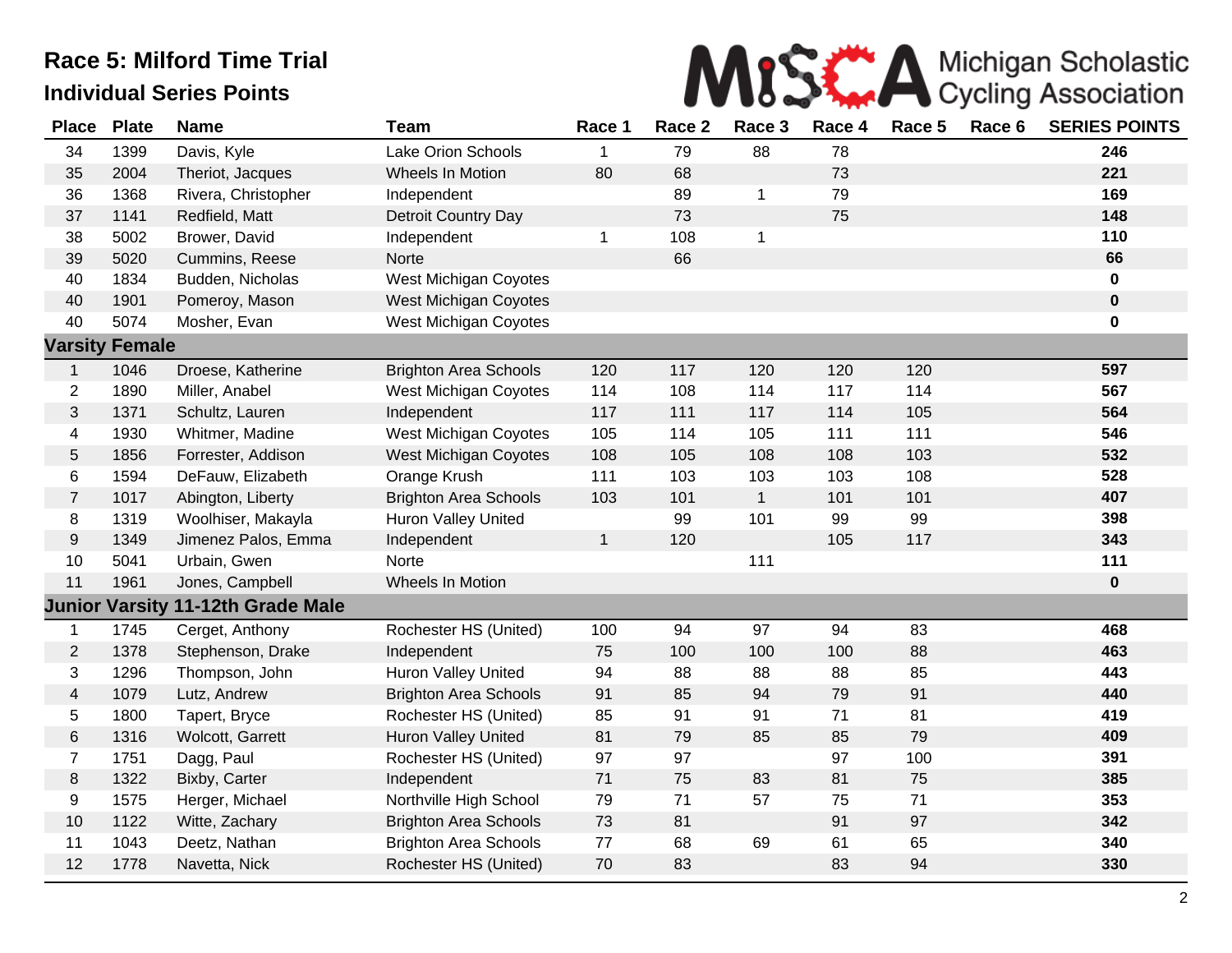

| <b>Place</b> | <b>Plate</b> | <b>Name</b>       | <b>Team</b>                   | Race 1       | Race 2       | Race 3      | Race 4       | Race 5 | Race 6 | <b>SERIES POINTS</b> |
|--------------|--------------|-------------------|-------------------------------|--------------|--------------|-------------|--------------|--------|--------|----------------------|
| 13           | 1772         | Li, Rongbang      | Rochester HS (United)         | 66           | 67           | 62          | 70           | 59     |        | 324                  |
| 13           | 1802         | Weir, Harrison    | Rochester HS (United)         | 61           | 58           | 79          | 62           | 64     |        | 324                  |
| 15           | 1312         | Wilson, Evan      | <b>Huron Valley United</b>    | 88           | 77           | $\mathbf 1$ | 77           | 77     |        | 320                  |
| 16           | 1112         | St.Laurent, Reid  | <b>Brighton Composite</b>     | 64           | 61           | 65          | 66           | 63     |        | 319                  |
| 17           | 1877         | Loewen, Florenc   | West Michigan Coyotes         | 65           | 62           | 67          | 63           | 56     |        | 313                  |
| 18           | 1039         | Dabrowski, Henry  | <b>Brighton Area Schools</b>  | 60           | 59           | 66          | 65           | 61     |        | 311                  |
| 19           | 1051         | Franks, Caleb     | <b>Brighton Area Schools</b>  | 62           | 60           | 63          | 58           | 57     |        | 300                  |
| 20           | 1799         | Tapert, Bayden    | Rochester HS (United)         | 83           | $\mathbf{1}$ | 71          | 67           | 73     |        | 295                  |
| 21           | 1815         | Schmid, Collin    | <b>Team Green</b>             | $\pmb{0}$    | 70           | 81          | 69           | 70     |        | 290                  |
| 22           | 1781         | Patyi, Ryan       | Rochester HS (United)         |              | 73           | 75          | 68           | 69     |        | 285                  |
| 23           | 1175         | Carlsen, Nolan    | Huron Valley United           | 68           | 69           | 68          |              | 67     |        | 272                  |
| 24           | 1479         | Watts, Matthew    | Lake Orion Schools            | 54           | 52           | 58          | 56           | 47     |        | 267                  |
| 25           | 1500         | Davis II, Thomas  | Midland MTB Crew              | 56           | 51           | 53          | 54           | 49     |        | 263                  |
| 26           | 1384         | Abbott, Jacob     | Lake Orion Schools            | 53           | 49           | 55          | 53           | 51     |        | 261                  |
| 27           | 1552         | Albrecht, Matthew | NE Indiana Trailblazers       | 63           | 66           |             | 64           | 62     |        | 255                  |
| 28           | 1111         | Sobkow, Griffin   | <b>Brighton Area Schools</b>  | 58           |              | 56          | 59           | 52     |        | 225                  |
| 29           | 1080         | Mack, Andrew      | <b>Brighton Area Schools</b>  | $\mathbf{1}$ | 55           | 59          | 55           | 50     |        | 220                  |
| 30           | 1584         | Van Tiem, Luke    | Northville High School        | 55           | 54           | 54          |              | 55     |        | 218                  |
| 31           | 1023         | Banas, Chase      | <b>Brighton Area Schools</b>  | 69           | 65           | 77          |              |        |        | 211                  |
| 31           | 1863         | Greene, Ezra      | West Michigan Coyotes         |              |              | 70          | 73           | 68     |        | 211                  |
| 33           | 1455         | Murray, Ryan      | Lake Orion Schools            | 57           | 63           |             |              | 60     |        | 180                  |
| 34           | 1521         | Parker, Ethan     | Midland MTB Crew              |              | 56           | 61          |              | 54     |        | 171                  |
| 35           | 1288         | Smith, Dylan      | <b>Huron Valley Composite</b> |              | 50           | 60          |              | 53     |        | 163                  |
| 36           | 1086         | Money, Daniel     | <b>Brighton Composite</b>     |              | 64           |             |              | 66     |        | 130                  |
| 37           | 1777         | Mile, Colin       | Rochester HS (United)         |              |              |             | 60           | 58     |        | 118                  |
| 38           | 1098         | Psik, Shane       | <b>Brighton Area Schools</b>  | 59           | 57           |             |              |        |        | 116                  |
| 39           | 1782         | Plotzke, Thomas   | Rochester HS (United)         |              | 53           |             | 57           |        |        | 110                  |
| 40           | 5032         | Schnepp, Samuel   | Independent                   |              |              | 73          |              |        |        | 73                   |
| 41           | 5023         | Sirken, Jonas     | Independent                   | 67           |              |             |              |        |        | 67                   |
| 42           | 5048         | Olney, Benjamin   | Independent                   |              |              | 64          |              |        |        | 64                   |
| 43           | 1903         | Porter, Dawson    | West Michigan Coyotes         |              |              | 52          |              |        |        | 52                   |
| 44           | 1142         | Tuto, Anthony     | Detroit Country Day           |              | 48           |             | $\mathbf{1}$ |        |        | 49                   |
| 45           | 1134         | Alshab, Brandon   | Detroit Country Day           |              |              |             |              | 48     |        | 48                   |
| 46           | 1358         | Martin, Walker    | Independent                   |              |              | 1           |              |        |        | $\mathbf 1$          |
|              |              |                   |                               |              |              |             |              |        |        |                      |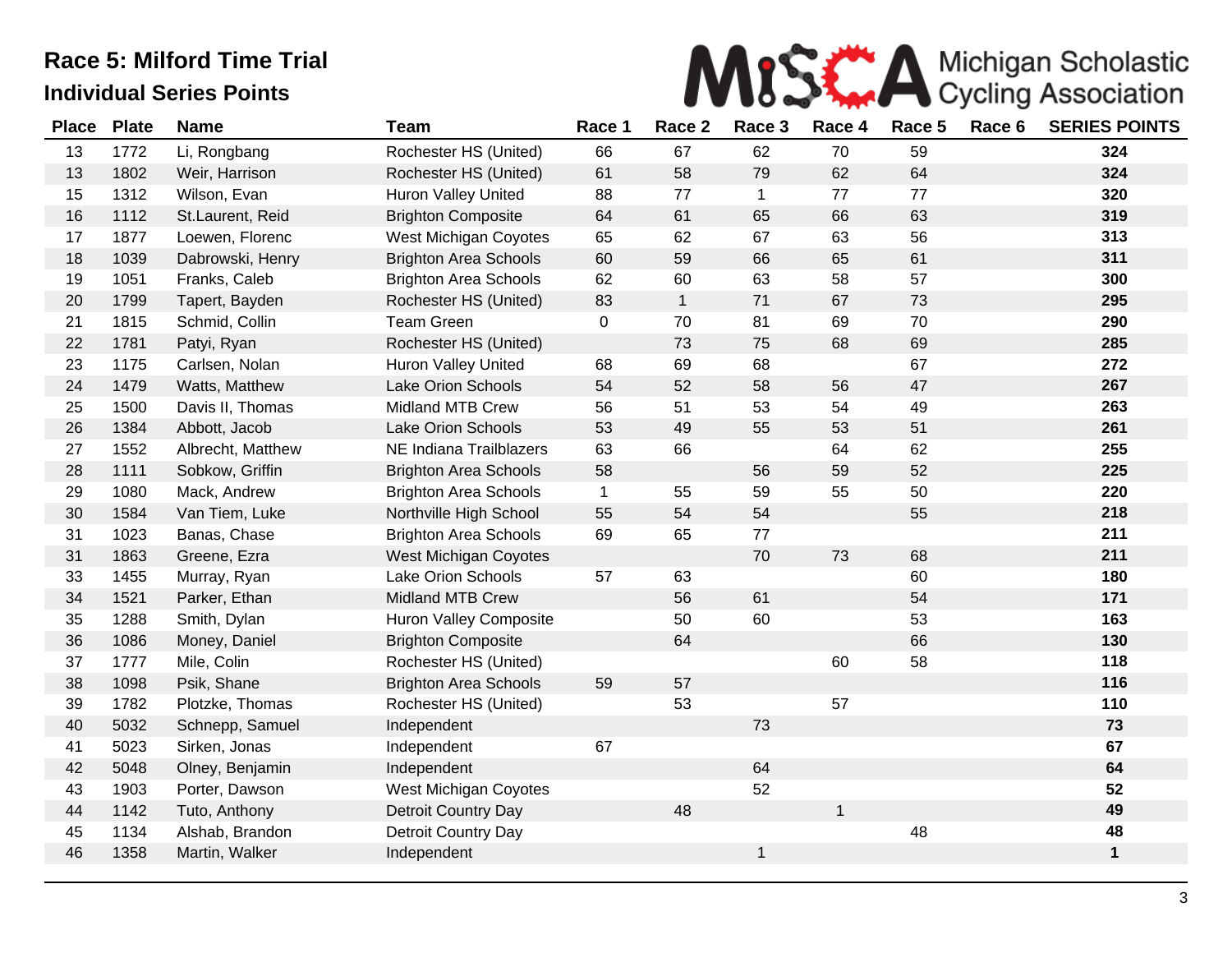| MISS A Michigan Scholastic                                     |  |
|----------------------------------------------------------------|--|
| $A$ Desa $2$ Desa $2$ Desa $A$ Desa $E$ Desa $E$ CEDIEC DOINTC |  |

| <b>Place</b>   | <b>Plate</b> | <b>Name</b>                             | <b>Team</b>                    | Race 1 | Race 2 | Race 3 | Race 4  | Race 5 | Race 6 | <b>SERIES POINTS</b> |
|----------------|--------------|-----------------------------------------|--------------------------------|--------|--------|--------|---------|--------|--------|----------------------|
| 46             | 1900         | Polmanteer, Adam                        | West Michigan Coyotes          |        |        |        |         |        |        |                      |
| 48             | 1050         | Filipowski, Joshua                      | <b>Brighton Area Schools</b>   |        |        |        |         |        |        | $\bf{0}$             |
| 48             | 1089         | Olney III, Rolland                      | <b>Brighton Area Schools</b>   |        |        |        |         |        |        | $\mathbf 0$          |
| 48             | 1140         | Nimmagadda, Tanmai                      | Detroit Country Day            |        |        |        |         |        |        | $\mathbf 0$          |
| 48             | 1160         | Bothwell, Jeremy                        | <b>Huron Valley United</b>     |        |        |        |         |        |        | $\mathbf 0$          |
| 48             | 1224         | Kennedy, Thomas                         | Huron Valley United            |        |        |        |         |        |        | $\mathbf 0$          |
| 48             | 1234         | Kowalski, Hudson                        | Huron Valley United            |        |        |        |         |        |        | $\mathbf 0$          |
| 48             | 1289         | Smith, Ethan                            | Huron Valley Composite         |        |        |        |         |        |        | $\mathbf 0$          |
| 48             | 1460         | Pasciak, Blake                          | Lake Orion Schools             |        |        |        |         |        |        | 0                    |
| 48             | 1760         | Gordhamer, Alexander                    | Rochester HS (United)          |        |        |        |         |        |        | $\mathbf 0$          |
| 48             | 1780         | Patritto, Connor                        | Rochester HS (United)          |        |        |        |         |        |        | $\mathbf 0$          |
| 48             | 1786         | Rodman, Jack                            | Rochester HS (United)          |        |        |        |         |        |        | $\bf{0}$             |
| 48             | 1820         | Beane, Christopher                      | West Michigan Coyotes          |        |        |        |         |        |        | $\mathbf 0$          |
| 48             | 2010         | York, Isaac                             | <b>Wheels In Motion</b>        |        |        |        |         |        |        | $\bf{0}$             |
|                |              | <b>Junior Varsity 9-10th Grade Male</b> |                                |        |        |        |         |        |        |                      |
| 1              | 1445         | Meyer, James                            | Lake Orion Schools             | 88     | 100    | 100    | 100     | 100    |        | 488                  |
| $\overline{2}$ | 1588         | Bretzlaff, Joel                         | Orange Krush                   | 100    | 88     | 97     | 94      | 97     |        | 476                  |
| 3              | 1825         | Boer, Gerrit                            | West Michigan Coyotes          | 91     | 97     | 94     | 97      | 94     |        | 473                  |
| $\overline{4}$ | 1271         | Porter, Louis                           | Huron Valley United            | 94     | 91     | 81     | 91      | 91     |        | 448                  |
| 5              | 1551         | Ellis, Grady                            | Norte                          | 85     | 94     | 91     | 88      | 88     |        | 446                  |
| 6              | 1561         | Loshe, Wesley                           | <b>NE Indiana Trailblazers</b> | 97     | 68     | 83     | 83      | 81     |        | 412                  |
| $\overline{7}$ | 1249         | McCormick, Aidan                        | <b>Huron Valley United</b>     | 83     | 79     | 85     | 81      | 83     |        | 411                  |
| 8              | 1984         | Mazak, Aidan                            | Wheels In Motion               | 73     | 85     | 88     | 75      | 85     |        | 406                  |
| 9              | 1231         | Kowalski, Carson                        | Huron Valley United            | 79     | 77     | 79     | $77 \,$ | 77     |        | 389                  |
| 10             | 1476         | Tait, Grady                             | Lake Orion Schools             | 75     | 83     | 71     | 71      | 75     |        | 375                  |
| 11             | 1272         | Rambo, Josh                             | Huron Valley United            | 69     | 75     | 73     | 73      | 79     |        | 369                  |
| 12             | 1191         | Culver, Evan                            | <b>Huron Valley United</b>     | 67     | 73     | 77     | 69      | 70     |        | 356                  |
| 13             | 1115         | Vereecke, Kevin                         | <b>Brighton Area Schools</b>   | 80     | 63     | 64     | 64      | 68     |        | 339                  |
| 14             | 1328         | Clement, Owen                           | Independent                    | 63     | 71     | 65     | 70      | 69     |        | 338                  |
| 14             | 1565         | Serrani, Jude                           | NE Indiana Trailblazers        | 68     | 67     | 75     | 65      | 63     |        | 338                  |
| 16             | 1157         | Blazic, Lucas                           | Huron Valley Composite         | 70     | 65     | 62     | 67      | 71     |        | 335                  |
| 17             | 1977         | Landis, Gabriel                         | Wheels In Motion               | 66     | 64     | 68     | 68      | 64     |        | 330                  |
| 18             | 1024         | Beach, Isaiah                           | <b>Brighton Composite</b>      | 77     | 58     | 67     | 61      | 62     |        | 325                  |
| 19             | 1882         | Marine, Drake                           | West Michigan Coyotes          | 81     | 69     | 70     | 85      |        |        | 305                  |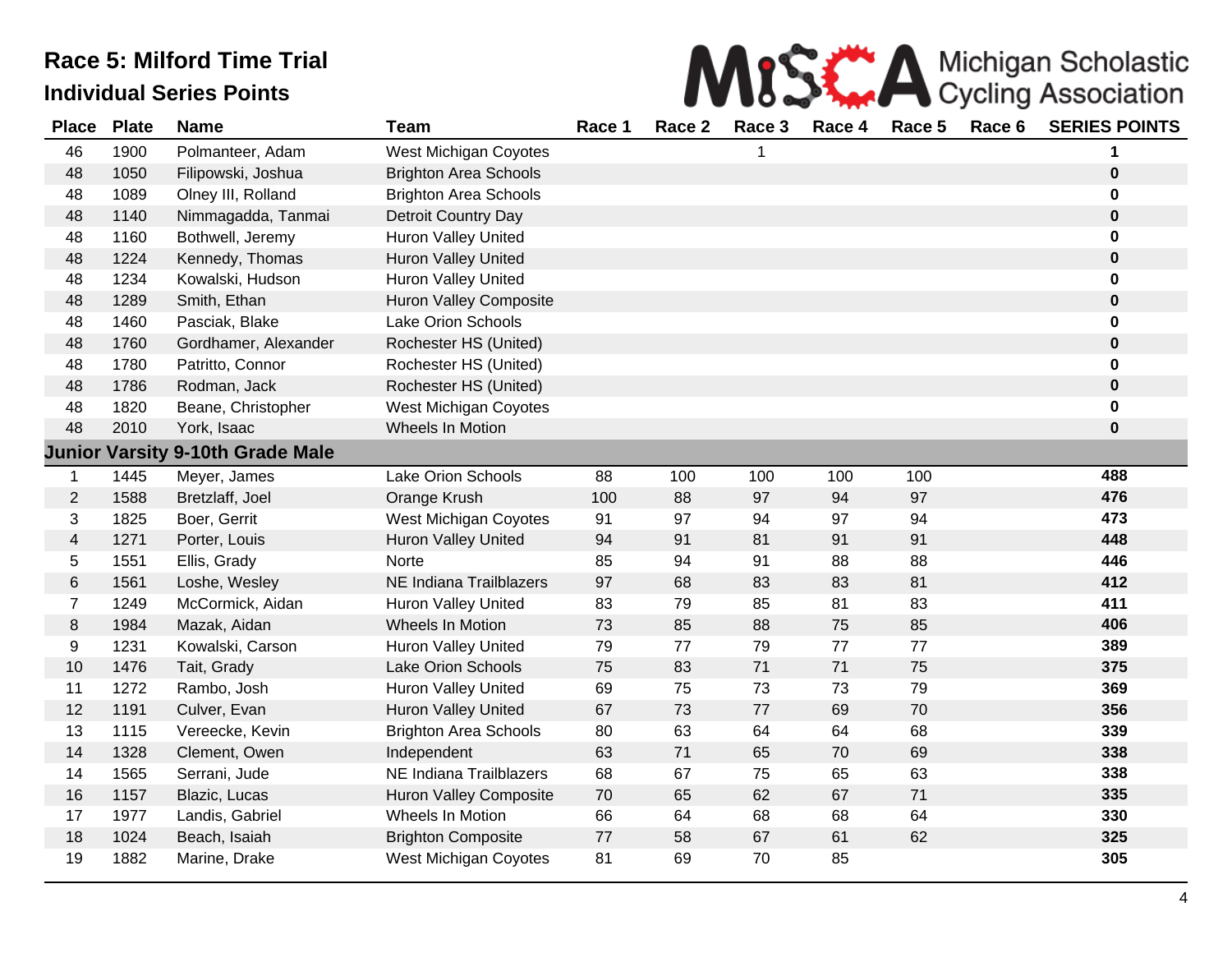

| <b>Place</b> | <b>Plate</b> | <b>Name</b>         | <b>Team</b>                  | Race 1       | Race 2 | Race 3 | Race 4 | Race 5 | Race 6 | <b>SERIES POINTS</b> |
|--------------|--------------|---------------------|------------------------------|--------------|--------|--------|--------|--------|--------|----------------------|
| 20           | 1459         | Parsons, Cavan      | Lake Orion Composite         | 58           | 62     | 59     | 57     | 61     |        | 297                  |
| 21           | 1269         | Park, Thomas        | <b>Huron Valley United</b>   | 65           | 52     | 58     | 54     | 65     |        | 294                  |
| 22           | 1859         | Frehr, Haydon       | West Michigan Coyotes        | 71           |        | 69     | 79     | 73     |        | 292                  |
| 22           | 1938         | Bertcher, Samuel    | Wheels In Motion             | 59           | 61     | 54     | 59     | 59     |        | 292                  |
| 24           | 1471         | Shirley, Isaac      | Lake Orion Composite         | 50           | 60     | 57     | 62     | 56     |        | 285                  |
| 25           | 1125         | Coffman, Finn       | Chelsea Youth MTB            | 43           | 57     | 60     | 58     | 60     |        | 278                  |
| 26           | 1891         | Minnerick, Levi     | West Michigan Coyotes        | 54           | 49     | 52     | 52     | 58     |        | 265                  |
| 27           | 1824         | Blocker, Jeremy     | West Michigan Coyotes        | 52           | 48     | 56     | 49     | 53     |        | 258                  |
| 28           | 1615         | Wagner, Gavin       | Orange Krush                 | 48           | 46     | 51     | 51     | 57     |        | 253                  |
| 29           | 1912         | Tesch, Owen         | West Michigan Coyotes        |              | 56     | 63     | 66     | 67     |        | 252                  |
| 30           | 1784         | Rodda, Trystan      | Rochester HS (United)        | 56           | 59     | 66     | 63     |        |        | 244                  |
| 31           | 1761         | Grindem, Stuart     | Rochester HS (United)        | 42           | 45     | 44     | 46     | 51     |        | 228                  |
| 31           | 1770         | Klippi, Ethan       | Rochester HS (United)        | 46           | 43     | 48     | 43     | 48     |        | 228                  |
| 33           | 1020         | Asher, Ryan         | <b>Brighton Area Schools</b> |              | 74     | 80     | 60     |        |        | 214                  |
| 34           | 1010         | Jannette, Rider     | <b>Brandon Youth MTB</b>     | 41           | 44     | 39     | 40     | 44     |        | 208                  |
| 34           | 1176         | Carlsen, Sawyer     | <b>Huron Valley United</b>   | $\mathbf{1}$ | 53     | 49     | 50     | 55     |        | 208                  |
| 36           | 1146         | Webb, Noah          | Heritage Jackrabbits         | 55           | 54     | 40     | 56     |        |        | 205                  |
| 37           | 5026         | Lemmon, Jeremiah    | NE Indiana Trailblazers      | 57           |        | 36     | 55     | 54     |        | 202                  |
| 38           | 1481         | Wolski, Daniel      | <b>Lake Orion Schools</b>    | 47           |        | 47     | 47     | 52     |        | 193                  |
| 39           | 1779         | Paradowski, Jacob   | Rochester HS (United)        | 49           | 50     | 45     | 45     |        |        | 189                  |
| 40           | 1071         | Kissel, Lucas       | <b>Brighton Area Schools</b> | 53           | 47     | 42     |        | 45     |        | 187                  |
| 41           | 1144         | Shipman, Matthew    | Heritage Jackrabbits         | 62           | 70     | 53     |        |        |        | 185                  |
| 42           | 1866         | Hoogeveen, Bridger  | West Michigan Coyotes        | 44           |        | 43     | 48     | 49     |        | 184                  |
| 43           | 1763         | Hemingway, George   | Rochester HS (United)        | 40           | 40     |        | 44     | 47     |        | 171                  |
| 44           | 1227         | Koenig, Griffin     | <b>Huron Valley United</b>   | 60           | 55     | 55     |        |        |        | 170                  |
| 45           | 1074         | Lane, Andrew        | <b>Brighton Composite</b>    | 38           | 41     |        | 41     | 43     |        | 163                  |
| 46           | 1556         | Hall, Levi          | NE Indiana Trailblazers      | 77           | 81     |        |        |        |        | 158                  |
| 47           | 1018         | Acree, Jason        | <b>Brighton Area Schools</b> | 39           | 39     | 37     | 42     |        |        | 157                  |
| 48           | 1895         | Nykamp, Lucas       | West Michigan Coyotes        | 64           | 66     |        |        |        |        | 130                  |
| 49           | 1567         | Biondo-Savin, Wyatt | Northville High School       |              | 51     |        | 53     |        |        | 104                  |
| 50           | 1872         | Knape, Timothy      | West Michigan Coyotes        |              | 42     | 50     |        |        |        | 92                   |
| 51           | 5025         | Kalczynski, Max     | Detroit Country Day          |              |        |        | 39     | 50     |        | 89                   |
| 52           | 1897         | Odroski, Owen       | West Michigan Coyotes        |              |        | 41     |        | 46     |        | 87                   |
| 53           | 1007         | Janette, Braeden    | <b>Brandon Youth MTB</b>     | $\mathbf 1$  | 38     |        |        | 42     |        | 81                   |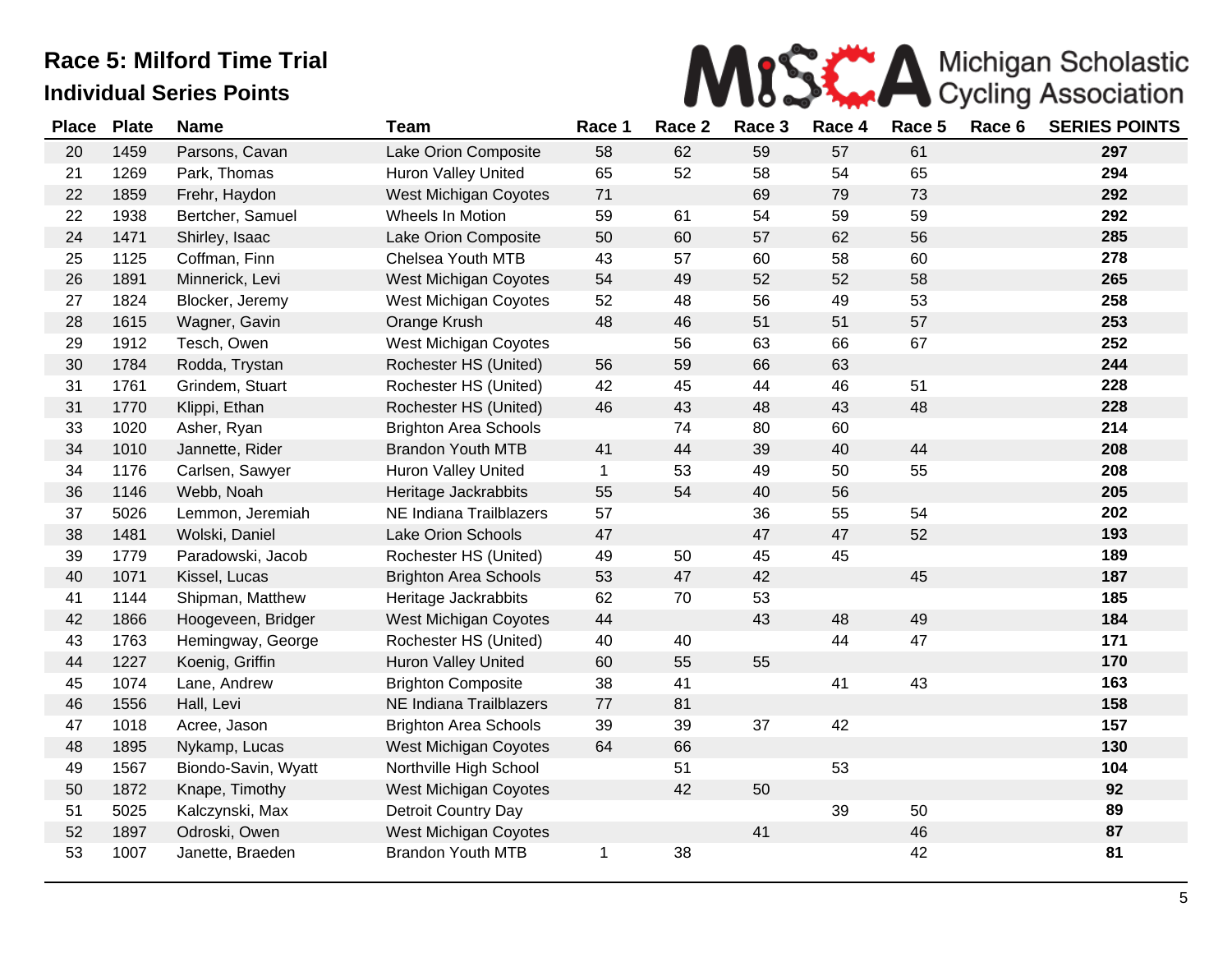

| <b>Place</b>            | <b>Plate</b> | <b>Name</b>                  | <b>Team</b>                  | Race 1 | Race 2       | Race 3       | Race 4 | Race 5       | Race 6 | <b>SERIES POINTS</b> |
|-------------------------|--------------|------------------------------|------------------------------|--------|--------------|--------------|--------|--------------|--------|----------------------|
| 54                      | 5066         | Kennedy, Eamon               | Independent                  |        |              |              |        | 66           |        | 66                   |
| 55                      | 1077         | Lukasik, John                | <b>Brighton Composite</b>    | 61     | 1            |              |        |              |        | 62                   |
| 56                      | 5052         | Simon, Maxwell               | Independent                  |        |              | 61           |        |              |        | 61                   |
| 57                      | 1087         | Morton, Riley                | <b>Brighton Area Schools</b> | 51     |              |              |        |              |        | 51                   |
| 58                      | 1102         | Rochon, Noah                 | <b>Brighton Composite</b>    | 45     | $\mathbf{1}$ | $\mathbf{1}$ |        |              |        | 47                   |
| 59                      | 5047         | Crozier, Joshua              | Independent                  |        |              | 46           |        |              |        | 46                   |
| 60                      | 1135         | Aviles, Xavier               | Detroit Country Day          |        |              |              | 38     |              |        | 38                   |
| 60                      | 1816         | Aerts, Marshall              | West Michigan Coyotes        |        |              | 38           |        |              |        | 38                   |
| 62                      | 1072         | Koppmann, Talon              | <b>Brighton Composite</b>    |        |              |              |        |              |        | $\mathbf 0$          |
| 62                      | 1085         | McHugh, Ryan                 | <b>Brighton Area Schools</b> |        |              |              |        |              |        | 0                    |
| 62                      | 1461         | Pasciak, Logan               | Lake Orion Schools           |        |              |              |        |              |        | $\pmb{0}$            |
| 62                      | 1583         | Siddall, Joseph              | Northville High School       |        |              |              |        |              |        | 0                    |
| 62                      | 1798         | Swartwood, Rick              | Rochester HS (United)        |        |              |              |        |              |        | $\pmb{0}$            |
| 62                      | 1921         | VanBeynen, Miles             | West Michigan Coyotes        |        |              |              |        |              |        | $\pmb{0}$            |
| 62                      | 5043         | Del Pup, Justin              | Independent                  |        |              |              |        |              |        | $\bf{0}$             |
|                         |              | <b>Junior Varsity Female</b> |                              |        |              |              |        |              |        |                      |
| $\mathbf 1$             | 1172         | Caldwell, Nya                | Huron Valley United          | 100    | 100          | 100          | 100    | 100          |        | 500                  |
| $\overline{2}$          | 1315         | Wittman, Cate                | <b>Huron Valley United</b>   | 97     | 97           | 97           | 97     | 97           |        | 485                  |
| 3                       | 1264         | Osterhart, Laura             | Huron Valley United          | 94     | 91           | 94           | 91     | 91           |        | 461                  |
| $\overline{\mathbf{4}}$ | 1013         | Royse, Bethany               | <b>Brandon Youth MTB</b>     | 91     | 94           | 88           | 88     | 88           |        | 449                  |
| 5                       | 1424         | Jones, Sydnie                | Lake Orion Schools           | 83     | 88           | 83           | 77     | 77           |        | 408                  |
| 6                       | 1759         | Gaudreau, Rachel             | Rochester HS (United)        | 71     | 77           | 79           | 75     | 73           |        | 375                  |
| $\overline{7}$          | 1756         | Feldkamp, Rowan              | Rochester HS (United)        | 85     | 71           | 73           | 71     | 70           |        | 370                  |
| 8                       | 1566         | Vasquez, Kyra                | NE Indiana Trailblazers      | 79     | 70           | 75           | 70     | 71           |        | 365                  |
| 9                       | 1318         | Woolhiser, Bella             | <b>Huron Valley United</b>   |        | 85           | 91           | 83     | 94           |        | 353                  |
| 10                      | 5007         | Spearman, Bodelle            | West Michigan Coyotes        | 88     | 75           |              | 79     | 81           |        | 323                  |
| 11                      | 1758         | Fronek, Ava                  | Rochester HS (United)        |        | 81           | 81           | 81     | 75           |        | 318                  |
| 12                      | 1012         | Patnaude, Emily              | <b>Brandon Youth MTB</b>     | 75     | 69           | 71           | 69     | $\mathbf{1}$ |        | 285                  |
| 13                      | 1571         | Grabowski, Alexandra         | Northville High School       |        | 68           | 69           | 68     | 69           |        | 274                  |
| 14                      | 1137         | Henderson, Tulia             | Detroit Country Day          | 81     |              |              | 85     | 83           |        | 249                  |
| 15                      | 1129         | Paddock, Lillian             | Chelsea Youth MTB            | 77     |              | 77           |        | 79           |        | 233                  |
| 16                      | 1787         | Rossey, Isabella             | Rochester HS (United)        | 73     | 73           |              | 73     |              |        | 219                  |
| 17                      | 1139         | Negrut, Silvia               | Detroit Country Day          |        | 83           |              | 94     |              |        | 177                  |
| 18                      | 1223         | Kennedy, Kerrigan            | Huron Valley United          |        |              |              |        | 85           |        | 85                   |
|                         |              |                              |                              |        |              |              |        |              |        |                      |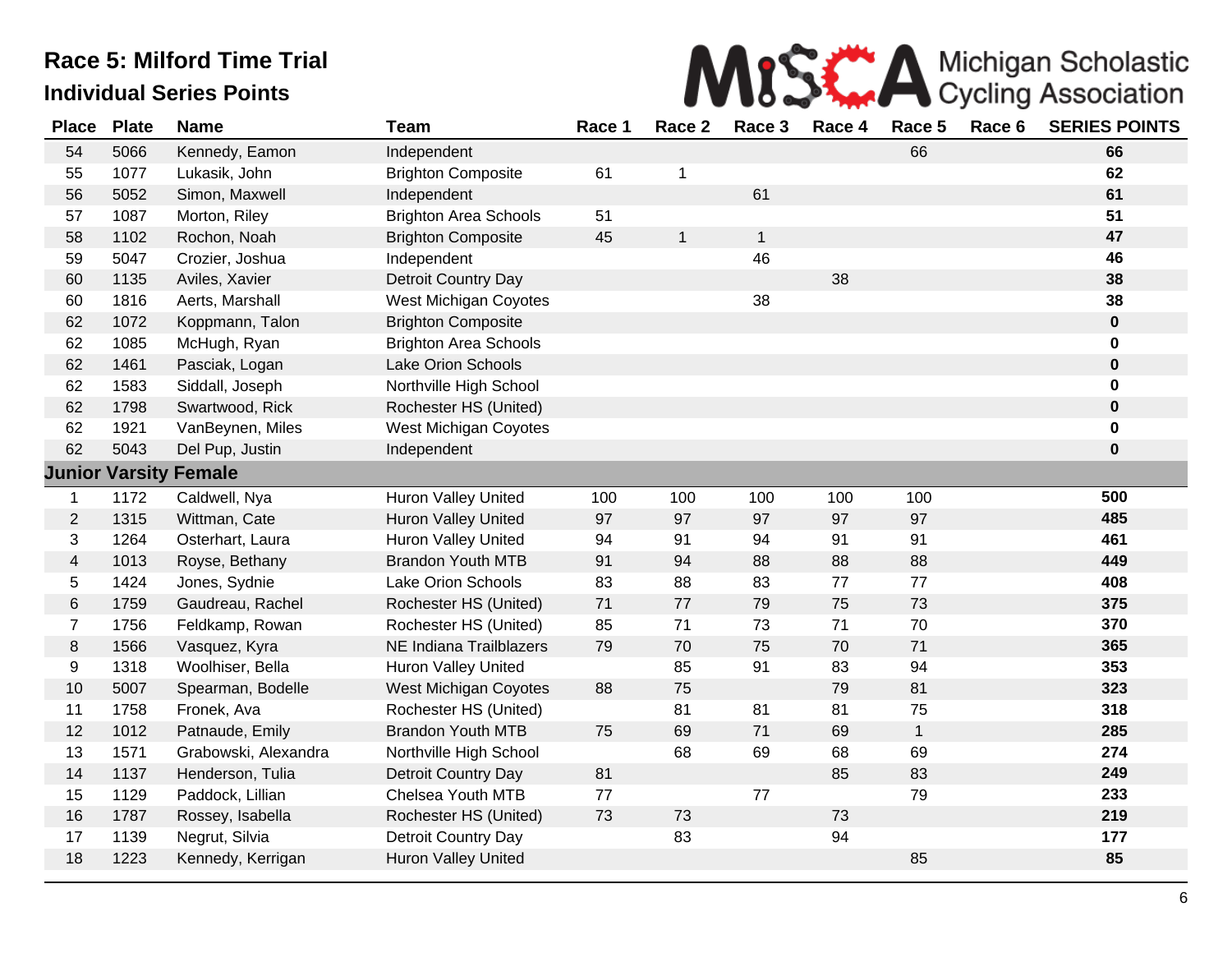

| <b>Place</b>            | <b>Plate</b> | <b>Name</b>                        | <b>Team</b>                  | Race 1       | Race 2 | Race 3       | Race 4       | Race 5 | Race 6 | <b>SERIES POINTS</b> |
|-------------------------|--------------|------------------------------------|------------------------------|--------------|--------|--------------|--------------|--------|--------|----------------------|
| 19                      | 1871         | Kincaid, Freida                    | <b>West Michigan Coyotes</b> |              |        | 85           |              |        |        | 85                   |
| 20                      | 1478         | Walch, Laura                       | Lake Orion Schools           | $\pmb{0}$    | 79     |              |              |        |        | 79                   |
| 21                      | 1830         | Brewer, Sage                       | West Michigan Coyotes        |              |        | 70           |              |        |        | 70                   |
| 22                      | 1268         | Park, Elizabeth                    | <b>Huron Valley United</b>   |              |        |              |              |        |        | $\mathbf 0$          |
|                         |              | <b>Advanced Middle School Male</b> |                              |              |        |              |              |        |        |                      |
| 1                       | 1200         | Garris, Elijah                     | Huron Valley United          | 85           | 85     | 82           | 82           | 85     |        | 419                  |
| $\overline{c}$          | 1320         | Adamski, Kash                      | Independent                  | 82           | 79     | 79           | 76           | 79     |        | 395                  |
| 3                       | 1573         | Hentnik, Alexander                 | Northville High School       | 70           | 70     | 76           | 79           | 60     |        | 355                  |
| $\overline{\mathbf{4}}$ | 1321         | Beaubien, Bastien                  | Orange Krush                 | 73           | 73     | 68           | 64           | 73     |        | 351                  |
| 5                       | 1299         | Tobiczyk, Oswald                   | Huron Valley United          | 70           | 70     | 70           | 66           | 68     |        | 344                  |
| 6                       | 1417         | Heist, Ethan                       | Lake Orion Schools           | $\mathbf{1}$ | 82     | 85           | 85           | 82     |        | 335                  |
| $\overline{7}$          | 1618         | Werth, Jayden                      | Orange Krush                 | 62           | 68     | 54           | 58           | 62     |        | 304                  |
| 8                       | 1605         | Marchese, Kristian                 | Orange Krush                 | 79           |        | 73           | 73           | 76     |        | 301                  |
| 9                       | 1600         | James, Evan                        | Orange Krush                 | 60           | 60     | 58           | 56           | 56     |        | 290                  |
| 10                      | 2001         | Smith, Donald                      | Wheels In Motion             | 64           | 62     | 55           | 55           | 52     |        | 288                  |
| 11                      | 1885         | Martin, Brevin                     | West Michigan Coyotes        | 68           | 76     |              | 70           | 66     |        | 280                  |
| 12                      | 1482         | Wolski, Jakub                      | Lake Orion Schools           | 56           | 54     | 52           | 60           | 50     |        | 272                  |
| 12                      | 1752         | Dagg, Samuel                       | Rochester HS (United)        | 76           | 64     |              | 68           | 64     |        | 272                  |
| 14                      | 1166         | Brzuchanski, Emery                 | <b>Huron Valley United</b>   | 66           | 66     | 64           | $\mathbf{1}$ | 70     |        | 267                  |
| 14                      | 1928         | Wert, Henry                        | <b>West Michigan Coyotes</b> | 55           | 51     | 56           | 52           | 53     |        | 267                  |
| 16                      | 1762         | Hawes, Benjamin                    | Rochester HS (United)        | 58           | 58     |              | 54           | 58     |        | 228                  |
| 17                      | 1103         | Rochowiak, Maxwell                 | <b>Brighton Area Schools</b> | 52           | 56     |              | 51           | 54     |        | 213                  |
| 18                      | 1259         | Murphy, Trevor                     | <b>Huron Valley United</b>   | 51           | 53     |              | 53           | 55     |        | 212                  |
| 19                      | 1297         | Tidbury, Grayson                   | Huron Valley United          | 50           | 52     |              | 50           | 51     |        | 203                  |
| 20                      | 1910         | Segerlind, Indio                   | <b>West Michigan Coyotes</b> |              |        | 62           | 62           |        |        | 124                  |
| 21                      | 2003         | Tall, Braden                       | Wheels In Motion             | 53           | 55     | $\mathbf{1}$ |              |        |        | 109                  |
| 22                      | 1817         | Andrews, Carson                    | <b>West Michigan Coyotes</b> | 54           |        | 48           |              |        |        | 102                  |
| 23                      | 5040         | Sikkema, Grayson                   | Independent                  |              |        | 66           |              |        |        | 66                   |
| 24                      | 1862         | Grant, William                     | West Michigan Coyotes        |              |        | 60           |              |        |        | 60                   |
| 25                      | 1878         | Louisell, Grant                    | <b>West Michigan Coyotes</b> |              |        | 53           |              |        |        | 53                   |
| 26                      | 1887         | McLean, Caleb                      | <b>West Michigan Coyotes</b> | $\mathbf{1}$ |        | 51           |              |        |        | 52                   |
| 27                      | 1864         | Hargrave, Zachary                  | <b>West Michigan Coyotes</b> |              |        | 50           |              |        |        | 50                   |
| 28                      | 1858         | Franciscotty, Gideon               | West Michigan Coyotes        |              |        | 49           |              |        |        | 49                   |
| 29                      | 1014         | Royse, Parker                      | <b>Brandon Youth MTB</b>     |              |        |              |              |        |        | 0                    |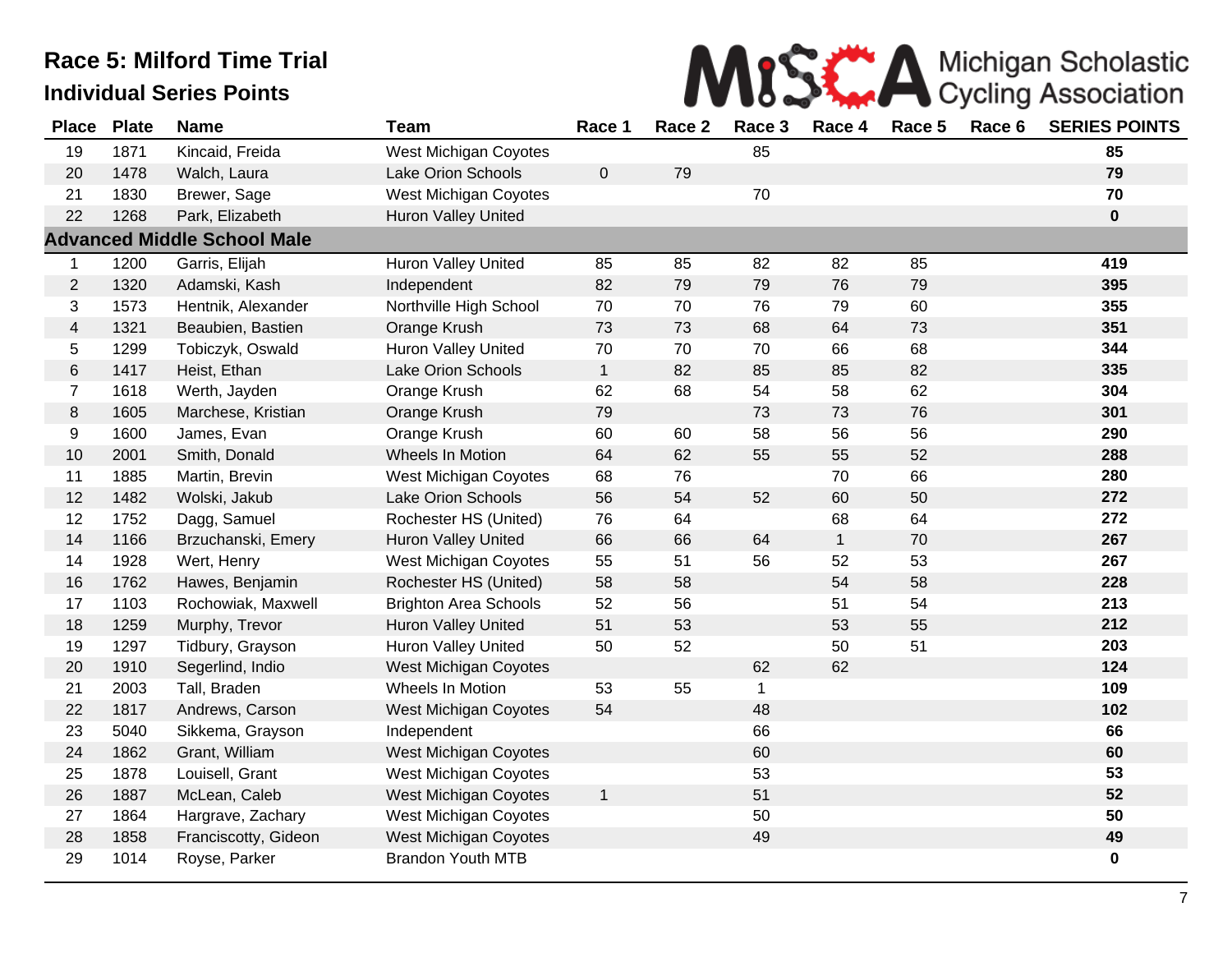

| <b>Place</b>     | <b>Plate</b> | <b>Name</b>                          | <b>Team</b>                  | Race 1       | Race 2 | Race 3 | Race 4 | Race 5 | Race 6 | <b>SERIES POINTS</b> |
|------------------|--------------|--------------------------------------|------------------------------|--------------|--------|--------|--------|--------|--------|----------------------|
| 29               | 1553         | Cella, Stefano                       | NE Indiana Trailblazers      |              |        |        |        |        |        | 0                    |
|                  |              | <b>Advanced Middle School Female</b> |                              |              |        |        |        |        |        |                      |
| $\mathbf{1}$     | 1276         | Rosinski, Charlotte                  | <b>Huron Valley United</b>   | 85           | 85     | 85     | 85     | 85     |        | 425                  |
| $\overline{2}$   | 1593         | DeCubber, Finley                     | Orange Krush                 | 82           | 76     | 76     | 82     | 82     |        | 398                  |
| 3                | 1589         | Bretzlaff, Miriam                    | Orange Krush                 | 79           | 73     | 70     | 76     | 76     |        | 374                  |
| $\overline{4}$   | 1470         | Shaskos, Lauren                      | Lake Orion Schools           | 70           | 79     | 66     | 70     | 73     |        | 358                  |
| 5                | 1036         | Cranston, Ashley                     | <b>Brighton Area Schools</b> | 73           | 66     | 73     | 73     | 70     |        | 355                  |
| $\,6$            | 1232         | Kowalski, Dalia                      | Huron Valley United          | 68           | 64     | 64     | 68     | 68     |        | 332                  |
| $\overline{7}$   | 1028         | Bell, Sophia                         | <b>Brighton Area Schools</b> | 76           | 82     | 79     | 79     |        |        | 316                  |
| $\,8\,$          | 1055         | Giles, Anna                          | <b>Brighton Area Schools</b> | $\mathbf{1}$ | 70     | 82     | 62     | 79     |        | 294                  |
| 9                | 1837         | Cavner, Emma                         | <b>West Michigan Coyotes</b> |              | 62     | 62     | 66     | 64     |        | 254                  |
| 10               | 1883         | Marine, Marley                       | West Michigan Coyotes        | 66           | 60     | 60     | 64     |        |        | 250                  |
| 11               | 1602         | Keyes, Janelle                       | Orange Krush                 |              | 68     | 68     |        | 66     |        | 202                  |
| 12               | 1879         | Louisell, Madison                    | <b>West Michigan Coyotes</b> |              |        | 58     |        |        |        | 58                   |
| 13               | 1962         | Jones, Emerson                       | Wheels In Motion             |              |        |        |        |        |        | 0                    |
|                  |              | <b>Novice 10-12th Grade Male</b>     |                              |              |        |        |        |        |        |                      |
| $\mathbf{1}$     | 1393         | Blackman, Joshua                     | Lake Orion Schools           | 55           | 80     | 77     | 77     | 71     |        | 360                  |
| $\overline{c}$   | 1560         | Joseph, Samuel                       | NE Indiana Trailblazers      | 74           | 57     | 80     | 68     | 77     |        | 356                  |
| $\mathfrak{S}$   | 1033         | Claar, Austin                        | <b>Brighton Area Schools</b> | 65           | 55     | 68     | 71     | 65     |        | 324                  |
| 4                | 1574         | Hentnik, Michael                     | Northville High School       | 59           | 68     | 61     | 61     | 74     |        | 323                  |
| 5                | 1204         | Haskell, Daniel                      | <b>Huron Valley United</b>   | 57           | 61     | 63     | 63     | 68     |        | 312                  |
| 6                | 1330         | Cyrul, Michael                       | Independent                  | 71           | 77     | 74     | 74     |        |        | 296                  |
| $\overline{7}$   | 1976         | Laman, Charles                       | Wheels In Motion             | 68           | 74     | 71     | 80     |        |        | 293                  |
| 8                | 1127         | Krause-Bean, Curtis                  | Chelsea Youth MTB            | 50           | 59     | 59     | 57     | 61     |        | 286                  |
| $\boldsymbol{9}$ | 1260         | Nunneley, David                      | <b>Huron Valley United</b>   | 63           | 71     | 65     |        | 80     |        | 279                  |
| 10               | 1581         | Reineke, Jackson                     | Northville High School       | 51           | 53     | 57     | 59     | 57     |        | 277                  |
| 11               | 1064         | Howard, Jackson                      | <b>Brighton Area Schools</b> | 48           | 49     | 45     | 46     | 50     |        | 238                  |
| 12               | 1040         | Dabrowski, Walter                    | <b>Brighton Area Schools</b> | 39           | 46     | 47     | 53     | 48     |        | 233                  |
| 13               | 1081         | McAllister, John                     | <b>Brighton Area Schools</b> | 47           | 43     | 43     | 50     | 47     |        | 230                  |
| 14               | 1607         | McKee, Matthew                       | Orange Krush                 | 46           | 63     | 55     |        | 59     |        | 223                  |
| 15               | 1118         | Voss, Cullen                         | <b>Brighton Composite</b>    | 38           | 41     | 46     | 48     | 44     |        | 217                  |
| 16               | 1128         | Martz, Ethan                         | <b>Chelsea Youth MTB</b>     | 42           | 42     | 40     | 44     | 46     |        | 214                  |
| 17               | 1606         | McKee, Jacob                         | Orange Krush                 | 49           | 51     | 51     |        | 55     |        | 206                  |
| 18               | 1031         | Campbell, Caleb                      | <b>Brighton Area Schools</b> | 45           | 50     | 1      | 49     | 43     |        | 188                  |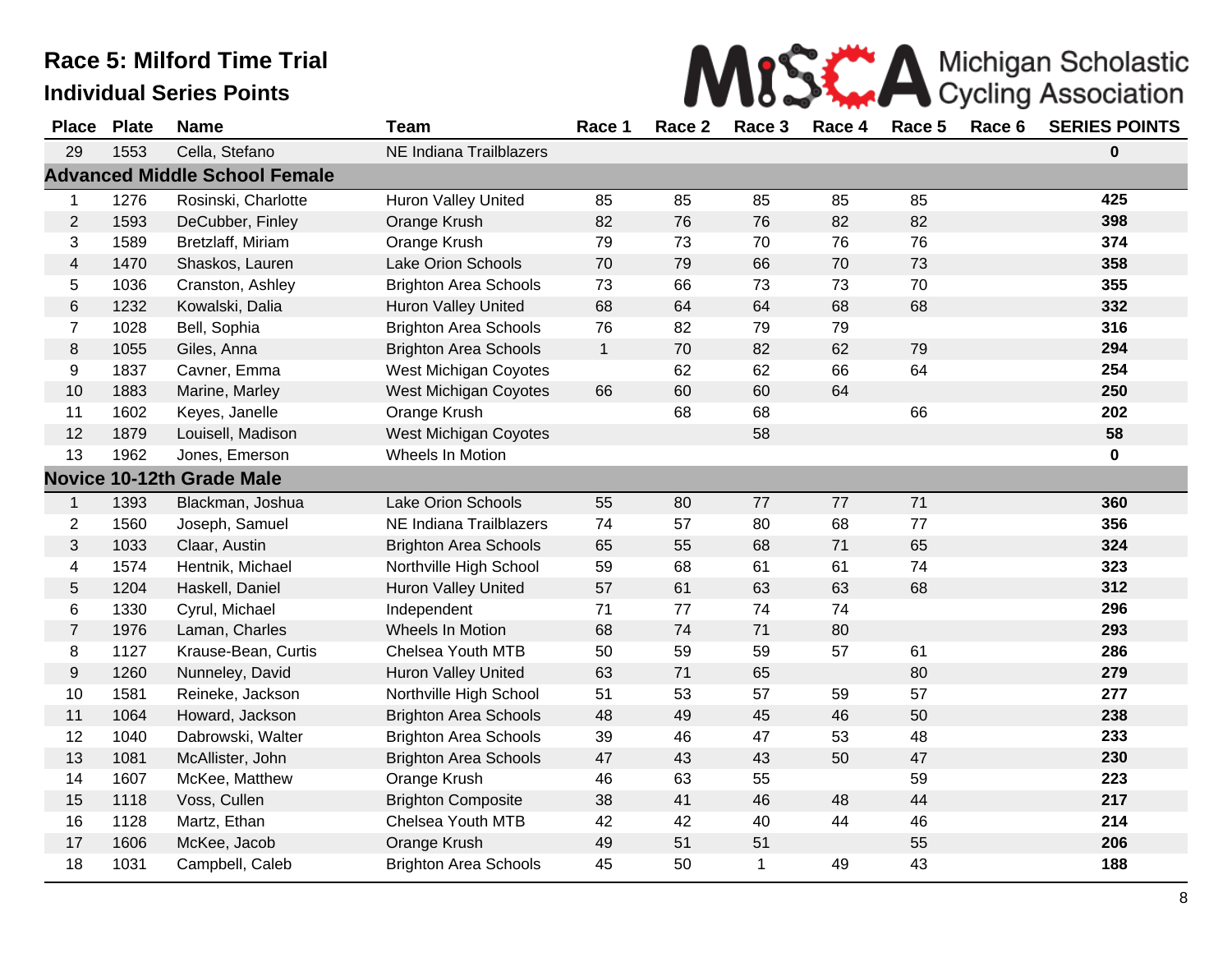

| <b>Place</b> | <b>Plate</b> | <b>Name</b>         | <b>Team</b>                  | Race 1       | Race 2      | Race 3 | Race 4 | Race 5       | Race 6 | <b>SERIES POINTS</b> |
|--------------|--------------|---------------------|------------------------------|--------------|-------------|--------|--------|--------------|--------|----------------------|
| 19           | 1766         | Ignaczak, Thomas    | Rochester HS (United)        | 44           | 45          | 49     |        | 45           |        | 183                  |
| 20           | 1801         | Weaver, Andrew      | Rochester HS (United)        | 43           | 48          | 39     | 45     |              |        | 175                  |
| 21           | 1569         | Borashko, Daniel    | Northville High School       |              | 38          | 42     | 42     | 51           |        | 173                  |
| 22           | 1032         | Chaka, Liam         | <b>Brighton Area Schools</b> | 53           |             | 53     |        | 63           |        | 169                  |
| 23           | 1792         | Schell, Quinten     | Rochester HS (United)        | 41           |             | 37     | 43     | 39           |        | 160                  |
| 24           | 1019         | Adams, Holden       | <b>Brighton Area Schools</b> |              | 36          | 33     | 39     | 40           |        | 148                  |
| 25           | 1247         | Mathie, Josh        | Huron Valley United          |              |             | 48     | 47     | 53           |        | 148                  |
| 26           | 1327         | Buchwitz, Bennett   | Independent                  |              | 47          |        | 51     | 49           |        | 147                  |
| 27           | 1747         | Clements, Zachary   | Rochester HS (United)        |              | 65          |        | 65     |              |        | 130                  |
| 28           | 1099         | Reid, Gordon        | <b>Brighton Area Schools</b> |              | 40          |        | 41     | 42           |        | 123                  |
| 29           | 1577         | Ketvirtis, Matthew  | Northville High School       |              | 44          | 38     |        | 41           |        | 123                  |
| 30           | 1073         | Kuzner, Matthew     | <b>Brighton Area Schools</b> | 61           |             | 50     |        |              |        | 111                  |
| 31           | 1948         | Fifer, Gordon       | Wheels In Motion             |              |             | 41     | 55     |              |        | 96                   |
| 32           | 1429         | Kozlowski, James    | Lake Orion Schools           |              | 37          |        | 40     |              |        | 77                   |
| 33           | 1914         | Todd, Brayden       | West Michigan Coyotes        | 40           |             | 36     |        |              |        | 76                   |
| 34           | 1088         | Nabozny, Landen     | <b>Brighton Area Schools</b> |              | 35          |        | 38     | $\mathbf{1}$ |        | 75                   |
| 34           | 1121         | Welter, Lucas       | <b>Brighton Area Schools</b> | $\mathbf{1}$ | 39          | 35     |        |              |        | 75                   |
| 36           | 1048         | Evans, James        | <b>Brighton Area Schools</b> | 37           | $\mathbf 1$ | 34     | 1      | $\mathbf{1}$ |        | 74                   |
| 37           | 5046         | Crandall, Brody     | Independent                  |              |             | 44     |        |              |        | 44                   |
| 38           | 1138         | Muskovin, Marik     | Detroit Country Day          |              | 34          |        |        | 1            |        | 35                   |
| 39           | 5033         | Stenger, Gage       | Independent                  |              |             | 32     |        |              |        | 32                   |
| 40           | 1902         | Porter, Brayden     | West Michigan Coyotes        |              |             | 31     |        |              |        | 31                   |
| 41           | 1068         | Kato, Ryan          | <b>Brighton Area Schools</b> |              |             |        |        |              |        | $\boldsymbol{0}$     |
| 41           | 1069         | Kinney, Liam        | <b>Brighton Area Schools</b> |              |             |        |        |              |        | 0                    |
| 41           | 1100         | Reusze, Karl        | <b>Brighton Area Schools</b> |              |             |        |        |              |        | $\boldsymbol{0}$     |
| 41           | 1131         | Proos, Cameron      | Chelsea Youth MTB            |              |             |        |        |              |        | 0                    |
| 41           | 1133         | Woodard, Samuel     | Chelsea Youth MTB            |              |             |        |        |              |        | 0                    |
| 41           | 1257         | Moser, Alexander    | <b>Huron Valley United</b>   |              |             |        |        |              |        | 0                    |
| 41           | 1350         | Kelly, Andrew       | Independent                  |              |             |        |        |              |        | $\boldsymbol{0}$     |
| 41           | 1492         | Bonnette, Christian | Midland MTB Crew             |              |             |        |        |              |        | 0                    |
| 41           | 1579         | Que, Vincent        | Northville High School       |              |             |        |        |              |        | 0                    |
| 41           | 1582         | Schildt, Torben     | Northville High School       |              |             |        |        |              |        | 0                    |
| 41           | 1713         | Sharma, Avi         | Rochester Area (RARA)        |              |             |        |        |              |        | $\mathbf 0$          |
| 41           | 1720         | Tradii, Aidan       | Rochester Area (RARA)        |              |             |        |        |              |        | 0                    |
|              |              |                     |                              |              |             |        |        |              |        |                      |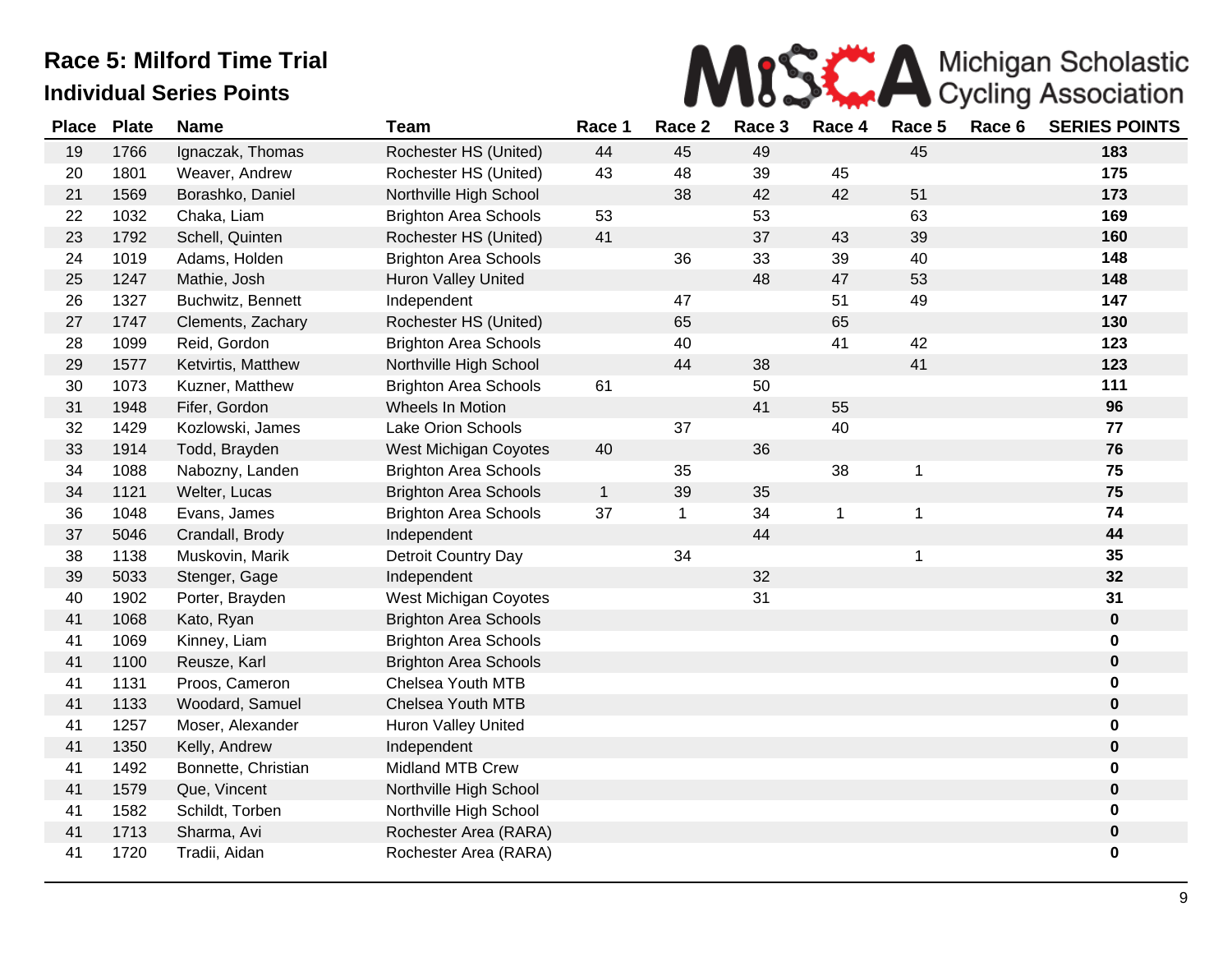|  |  |  | MISE A Michigan Scholastic                            |  |
|--|--|--|-------------------------------------------------------|--|
|  |  |  | re 1 Race 2 Race 3 Race 4 Race 5 Race 6 SERIES POINTS |  |

| <b>Place</b>   | <b>Plate</b> | <b>Name</b>                  | Team                          | Race 1 | Race 2 | Race 3 | Race 4 | Race 5       | Race 6 | <b>SERIES POINTS</b> |
|----------------|--------------|------------------------------|-------------------------------|--------|--------|--------|--------|--------------|--------|----------------------|
| 41             | 1732         | Walch, Alexander             | Rochester Area (RARA)         |        |        |        |        |              |        | $\bf{0}$             |
| 41             | 1742         | Bond, Jacob                  | Rochester HS (United)         |        |        |        |        |              |        | $\bf{0}$             |
| 41             | 1748         | Clevenger, Jack              | Rochester HS (United)         |        |        |        |        |              |        | $\bf{0}$             |
| 41             | 1749         | Collins III, Richard         | Rochester HS (United)         |        |        |        |        |              |        | $\mathbf 0$          |
| 41             | 1753         | Delavan, Jack                | Rochester HS (United)         |        |        |        |        |              |        | $\mathbf 0$          |
| 41             | 1755         | Fashho, Lucas                | Rochester HS (United)         |        |        |        |        |              |        | $\bf{0}$             |
| 41             | 1757         | Fleury, Mael                 | Rochester HS (United)         |        |        |        |        |              |        | $\bf{0}$             |
| 41             | 1764         | Hoffman, Nate                | Rochester HS (United)         |        |        |        |        |              |        | 0                    |
| 41             | 1767         | Ingram, Noah                 | Rochester HS (United)         |        |        |        |        |              |        | $\mathbf 0$          |
| 41             | 1768         | Jin, Ryan                    | Rochester HS (United)         |        |        |        |        |              |        | $\bf{0}$             |
| 41             | 1771         | Lamphear, Cameron            | Rochester HS (United)         |        |        |        |        |              |        | $\bf{0}$             |
| 41             | 1776         | Michalak, Nolan              | Rochester HS (United)         |        |        |        |        |              |        | 0                    |
| 41             | 1783         | Rauner, Aiden                | Rochester HS (United)         |        |        |        |        |              |        | $\pmb{0}$            |
| 41             | 1788         | Sam Jr., Todd                | Rochester HS (United)         |        |        |        |        |              |        | $\mathbf 0$          |
| 41             | 1789         | Sanchez, Joshua              | Rochester HS (United)         |        |        |        |        |              |        | $\mathbf 0$          |
| 41             | 1790         | Santonocito, Owen            | Rochester HS (United)         |        |        |        |        |              |        | $\bf{0}$             |
| 41             | 1791         | Sarkozi, Nicholas            | Rochester HS (United)         |        |        |        |        |              |        | $\bf{0}$             |
| 41             | 1795         | Smith, Alexander             | Rochester HS (United)         |        |        |        |        |              |        | 0                    |
| 41             | 1796         | Smith, Leo                   | Rochester HS (United)         |        |        |        |        |              |        | $\bf{0}$             |
| 41             | 1803         | Zielonka, Parker             | Rochester HS (United)         |        |        |        |        |              |        | $\mathbf 0$          |
| 41             | 1850         | DiLaura, Samuel              | West Michigan Coyotes         |        |        |        |        |              |        | $\bf{0}$             |
| 41             | 1985         | McCaslin, Declan             | Wheels In Motion              |        |        |        |        |              |        | 0                    |
| 41             | 5003         | Staley, Nicholas             | Rochester HS (United)         |        |        |        |        |              |        | $\mathbf 0$          |
| 41             | 5010         | Adair, Luke                  | Rochester HS (United)         |        |        |        |        |              |        | $\mathbf 0$          |
| 41             | 5069         | Jonker, Thomas               | Independent                   |        |        |        |        |              |        | $\bf{0}$             |
|                |              | <b>Novice 9th Grade Male</b> |                               |        |        |        |        |              |        |                      |
| $\mathbf{1}$   | 1119         | Voss, Sawyer                 | <b>Brighton Composite</b>     | 71     | 68     | 77     | 77     | 77           |        | 370                  |
| $\mathbf{1}$   | 1576         | Holm, Brody                  | Northville High School        | 77     | 77     | 74     | 68     | 74           |        | 370                  |
| 3              | 1280         | Sanchez, Noah                | Huron Valley United           | 80     | 80     |        | 80     | 80           |        | 320                  |
| 4              | 1238         | Lisabeth, Leo                | <b>Huron Valley United</b>    | 65     | 61     | 55     | 55     | 61           |        | 297                  |
| 5              | 1379         | Taylor, Blake                | Independent                   | 63     | 53     | 65     | 57     | 55           |        | 293                  |
| 6              | 1090         | Osterman, Jude               | <b>Brighton Area Schools</b>  | 59     | 59     | 63     | 39     | 68           |        | 288                  |
| $\overline{7}$ | 1578         | Matsumoto, Naoki             | Northville High School        | 74     | 71     |        | 65     | 71           |        | 281                  |
| 8              | 1277         | Rossetti, Austin             | <b>Huron Valley Composite</b> | 68     | 63     | 71     | 74     | $\mathbf{1}$ |        | 277                  |
|                |              |                              |                               |        |        |        |        |              |        |                      |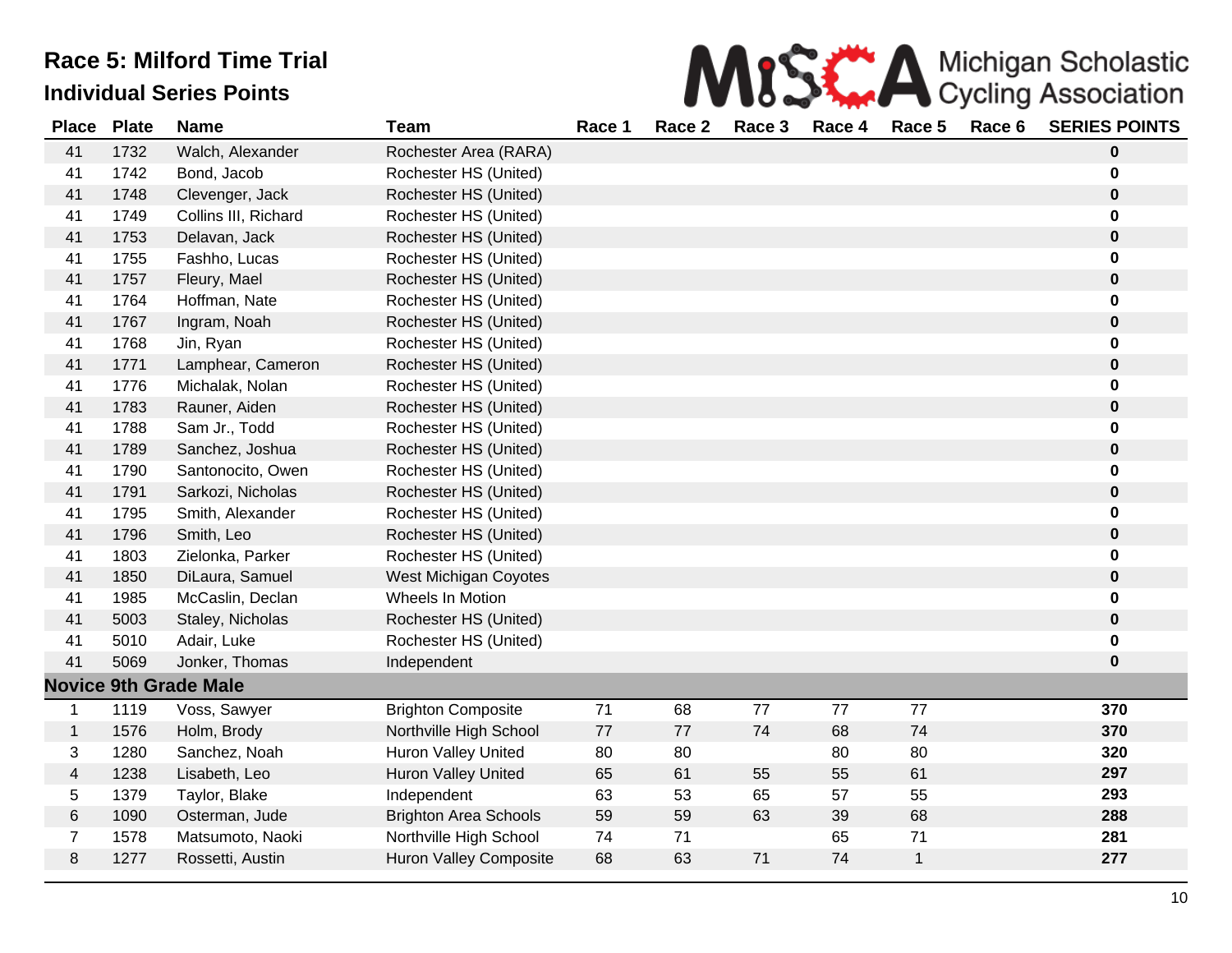

| <b>Place</b> | <b>Plate</b> | <b>Name</b>        | <b>Team</b>                  | Race 1       | Race 2       | Race 3       | Race 4 | Race 5 | Race 6 | <b>SERIES POINTS</b> |
|--------------|--------------|--------------------|------------------------------|--------------|--------------|--------------|--------|--------|--------|----------------------|
| 9            | 1421         | Houston, Tyler     | Lake Orion Schools           | 46           | 43           | 51           | 71     | 65     |        | 276                  |
| 10           | 1608         | Paik, Tyler        | Orange Krush                 | 53           | 47           | 50           | 49     | 47     |        | 246                  |
| 11           | 1773         | Luna, Diego        | Rochester HS (United)        | 49           | 48           | 49           | 44     | 53     |        | 243                  |
| 12           | 1546         | Wolohan, Matthew   | Midland MTB Crew             |              | 51           | 61           | 63     | 57     |        | 232                  |
| 13           | 1570         | Denby, Colin       | Northville High School       | 44           | 45           | 46           | 45     | 51     |        | 231                  |
| 14           | 1042         | deChavez, Joseph   | <b>Brighton Area Schools</b> | 45           | 46           | 48           | 41     | 50     |        | 230                  |
| 15           | 5013         | McClure, Matthew   | Northville High School       | 48           | 44           | 44           | 43     | 48     |        | 227                  |
| 16           | 1049         | Farmer, William    | <b>Brighton Area Schools</b> | 61           | 50           |              | 51     | 63     |        | 225                  |
| 17           | 1741         | Bloom, Conner      | Rochester HS (United)        | 51           | 41           | 45           | 42     | 44     |        | 223                  |
| 18           | 1416         | Gross, Devon       | <b>Lake Orion Schools</b>    | $\mathbf{1}$ | 49           | 59           | 53     | 59     |        | 221                  |
| 19           | 1613         | Timm, Evan         | Orange Krush                 | 55           | 57           | 57           | 46     |        |        | 215                  |
| 20           | 1933         | Anderson, Frank    | Wheels In Motion             | 42           | 65           | $\mathbf{1}$ | 50     | 49     |        | 207                  |
| 21           | 1889         | Mears, Henry       | West Michigan Coyotes        | 47           | 39           | 41           | 38     | 40     |        | 205                  |
| 22           | 1113         | Tarnacki, Joseph   | <b>Brighton Area Schools</b> | 41           |              | 39           | 37     | 42     |        | 159                  |
| 23           | 1400         | Dhruvan, Orin      | Lake Orion Schools           | 57           |              | 47           |        | 46     |        | 150                  |
| 24           | 1044         | Dezarov, Derek     | <b>Brighton Area Schools</b> | 43           |              | 43           |        | 45     |        | 131                  |
| 25           | 1972         | Knight, Stuart     | Wheels In Motion             |              |              | 68           | 61     |        |        | 129                  |
| 26           | 1630         | Brimm, Riley       | Rochester Area (RARA)        |              | 55           |              | 59     |        |        | 114                  |
| 27           | 1765         | Holt, Mitchell     | Rochester HS (United)        | 0            |              | 53           | 47     |        |        | 100                  |
| 28           | 1240         | Luttenbacher, Evan | Huron Valley United          | 50           |              |              |        | 43     |        | 93                   |
| 29           | 1668         | Laporte, Grant     | Rochester Area (RARA)        |              | 42           |              | 48     |        |        | 90                   |
| 30           | 1513         | King, Mason        | Midland MTB Crew             |              |              | 42           |        |        |        | 42                   |
| 31           | 1047         | Esser, Nathan      | <b>Brighton Area Schools</b> |              |              |              |        | 41     |        | 41                   |
| 31           | 1508         | Holliday, Jarod    | <b>Midland MTB Crew</b>      | $\mathbf{1}$ |              | 40           |        |        |        | 41                   |
| 33           | 1462         | Perez, Aiden       | Lake Orion Schools           |              |              |              | 40     |        |        | 40                   |
| 33           | 1673         | Loyd, Caleb        | Rochester Area (RARA)        |              | 40           |              |        |        |        | 40                   |
| 35           | 1181         | Chambers, Tyler    | <b>Huron Valley United</b>   |              |              |              |        | 39     |        | 39                   |
| 36           | 1442         | McGowan, Ethan     | Lake Orion Schools           |              | $\mathbf{1}$ | 38           |        |        |        | 39                   |
| 37           | 1831         | Briggs, Cole       | West Michigan Coyotes        |              |              | 1            |        |        |        | 1                    |
| 38           | 1058         | Govan, Adam        | <b>Brighton Composite</b>    |              |              |              |        |        |        | $\pmb{0}$            |
| 38           | 1066         | Jude, Alexander    | <b>Brighton Area Schools</b> |              |              |              |        |        |        | 0                    |
| 38           | 1067         | Kashima, Joshua    | <b>Brighton Composite</b>    |              |              |              |        |        |        | $\pmb{0}$            |
| 38           | 1095         | Popov, John        | <b>Brighton Area Schools</b> |              |              |              |        |        |        | 0                    |
| 38           | 1101         | Reynolds, Nathan   | <b>Brighton Area Schools</b> |              |              |              |        |        |        | $\pmb{0}$            |
|              |              |                    |                              |              |              |              |        |        |        |                      |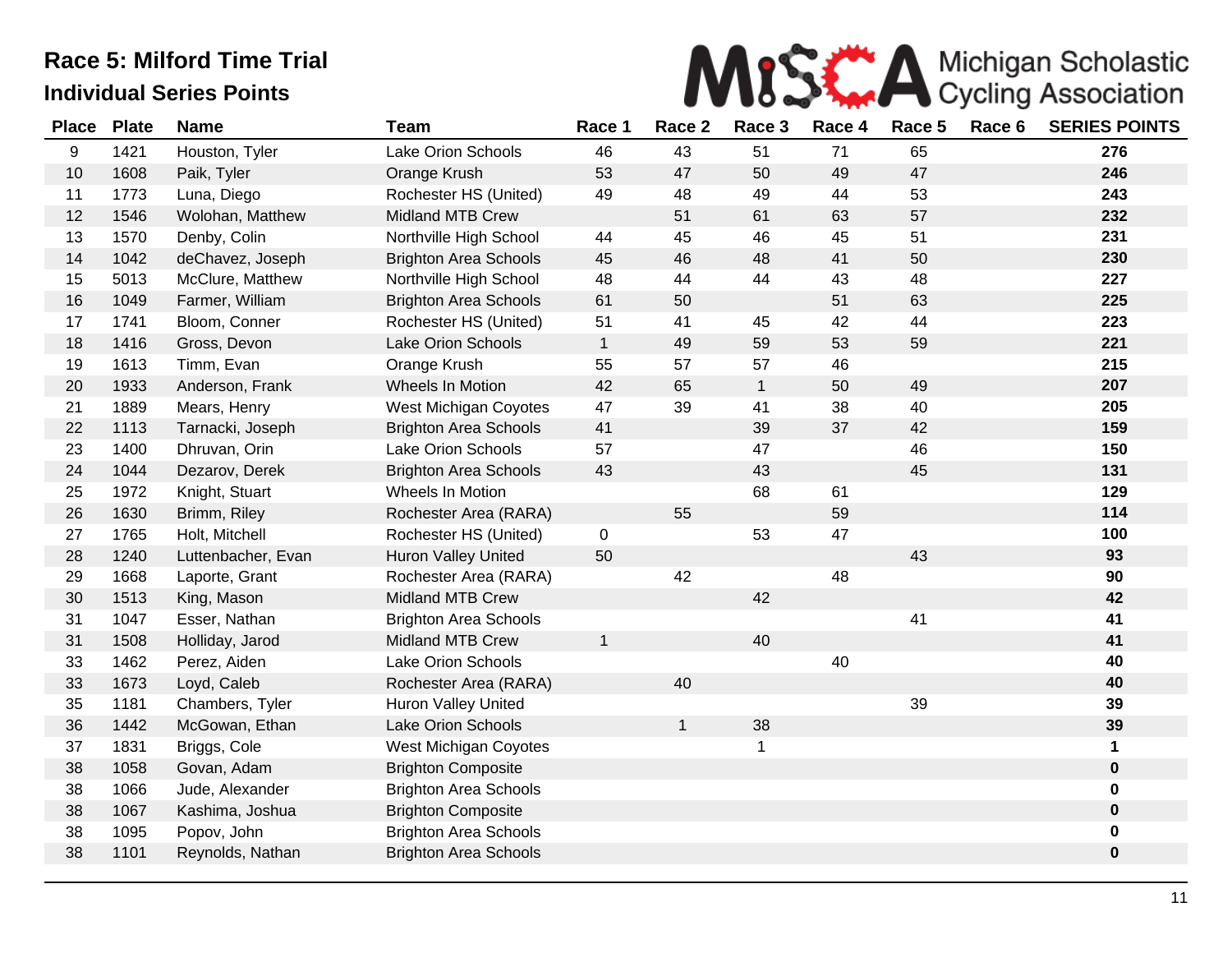|        |  |  | MISS A Michigan Scholastic                       |  |
|--------|--|--|--------------------------------------------------|--|
| Race 1 |  |  | Race 2 Race 3 Race 4 Race 5 Race 6 SERIES POINTS |  |

| <b>Place</b>             | <b>Plate</b> | <b>Name</b>                       | <b>Team</b>                  | Race 1       | Race 2 | Race 3 | Race 4 | Race 5       | Race 6 | <b>SERIES POINTS</b> |
|--------------------------|--------------|-----------------------------------|------------------------------|--------------|--------|--------|--------|--------------|--------|----------------------|
| 38                       | 1114         | Verbison, Curtis                  | <b>Brighton Area Schools</b> |              |        |        |        |              |        | 0                    |
| 38                       | 1199         | Gaisser, Grant                    | <b>Huron Valley United</b>   |              |        |        |        |              |        | $\bf{0}$             |
| 38                       | 1281         | Sanderson, Jamey                  | <b>Huron Valley United</b>   |              |        |        |        |              |        | 0                    |
| 38                       | 1389         | Azarovitz, Austin                 | Lake Orion Schools           |              |        |        |        |              |        | $\pmb{0}$            |
| 38                       | 1392         | Beaver, Christian                 | Lake Orion Schools           |              |        |        |        |              |        | 0                    |
| 38                       | 1407         | Fokken, Henry                     | Lake Orion Schools           |              |        |        |        |              |        | $\pmb{0}$            |
| 38                       | 1426         | Keller, Crew                      | <b>Lake Orion Schools</b>    |              |        |        |        |              |        | 0                    |
| 38                       | 1509         | Hudack, Andrew                    | <b>Midland MTB Crew</b>      |              |        |        |        |              |        | $\pmb{0}$            |
| 38                       | 1694         | Peralta, Julio                    | Rochester Area (RARA)        |              |        |        |        |              |        | 0                    |
| 38                       | 1714         | Sievers, Skylar                   | Rochester Area (RARA)        |              |        |        |        |              |        | $\pmb{0}$            |
| 38                       | 1736         | Wencley, Finn                     | Rochester Area (RARA)        |              |        |        |        |              |        | 0                    |
| 38                       | 1744         | Bubnikovich, Jack                 | Rochester HS (United)        |              |        |        |        |              |        | $\mathbf 0$          |
| 38                       | 1750         | Czerkis, Scott                    | Rochester HS (United)        |              |        |        |        |              |        | 0                    |
| 38                       | 1774         | Marceau, Jackson                  | Rochester HS (United)        |              |        |        |        |              |        | $\pmb{0}$            |
| 38                       | 1775         | Marfatia, Ishaan                  | Rochester HS (United)        |              |        |        |        |              |        | 0                    |
| 38                       | 1793         | Silva, Samuel                     | Rochester HS (United)        |              |        |        |        |              |        | 0                    |
| 38                       | 1797         | Super, Luka                       | Rochester HS (United)        |              |        |        |        |              |        | 0                    |
| 38                       | 1936         | Beekman, Oliver                   | Wheels In Motion             |              |        |        |        |              |        | $\mathbf 0$          |
| 38                       | 1957         | Hill, Bekan                       | Wheels In Motion             |              |        |        |        |              |        | 0                    |
| 38                       | 5016         | Cantu, Oscar                      | Rochester HS (United)        |              |        |        |        |              |        | $\pmb{0}$            |
| 38                       | 5019         | Campbell, Vaughn                  | Rochester HS (United)        |              |        |        |        |              |        | 0                    |
| 38                       | 5021         | Aiello, Gioacchino                | <b>Brighton Area Schools</b> |              |        |        |        |              |        | $\pmb{0}$            |
|                          |              | <b>Novice 9-12th Grade Female</b> |                              |              |        |        |        |              |        |                      |
| 1                        | 1734         | Weaver, Abigail                   | Rochester Area (RARA)        | 80           | 74     | 77     | 77     | 71           |        | 379                  |
| $\overline{2}$           | 1179         | Carnaghi, Savannah                | <b>Huron Valley United</b>   | 74           | 68     | 68     | 71     | 74           |        | 355                  |
| 3                        | 1467         | Ruggirello, Izabella              | Lake Orion Schools           | 71           | 57     | 74     | 74     | 68           |        | 344                  |
| $\overline{\mathcal{A}}$ | 1053         | Fribley, Olivia                   | <b>Brighton Area Schools</b> | 61           | 65     | 71     | 68     | 57           |        | 322                  |
| 5                        | 1894         | Natter, Camille                   | West Michigan Coyotes        |              | 77     | 80     | 80     | 80           |        | 317                  |
| 6                        | 1278         | Russell, Kennedy                  | Huron Valley United          | 65           | 59     | 61     | 59     | 65           |        | 309                  |
| $\overline{7}$           | 1672         | Longo, Sofia                      | Rochester Area (RARA)        | $\mathbf{1}$ | 71     | 63     | 65     | 59           |        | 259                  |
| 8                        | 1916         | Tuohy, Desiree                    | <b>West Michigan Coyotes</b> | 63           | 55     | 57     | 61     | $\mathbf{1}$ |        | 237                  |
| 9                        | 1563         | Potsander, Selah                  | NE Indiana Trailblazers      |              |        | 59     | 63     | 63           |        | 185                  |
| 10                       | 1454         | Murray, Lauren                    | Lake Orion Schools           | $\pmb{0}$    | 63     |        | 57     | 61           |        | 181                  |
| 11                       | 1396         | Clelland, Samantha                | Lake Orion Schools           |              | 51     | 55     | 53     |              |        | 159                  |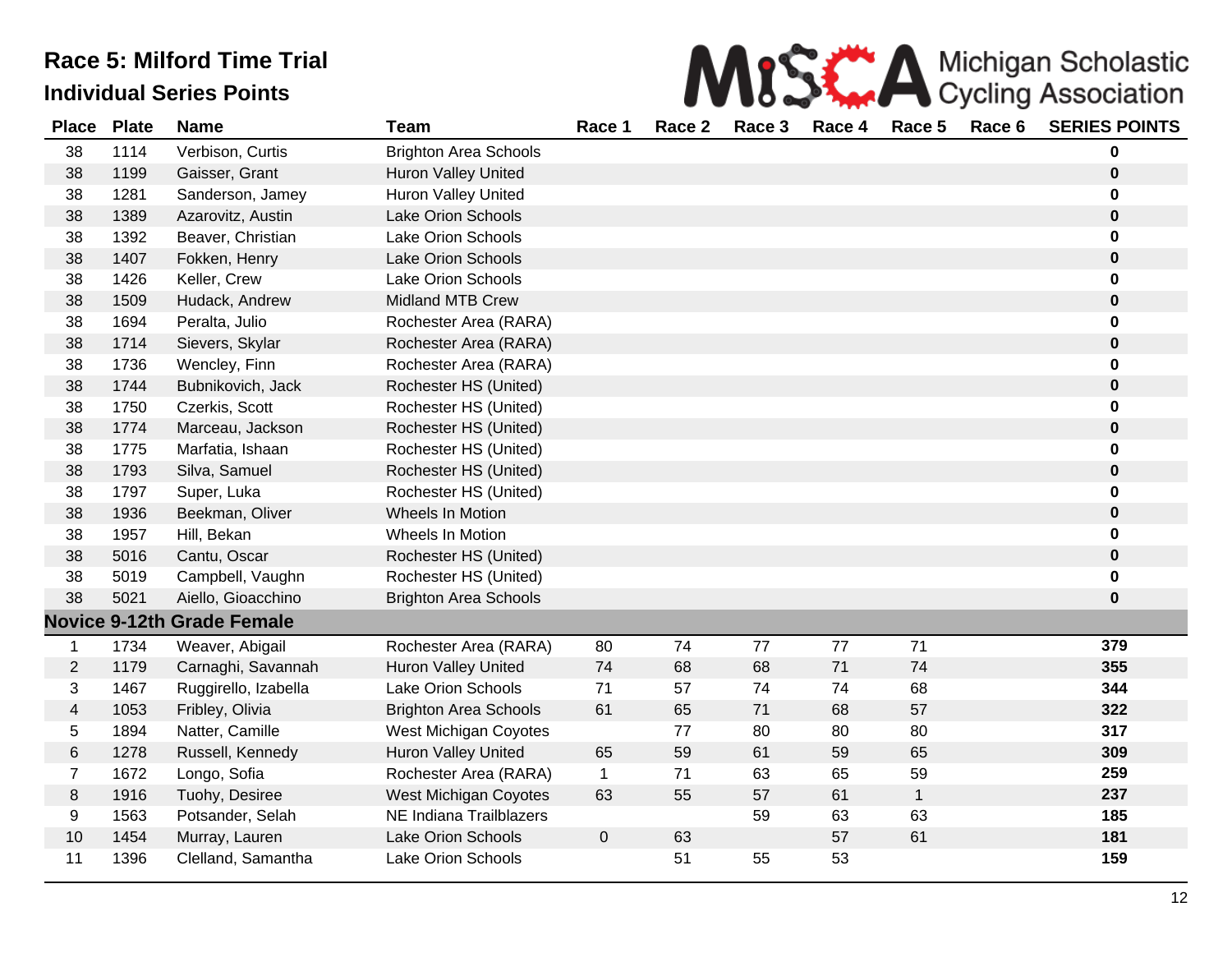

| <b>Place</b>   | <b>Plate</b> | <b>Name</b>                  | <b>Team</b>                   | Race 1 | Race 2 | Race 3 | Race 4 | Race 5 | Race 6 | <b>SERIES POINTS</b> |
|----------------|--------------|------------------------------|-------------------------------|--------|--------|--------|--------|--------|--------|----------------------|
| 12             | 1307         | Warner, Ava                  | <b>Huron Valley United</b>    |        | 80     |        |        | 77     |        | 157                  |
| 13             | 1813         | Oliver, Daisy                | Independent                   |        | 61     | 65     | 1      |        |        | 127                  |
| 14             | 1061         | Hinds, Liberty               | <b>Brighton Area Schools</b>  | 68     | 53     |        |        |        |        | 121                  |
| 15             | 1357         | Martin, Chloe                | Independent                   |        | 50     |        | 55     |        |        | 105                  |
| 16             | 1675         | Malone, Abigail              | Rochester Area (RARA)         | 77     |        |        |        |        |        | 77                   |
| 17             | 1814         | Oliver, Gracie               | Independent                   |        | 49     |        |        |        |        | 49                   |
| 18             | 1436         | Lebert, Melody               | Lake Orion Composite          |        | 48     |        |        |        |        | 48                   |
| 19             | 1435         | Lebert, Isabella             | Lake Orion Composite          |        | 47     |        |        |        |        | 47                   |
| 20             | 1029         | Buckenberger, Gabrielle      | <b>Brighton Area Schools</b>  |        |        |        |        |        |        | $\pmb{0}$            |
| 20             | 1030         | Campbell, Anna               | <b>Brighton Area Schools</b>  |        |        |        |        |        |        | 0                    |
| 20             | 1168         | Bubb, Mackenzie              | <b>Huron Valley United</b>    |        |        |        |        |        |        | $\pmb{0}$            |
| 20             | 1182         | Christensen, Keira           | <b>Huron Valley Composite</b> |        |        |        |        |        |        | 0                    |
| 20             | 1218         | Joiner, Kelsey               | Huron Valley United           |        |        |        |        |        |        | $\pmb{0}$            |
| 20             | 1219         | Joiner, Natalie              | Huron Valley United           |        |        |        |        |        |        | 0                    |
| 20             | 1261         | Olszewski, Alexandrina       | Huron Valley United           |        |        |        |        |        |        | $\pmb{0}$            |
| 20             | 1340         | Gibson, Sofia                | Independent                   |        |        |        |        |        |        | $\pmb{0}$            |
| 20             | 1355         | Leukhardt, Daphne            | Independent                   |        |        |        |        |        |        | $\pmb{0}$            |
| 20             | 1522         | Pendleton, Helen             | <b>Midland MTB Crew</b>       |        |        |        |        |        |        | 0                    |
| 20             | 1526         | Remacle, Jenna               | <b>Midland MTB Crew</b>       |        |        |        |        |        |        | $\pmb{0}$            |
| 20             | 1530         | Roberts, Sydney              | <b>Midland MTB Crew</b>       |        |        |        |        |        |        | 0                    |
| 20             | 1568         | Blyashev, Elizabeth          | Northville High School        |        |        |        |        |        |        | $\bf{0}$             |
| 20             | 1580         | Reberg, Ashley               | Northville High School        |        |        |        |        |        |        | 0                    |
| 20             | 1653         | Gallagher, Alyssa            | Rochester Area (RARA)         |        |        |        |        |        |        | $\pmb{0}$            |
| 20             | 1704         | Reinhardt, Alaina            | Rochester Area (RARA)         |        |        |        |        |        |        | 0                    |
| 20             | 1709         | Scheda, Gwendolyn            | Rochester Area (RARA)         |        |        |        |        |        |        | $\pmb{0}$            |
| 20             | 1754         | Elmore, Bridget              | Rochester HS (United)         |        |        |        |        |        |        | $\mathbf 0$          |
| 20             | 1794         | Sloat, Brielle               | Rochester HS (United)         |        |        |        |        |        |        | $\pmb{0}$            |
| 20             | 1822         | Beeck, Valerie               | West Michigan Coyotes         |        |        |        |        |        |        | 0                    |
| 20             | 5073         | Houlberg, Sienna             | Independent                   |        |        |        |        |        |        | $\pmb{0}$            |
| 20             | 5075         | Serrano, Danna               | Wheels In Motion              |        |        |        |        |        |        | 0                    |
|                |              | <b>Novice 8th Grade Male</b> |                               |        |        |        |        |        |        |                      |
| $\mathbf{1}$   | 1117         | Vogt, Carmen                 | <b>Brighton Area Schools</b>  | 61     | 64     | 70     | 64     | 70     |        | 329                  |
| $\overline{c}$ | 1596         | Dell, Zeke                   | Orange Krush                  | 67     | 61     | 64     | 67     | 67     |        | 326                  |
| 3              | 1935         | Beck, Henry                  | Wheels In Motion              | 64     | 67     | 53     | 70     | 58     |        | 312                  |
|                |              |                              |                               |        |        |        |        |        |        |                      |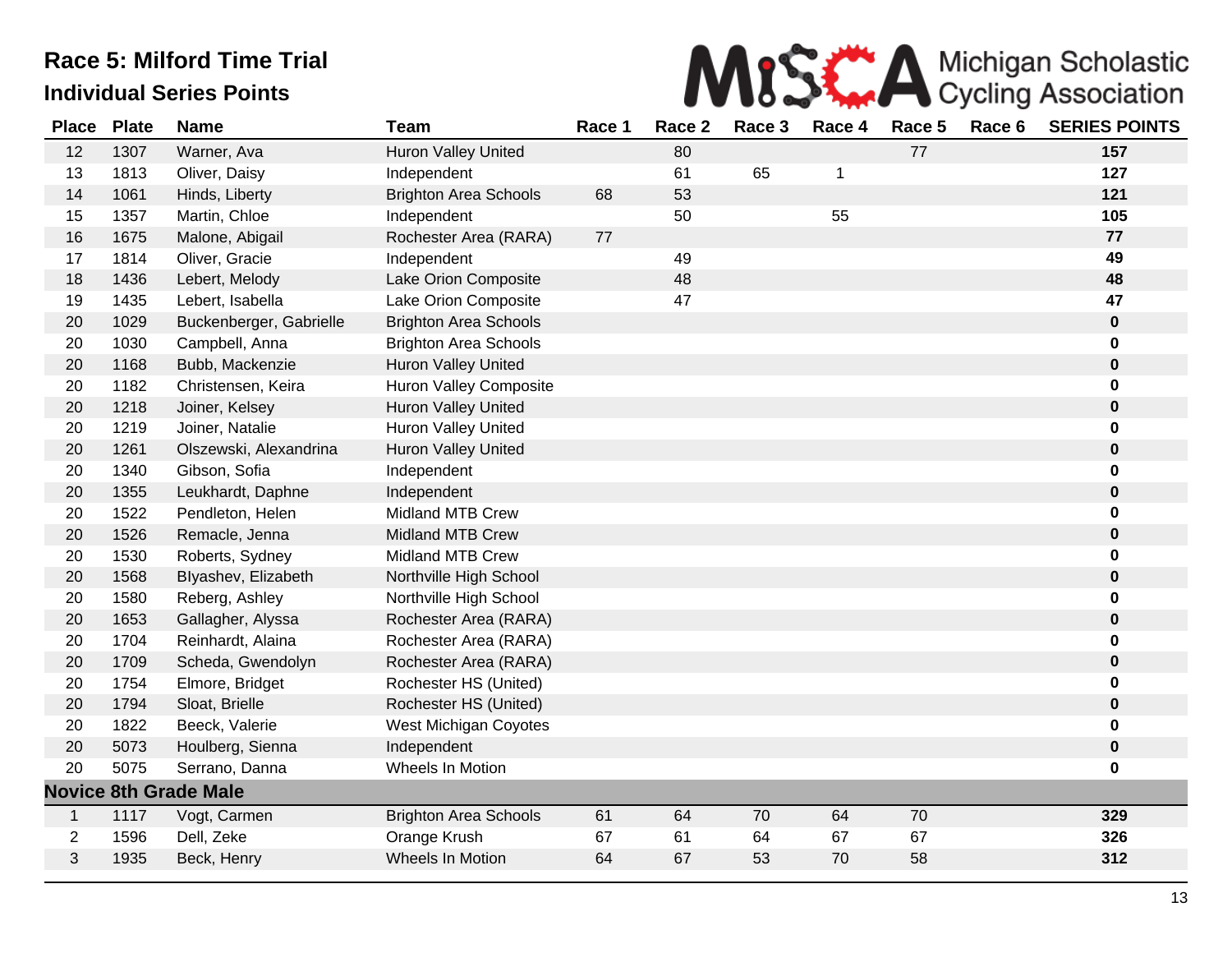

| <b>Place</b>   | <b>Plate</b> | <b>Name</b>           | <b>Team</b>                  | Race 1       | Race 2 | Race 3 | Race 4 | Race 5 | Race 6 | <b>SERIES POINTS</b> |
|----------------|--------------|-----------------------|------------------------------|--------------|--------|--------|--------|--------|--------|----------------------|
| 4              | 1739         | Williams, Brayden     | Rochester Area (RARA)        | 58           | 55     | 61     | 61     | 55     |        | 290                  |
| 5              | 1466         | Rheault, Drew         | Lake Orion Schools           | 55           | 58     | 67     | 58     | 51     |        | 289                  |
| 6              | 1991         | Picinotti, Van        | Wheels In Motion             | 41           | 51     | 55     | 53     | 53     |        | 253                  |
| $\overline{7}$ | 1311         | Wilson, Brady         | <b>Huron Valley United</b>   | 45           | 43     | 47     | 49     | 61     |        | 245                  |
| 8              | 1683         | Morales-Zozaya, Gorka | Rochester Area (RARA)        | 51           | 41     | 58     | 45     | 47     |        | 242                  |
| 9              | 1035         | Cory, Mitchell        | <b>Brighton Area Schools</b> | 47           | 49     | 41     | 51     | 39     |        | 227                  |
| 10             | 1041         | Day, Brett            | <b>Brighton Area Schools</b> | 43           | 47     | 51     | 41     | 43     |        | 225                  |
| 11             | 1947         | Ellis, Henry          | Wheels In Motion             | 35           | 45     | 49     | 47     | 41     |        | 217                  |
| 12             | 1595         | Dell, Edward          | Orange Krush                 | $\mathbf{1}$ | 53     | 43     | 55     | 64     |        | 216                  |
| 13             | 1598         | Greene, Eagan         | Orange Krush                 | 40           | 36     | 45     | 43     | 49     |        | 213                  |
| 14             | 1448         | Morgan, Kevin         | Lake Orion Schools           | 36           | 34     | 37     | 39     | 45     |        | 191                  |
| 15             | 1106         | Schandevel, Kyle      | <b>Brighton Area Schools</b> | 53           | 39     |        | 35     | 35     |        | 162                  |
| 16             | 1161         | Boyd, Aiden           | Huron Valley United          | $\mathbf{1}$ | 32     | 39     | 38     | 40     |        | 150                  |
| 17             | 1123         | Anderson, Cash        | Chelsea Youth MTB            | 26           | 23     | 34     | 29     | 26     |        | 138                  |
| 18             | 1215         | Jackson, Calvin       | Huron Valley United          | 32           | 31     |        | 33     | 38     |        | 134                  |
| 19             | 2005         | Whitacre, Kai         | Wheels In Motion             | 34           | 29     | 35     |        | 31     |        | 129                  |
| 20             | 1054         | Galloway, Logan       | <b>Brighton Area Schools</b> | 23           | 18     | 30     | 25     | 29     |        | 125                  |
| 21             | 5012         | Nelson, Bodie         | Independent                  | 19           | 20     | 32     | 26     | 25     |        | 122                  |
| 22             | 1045         | Diamond, Brayden      | <b>Brighton Area Schools</b> | 20           | 21     | 31     | 27     | 22     |        | 121                  |
| 23             | 1612         | Thompson, Jacob       | Orange Krush                 | 30           | 25     |        | 30     | 34     |        | 119                  |
| 24             | 1450         | Mucci, Anthony        | Lake Orion Schools           |              | 40     |        | 40     | 36     |        | 116                  |
| 25             | 1388         | Aquilina, Ryan        | <b>Lake Orion Schools</b>    | 18           | 19     | 26     | 23     | 23     |        | 109                  |
| 26             | 1956         | Helms, Hayden         | Wheels In Motion             | 33           |        | 36     | 36     |        |        | 105                  |
| 27             | 1988         | Nazario, Dominic      | Wheels In Motion             | 22           | 27     |        | 28     | 27     |        | 104                  |
| 28             | 1329         | Cook, Aiden           | Chelsea Youth MTB            | 24           |        | 27     | 24     | 24     |        | 99                   |
| 29             | 1006         | Hylton, Jacob         | <b>Brandon Youth MTB</b>     | 28           | 35     |        |        | 33     |        | 96                   |
| 30             | 1385         | Accardo, Gavin        | Lake Orion Schools           |              | 28     |        | 31     | 32     |        | 91                   |
| $30\,$         | 1662         | Kotenko, Kenneth      | Rochester Area (RARA)        | 29           | 30     |        | 32     |        |        | 91                   |
| 32             | 1852         | Elms, Jack            | West Michigan Coyotes        | 39           | 37     |        |        |        |        | 76                   |
| 33             | 1008         | Janette, Connor       | <b>Brandon Youth MTB</b>     | 21           | 24     |        |        | 30     |        | 75                   |
| 33             | 1143         | Koebbe, Zackery       | Heritage Jackrabbits         | 38           |        |        |        | 37     |        | 75                   |
| 33             | 1746         | Chen, Johnson         | Rochester HS (United)        |              | 38     |        | 37     |        |        | 75                   |
| 36             | 1145         | Warner, Carson        | Heritage Jackrabbits         | 31           |        |        |        | 28     |        | 59                   |
| 36             | 1376         | Sirrine, Nolan        | Independent                  |              | 26     | 33     |        |        |        | 59                   |
|                |              |                       |                              |              |        |        |        |        |        |                      |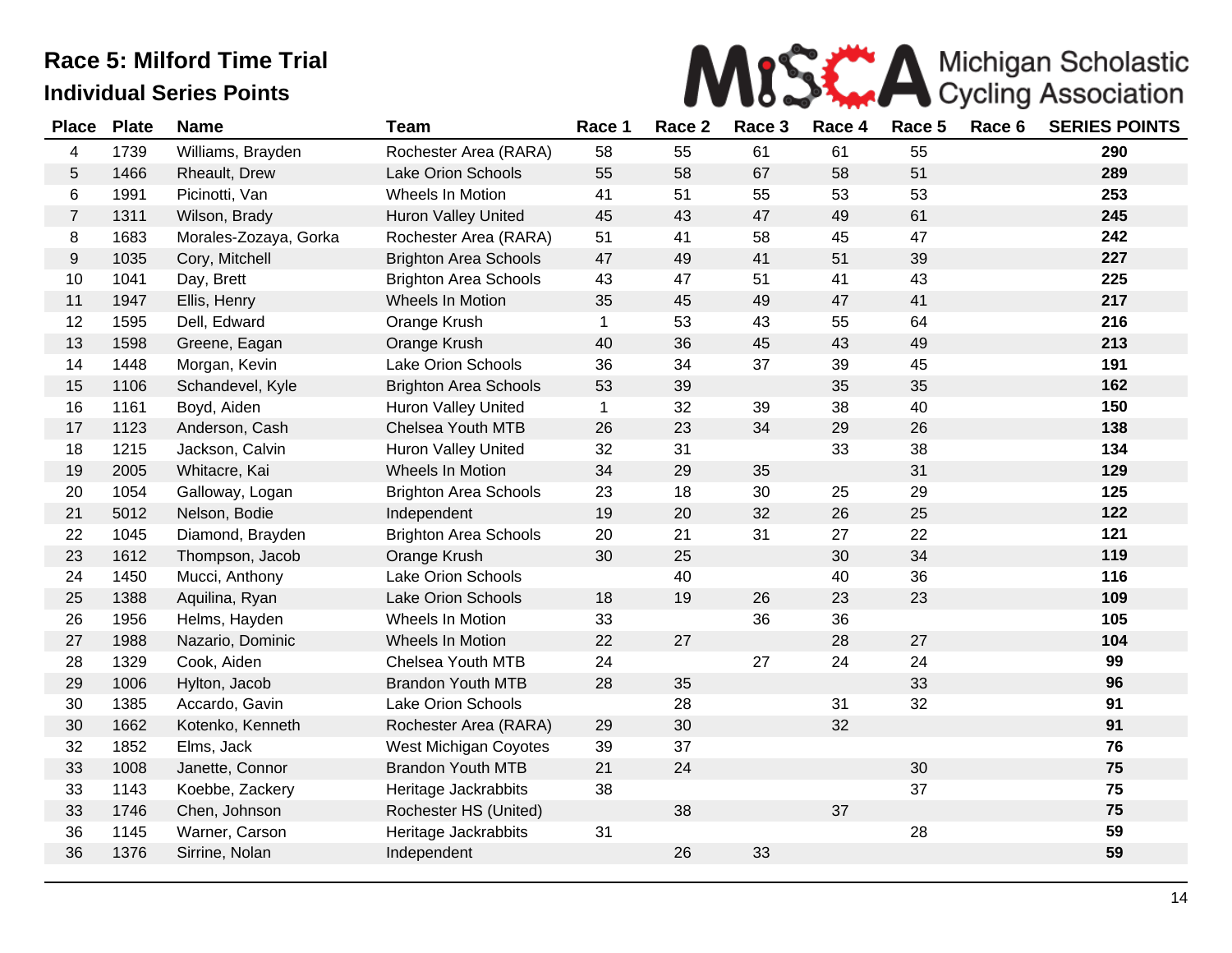

| <b>Place</b> | <b>Plate</b> | <b>Name</b>        | <b>Team</b>                  | Race 1 | Race 2       | Race 3       | Race 4 | Race 5 | Race 6 | <b>SERIES POINTS</b> |
|--------------|--------------|--------------------|------------------------------|--------|--------------|--------------|--------|--------|--------|----------------------|
| 38           | 1592         | Cornwell, Charles  | Orange Krush                 | 27     | 22           |              |        |        |        | 49                   |
| 38           | 5005         | Helzerman, Linus   | Independent                  | 49     |              |              |        |        |        | 49                   |
| 40           | 1480         | West, Owen         | Lake Orion Schools           |        | $\mathbf 1$  |              | 22     | 20     |        | 43                   |
| 41           | 1931         | Williams, Lucas    | West Michigan Coyotes        |        |              | 40           |        |        |        | 40                   |
| 42           | 1491         | Bellinger, Logan   | <b>Midland MTB Crew</b>      |        |              | 38           |        |        |        | 38                   |
| 43           | 1447         | Morgan, Jacob      | <b>Lake Orion Schools</b>    |        | 17           | $\mathbf{1}$ | 20     |        |        | 38                   |
| 44           | 1769         | Kandage, Aditya    | Rochester HS (United)        | 37     |              |              |        |        |        | 37                   |
| 45           | 5061         | Farlee, Matthew    | NE Indiana Trailblazers      |        |              |              | 34     |        |        | 34                   |
| 46           | 1558         | Hyde, Jonathan     | NE Indiana Trailblazers      |        | 33           |              |        |        |        | 33                   |
| 47           | 1124         | Berent, Samuel     | <b>Chelsea Youth MTB</b>     |        |              | 29           |        |        |        | 29                   |
| 48           | 1861         | Gjorgjievski, Niko | West Michigan Coyotes        |        |              | 28           |        |        |        | 28                   |
| 49           | 1737         | Widlicka, Jonathan | Rochester Area (RARA)        | 25     |              |              |        |        |        | 25                   |
| 50           | 1408         | Fox, Berkley       | Lake Orion Schools           |        | 1            |              | 21     |        |        | 22                   |
| 51           | 1153         | Biskner, Andrew    | <b>Huron Valley United</b>   |        |              |              |        | 21     |        | 21                   |
| 52           | 1904         | Porter, Hudson     | <b>West Michigan Coyotes</b> |        |              | 1            |        |        |        | 1                    |
| 52           | 1913         | Thompson, Evan     | West Michigan Coyotes        |        | $\mathbf{1}$ |              |        |        |        | $\mathbf 1$          |
| 54           | 1016         | Tersigni, Nicolas  | <b>Brandon Youth MTB</b>     |        |              |              |        |        |        | 0                    |
| 54           | 1210         | Hogle, Noah        | Huron Valley United          |        |              |              |        |        |        | 0                    |
| 54           | 1228         | Koenig, Gunnar     | <b>Huron Valley United</b>   |        |              |              |        |        |        | 0                    |
| 54           | 1239         | Loemker, Kristian  | Huron Valley United          |        |              |              |        |        |        | 0                    |
| 54           | 1273         | Ray, Atticus       | Huron Valley United          |        |              |              |        |        |        | 0                    |
| 54           | 1373         | Scroggins, Braden  | Independent                  |        |              |              |        |        |        | $\pmb{0}$            |
| 54           | 1374         | Scroggins, Camden  | Independent                  |        |              |              |        |        |        | 0                    |
| 54           | 1377         | Skym, Logan        | Independent                  |        |              |              |        |        |        | 0                    |
| 54           | 1401         | Doherty, Braxton   | Lake Orion Schools           |        |              |              |        |        |        | 0                    |
| 54           | 1422         | Jarema, Carsten    | Lake Orion Schools           |        |              |              |        |        |        | 0                    |
| 54           | 1533         | Seymour, Cajetan   | <b>Midland MTB Crew</b>      |        |              |              |        |        |        | 0                    |
| 54           | 1597         | Duty, Evan         | Orange Krush                 |        |              |              |        |        |        | 0                    |
| 54           | 1640         | Dahl, Stefan       | Rochester Area (RARA)        |        |              |              |        |        |        | 0                    |
| 54           | 1655         | Galli, Drew        | Rochester Area (RARA)        |        |              |              |        |        |        | 0                    |
| 54           | 1658         | Hilliker, Emerson  | Rochester Area (RARA)        |        |              |              |        |        |        | 0                    |
| 54           | 1708         | Sananikone, Leo    | Rochester Area (RARA)        |        |              |              |        |        |        | 0                    |
| 54           | 1806         | Daniel, Taylor     | South Lyon Youth MTB         |        |              |              |        |        |        | 0                    |
| 54           | 1828         | Braidwood, Cameron | <b>West Michigan Coyotes</b> |        |              |              |        |        |        | $\mathbf 0$          |
|              |              |                    |                              |        |              |              |        |        |        |                      |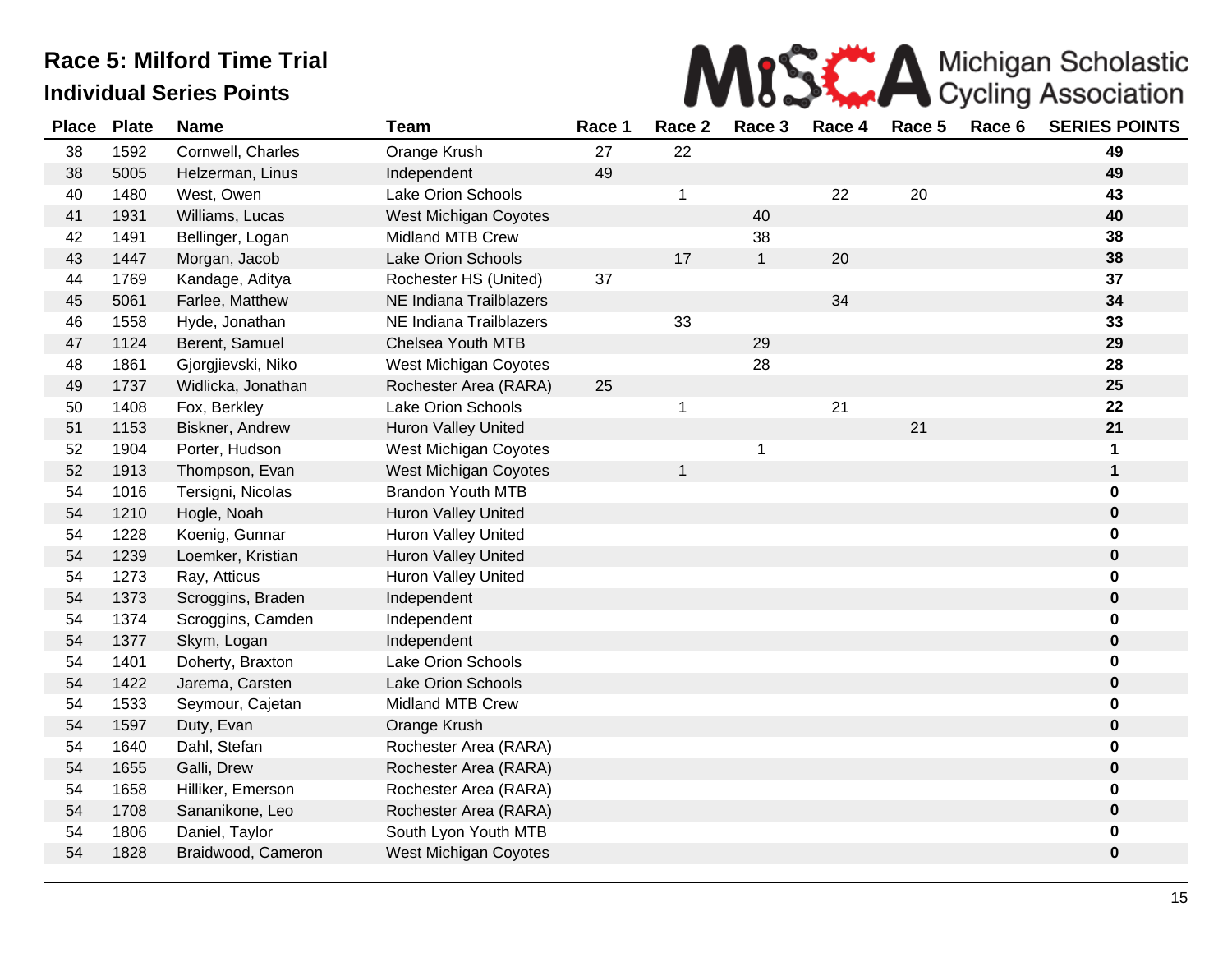|  |  | MISS A Michigan Scholastic |
|--|--|----------------------------|
|  |  |                            |

| <b>Place</b>     | <b>Plate</b> | <b>Name</b>                  | <b>Team</b>                  | Race 1       | Race 2 | Race 3 | Race 4 | Race 5       | Race 6 | <b>SERIES POINTS</b> |
|------------------|--------------|------------------------------|------------------------------|--------------|--------|--------|--------|--------------|--------|----------------------|
| 54               | 1939         | Bhabhrawala, Zoren           | Wheels In Motion             |              |        |        |        |              |        | $\bf{0}$             |
| 54               | 5050         | Boosamra, Ocean              | Independent                  |              |        |        |        |              |        | $\bf{0}$             |
| 54               | 5070         | Bordine, Travis              | Orange Krush                 |              |        |        |        |              |        | $\mathbf 0$          |
|                  |              | <b>Novice 7th Grade Male</b> |                              |              |        |        |        |              |        |                      |
| $\mathbf{1}$     | 1190         | Crane, Parker                | Huron Valley United          | 70           | 70     | 70     | 70     | 70           |        | 350                  |
| $\overline{2}$   | 1183         | Christensen, Soren           | Huron Valley United          | 67           | 64     | 67     | 64     | 64           |        | 326                  |
| 3                | 1614         | Villemure, Garrett           | Orange Krush                 | 55           | 67     | 61     | 67     | 67           |        | 317                  |
| 4                | 1715         | Smith, Logan                 | Rochester Area (RARA)        | 64           | 58     | 64     | 58     | 58           |        | 302                  |
| 5                | 1632         | Carnwath, Caleb              | Rochester Area (RARA)        | 53           | 61     | 55     | 61     | 53           |        | 283                  |
| 6                | 1907         | Roberts, Easton              | West Michigan Coyotes        | 61           | 51     | 58     | 55     | 55           |        | 280                  |
| $\overline{7}$   | 1433         | LaGest, Nathan               | <b>Lake Orion Schools</b>    | 49           | 53     | 53     | 47     | 61           |        | 263                  |
| 8                | 1001         | Blackmer, Colton             | <b>Brandon Youth MTB</b>     | 37           | 39     | 49     | 49     | 45           |        | 219                  |
| $\boldsymbol{9}$ | 1587         | Bordine, Jaxson              | Orange Krush                 | 40           | 49     | 39     | 39     | 47           |        | 214                  |
| 10               | 1721         | Truelove III, Ralph          | Rochester Area (RARA)        | 47           | 32     | 41     | 53     | 37           |        | 210                  |
| 11               | 1503         | Gessford, Logan              | <b>Midland MTB Crew</b>      | 51           | 33     | 35     | 41     | 39           |        | 199                  |
| 12               | 1002         | Brinker, Nathan              | <b>Brandon Youth MTB</b>     |              | 40     | 51     | 51     | 49           |        | 191                  |
| 13               | 1194         | Donohue, Griffin             | <b>Huron Valley United</b>   | 43           | 47     | 45     |        | 43           |        | 178                  |
| 14               | 1387         | Ahn, Cameron                 | Lake Orion Schools           |              | 45     | 43     | 38     | 51           |        | 177                  |
| 15               | 1109         | Smith, Garrett               | <b>Brighton Area Schools</b> | $\mathbf{1}$ | 35     | 47     | 45     | 40           |        | 168                  |
| 15               | 1686         | Muenk, Cullen                | Rochester Area (RARA)        | 41           | 34     | 30     | 31     | 32           |        | 168                  |
| 17               | 1857         | Fournier, Braedon            | <b>West Michigan Coyotes</b> | 45           |        | 38     | 37     | 38           |        | 158                  |
| 18               | 1623         | Barker, Owen                 | Rochester Area (RARA)        | 33           | 27     | 29     | 32     | 35           |        | 156                  |
| 19               | 1785         | Rodda, Tyler                 | Rochester HS (United)        | 39           | 43     |        | 43     |              |        | 125                  |
| 20               | 1404         | Florence, Landon             | Lake Orion Schools           | 31           | 30     |        | 29     | 29           |        | 119                  |
| 21               | 1609         | Schiffman, Eamon             | Orange Krush                 | 35           | 25     |        | 26     | 30           |        | 116                  |
| 22               | 1700         | Pugno-Mailey, Obadiah        | Rochester Area (RARA)        | $\mathbf 1$  | 37     |        | 36     | 41           |        | 115                  |
| 23               | 1627         | Beros, Carter                | Rochester Area (RARA)        | 34           | 23     |        | 28     | 26           |        | 111                  |
| 24               | 1451         | Mucci, Joseph                | Lake Orion Schools           |              | 36     |        | 34     | 36           |        | 106                  |
| 25               | 1395         | Clelland, Colten             | <b>Lake Orion Schools</b>    |              | 31     | 31     | 35     | $\mathbf{1}$ |        | 98                   |
| 25               | 1473         | Stabenow, Walter             | Lake Orion Schools           | 32           | 21     | 23     | 22     |              |        | 98                   |
| 27               | 1518         | Myers, Jackson               | <b>Midland MTB Crew</b>      | 36           |        |        | 30     | 31           |        | 97                   |
| 28               | 1731         | Vollmayer, Vincent           | Rochester Area (RARA)        |              | 28     |        | 33     | 33           |        | 94                   |
| 29               | 1255         | Miller, Chase                | Huron Valley United          |              | 26     |        | 27     | 34           |        | 87                   |
| 30               | 1706         | Rentrop, Luis                | Rochester Area (RARA)        | 1            | 29     | 28     | 25     |              |        | 83                   |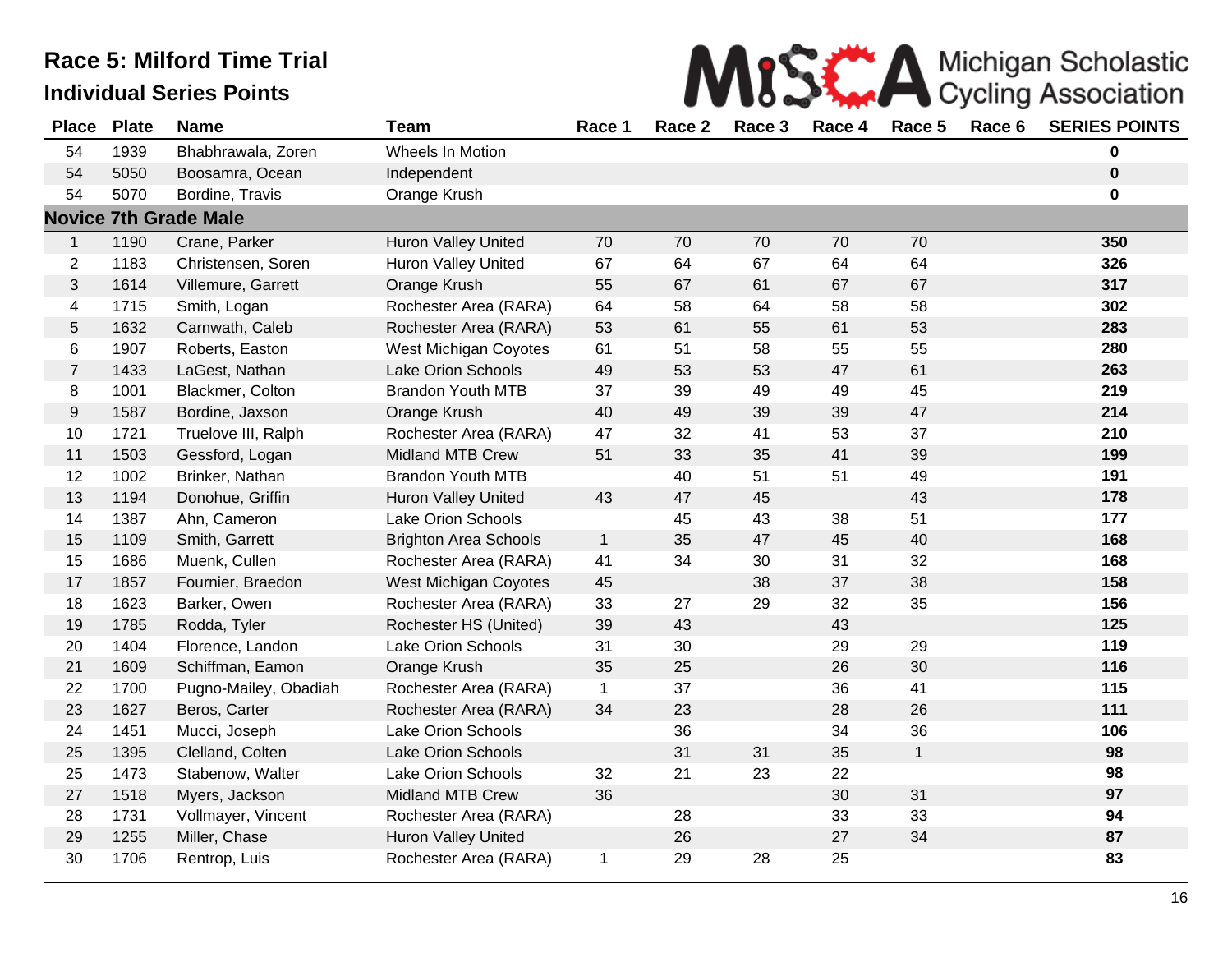

| <b>Place</b> | <b>Plate</b> | <b>Name</b>          | <b>Team</b>                  | Race 1 | Race 2 | Race 3 | Race 4 | Race 5 | Race 6 | <b>SERIES POINTS</b> |
|--------------|--------------|----------------------|------------------------------|--------|--------|--------|--------|--------|--------|----------------------|
| 31           | 1279         | Sanborn, Brady       | Huron Valley United          |        |        | 40     | 40     |        |        | 80                   |
| 32           | 5030         | Brewer, Tyson        | NE Indiana Trailblazers      |        | 41     | 37     |        |        |        | 78                   |
| 33           | 1205         | Haupt, Jonah         | Huron Valley United          |        |        | 25     | 23     | 28     |        | 76                   |
| 34           | 1291         | Stewart, Lucas       | <b>Huron Valley United</b>   |        | 22     | 27     |        | 27     |        | 76                   |
| 35           | 1915         | Todd, Landen         | West Michigan Coyotes        | 38     |        | 34     |        |        |        | 72                   |
| 36           | 5024         | Wise, Benjamin       | NE Indiana Trailblazers      | 58     |        |        |        |        |        | 58                   |
| 37           | 1591         | Caudill, Owen        | Orange Krush                 |        | 55     |        |        |        |        | 55                   |
| 38           | 1375         | Sirrine, Caelan      | Independent                  |        | 24     | 24     |        |        |        | 48                   |
| 39           | 1557         | Hyde, Daniel         | NE Indiana Trailblazers      |        | 38     |        |        |        |        | 38                   |
| 40           | 1324         | Boone, Roscoe        | Independent                  |        |        | 36     |        |        |        | 36                   |
| 41           | 5006         | Remtema, Bram        | West Michigan Coyotes        |        |        | 33     |        |        |        | 33                   |
| 42           | 1832         | Briggs, Dane         | West Michigan Coyotes        |        |        | 32     |        |        |        | 32                   |
| 43           | 5049         | Knight, Grayson      | Independent                  |        |        | 26     |        |        |        | 26                   |
| 44           | 1130         | Poma, Casmer         | Chelsea Youth MTB            |        |        |        |        | 25     |        | 25                   |
| 45           | 1406         | Flores, Lennon       | <b>Lake Orion Schools</b>    |        |        |        | 24     |        |        | 24                   |
| 46           | 1092         | Peart, Kaerigan      | <b>Brighton Area Schools</b> |        |        |        |        |        |        | 0                    |
| 46           | 1132         | Proos, Joseph        | <b>Chelsea Youth MTB</b>     |        |        |        |        |        |        | 0                    |
| 46           | 1165         | Brown, Nolan         | <b>Huron Valley United</b>   |        |        |        |        |        |        | 0                    |
| 46           | 1220         | Kaschyk, Alexander   | Huron Valley United          |        |        |        |        |        |        | $\pmb{0}$            |
| 46           | 1474         | Stevenson, Cash      | <b>Lake Orion Schools</b>    |        |        |        |        |        |        | 0                    |
| 46           | 1488         | Bandemer, Brock      | <b>Midland MTB Crew</b>      |        |        |        |        |        |        | $\mathbf 0$          |
| 46           | 1504         | Giacalone, Sebastian | <b>Midland MTB Crew</b>      |        |        |        |        |        |        | 0                    |
| 46           | 1516         | Mann, Peter          | <b>Midland MTB Crew</b>      |        |        |        |        |        |        | $\mathbf 0$          |
| 46           | 1517         | Markey, Theodore     | <b>Midland MTB Crew</b>      |        |        |        |        |        |        | 0                    |
| 46           | 1622         | Alt, Jake            | Rochester Area (RARA)        |        |        |        |        |        |        | 0                    |
| 46           | 1639         | Dahl, Jensen         | Rochester Area (RARA)        |        |        |        |        |        |        | 0                    |
| 46           | 1650         | Durham, Ethan        | Rochester Area (RARA)        |        |        |        |        |        |        | 0                    |
| 46           | 1654         | Gallagher, Liam      | Rochester Area (RARA)        |        |        |        |        |        |        | 0                    |
| 46           | 1678         | Manninen, Brendan    | Rochester Area (RARA)        |        |        |        |        |        |        | $\pmb{0}$            |
| 46           | 1699         | Porwal, Milen        | Rochester Area (RARA)        |        |        |        |        |        |        | 0                    |
| 46           | 1701         | Pulliam, Pryce       | Rochester Area (RARA)        |        |        |        |        |        |        | 0                    |
| 46           | 1710         | Schulz, Luke         | Rochester Area (RARA)        |        |        |        |        |        |        | 0                    |
| 46           | 1716         | Sowter, Gavin        | Rochester Area (RARA)        |        |        |        |        |        |        | 0                    |
| 46           | 1812         | Schuyler, Graham     | South Lyon Youth MTB         |        |        |        |        |        |        | 0                    |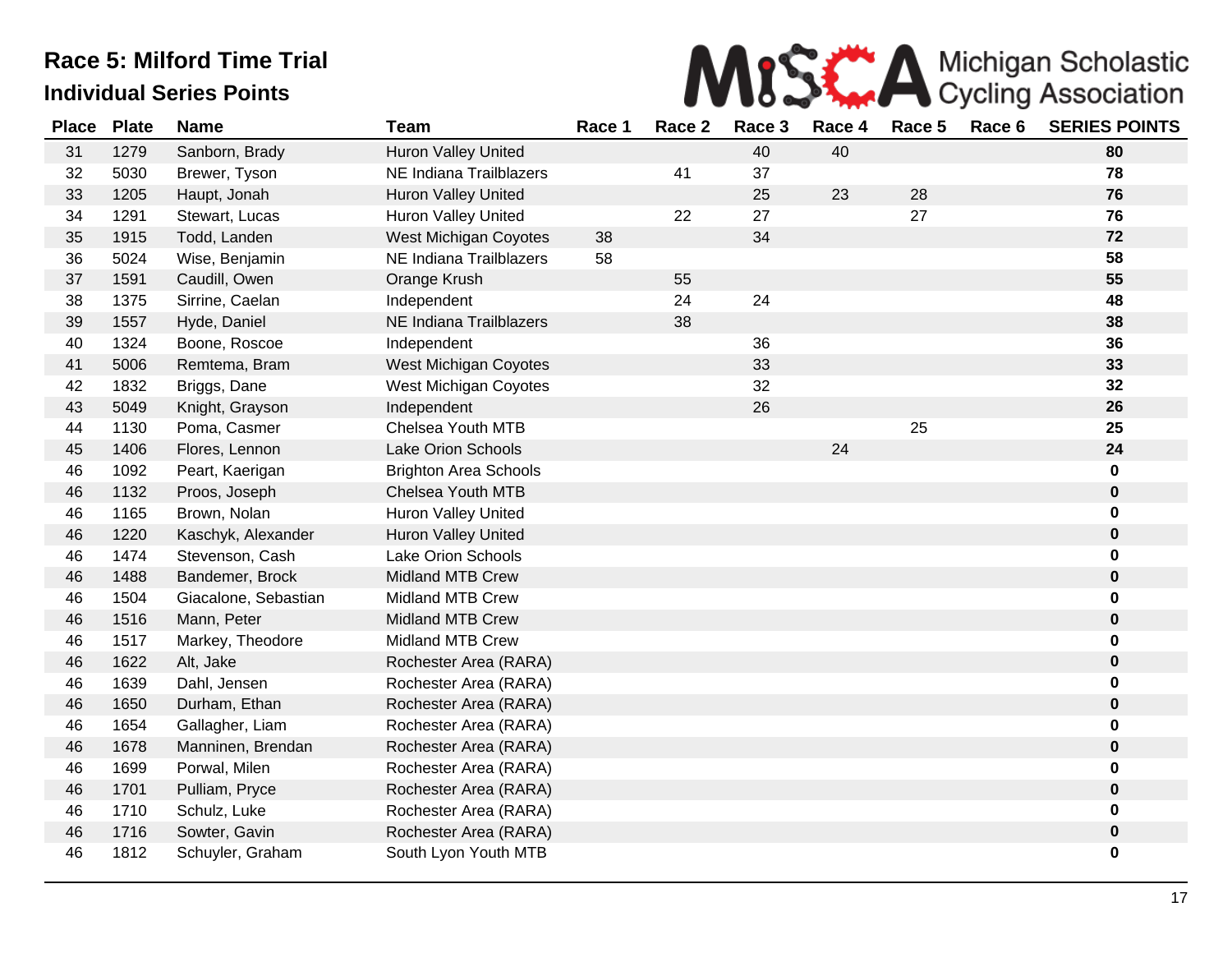|  | MISK A Michigan Scholastic |
|--|----------------------------|
|  |                            |

| <b>Place</b>             | <b>Plate</b> | <b>Name</b>                  | <b>Team</b>                  | Race 1       | Race 2      | Race 3       | Race 4 | Race 5       | Race 6 | <b>SERIES POINTS</b> |
|--------------------------|--------------|------------------------------|------------------------------|--------------|-------------|--------------|--------|--------------|--------|----------------------|
| 46                       | 1818         | Battjes, Baker               | <b>West Michigan Coyotes</b> |              |             |              |        |              |        | $\bf{0}$             |
| 46                       | 1843         | Darnell, Remy                | West Michigan Coyotes        |              |             |              |        |              |        | 0                    |
| 46                       | 1920         | VanBeynen, Levi              | <b>West Michigan Coyotes</b> |              |             |              |        |              |        | $\pmb{0}$            |
| 46                       | 1950         | Hadley, Andrew               | Wheels In Motion             |              |             |              |        |              |        | 0                    |
| 46                       | 1975         | Laman, Benjamin              | Wheels In Motion             |              |             |              |        |              |        | $\pmb{0}$            |
| 46                       | 5011         | D'Agostini, Luigi            | Independent                  |              |             |              |        |              |        | $\pmb{0}$            |
| 46                       | 5071         | Bricker, Jacob               | Independent                  |              |             |              |        |              |        | $\mathbf 0$          |
|                          |              | <b>Novice 6th Grade Male</b> |                              |              |             |              |        |              |        |                      |
| $\mathbf{1}$             | 1554         | Cordes, Levi                 | NE Indiana Trailblazers      | 67           | 67          | 70           | 70     | 70           |        | 344                  |
| $\overline{2}$           | 1674         | Mahoney, Gabriel             | Rochester Area (RARA)        | 70           | 70          | 67           | 67     | 67           |        | 341                  |
| 3                        | 1317         | Wolcott, Nolan               | <b>Huron Valley United</b>   | 61           | 61          | 64           | 61     | 55           |        | 302                  |
| $\overline{\mathcal{A}}$ | 1585         | Adkins, Cole                 | Orange Krush                 | 58           | 58          | 58           | 55     | 61           |        | 290                  |
| 5                        | 1684         | Morales-Zozaya, Matteo       | Rochester Area (RARA)        | 55           | 53          | 61           | 53     | 51           |        | 273                  |
| 6                        | 1295         | Thielen, Nicholas            | Huron Valley United          | 64           | 55          | $\mathbf{1}$ | 64     | 64           |        | 248                  |
| $\overline{7}$           | 1394         | Cervin, Gannon               | Lake Orion Schools           |              | 64          | 53           | 58     | 58           |        | 233                  |
| 8                        | 1015         | Savoie, Ryan                 | <b>Brandon Youth MTB</b>     | 41           | 39          | 38           | 37     | 43           |        | 198                  |
| 9                        | 1693         | Patyi, Roman                 | Rochester Area (RARA)        |              | 49          | 43           | 47     | 49           |        | 188                  |
| 10                       | 1434         | Lawless, Britton             | Lake Orion Schools           | 39           | 33          | 36           | 36     | 39           |        | 183                  |
| 11                       | 1163         | Boyd, Brock                  | <b>Huron Valley United</b>   | 47           | 47          | 45           | 39     | $\mathbf{1}$ |        | 179                  |
| 12                       | 1472         | Soule, Charlie               | Lake Orion Schools           | 45           | 40          |              | 43     | 47           |        | 175                  |
| 13                       | 1705         | Rentrop, Lennox              | Rochester Area (RARA)        | $\mathbf{1}$ | $\mathbf 1$ | 51           | 51     | 53           |        | 157                  |
| 14                       | 1348         | Hyde, Liam                   | Independent                  | 49           | 51          |              | 49     |              |        | 149                  |
| 15                       | 1808         | Martz, Aiden                 | South Lyon Youth MTB         | $\mathbf 1$  | 34          | 37           | 35     | 40           |        | 147                  |
| 16                       | 1052         | Frey, Jack                   | <b>Brighton Area Schools</b> |              | 38          | 41           | 40     |              |        | 119                  |
| 17                       | 1485         | Zsenyuk, Landon              | Lake Orion Schools           |              | 37          |              | 34     | 38           |        | 109                  |
| 18                       | 1345         | Horan, Xander                | Independent                  | 51           | 41          |              |        |              |        | 92                   |
| 19                       | 1690         | Novak, Kyle                  | Rochester Area (RARA)        |              | 43          |              | 45     |              |        | 88                   |
| 20                       | 1116         | Vince, Parker                | <b>Brighton Area Schools</b> | $\mathbf 0$  | 45          | $\mathbf{1}$ |        | 41           |        | 87                   |
| 21                       | 1201         | Hamlin, Caiden               | Huron Valley United          | 43           |             | 39           |        |              |        | 82                   |
| 22                       | 1875         | Leitow, Owen                 | <b>West Michigan Coyotes</b> | 40           |             | 40           |        |              |        | 80                   |
| 23                       | 1667         | LaFever, Wesley              | Rochester Area (RARA)        |              | 35          |              | 41     |              |        | 76                   |
| 24                       | 1707         | Roberts, Kane                | Rochester Area (RARA)        |              | 36          |              | 38     |              |        | 74                   |
| 25                       | 1838         | Chastain, Ashton             | West Michigan Coyotes        |              |             | 34           |        | 37           |        | $71$                 |
| 26                       | 1849         | DiLaura, Nicholas            | <b>West Michigan Coyotes</b> |              |             | 55           |        |              |        | 55                   |
|                          |              |                              |                              |              |             |              |        |              |        |                      |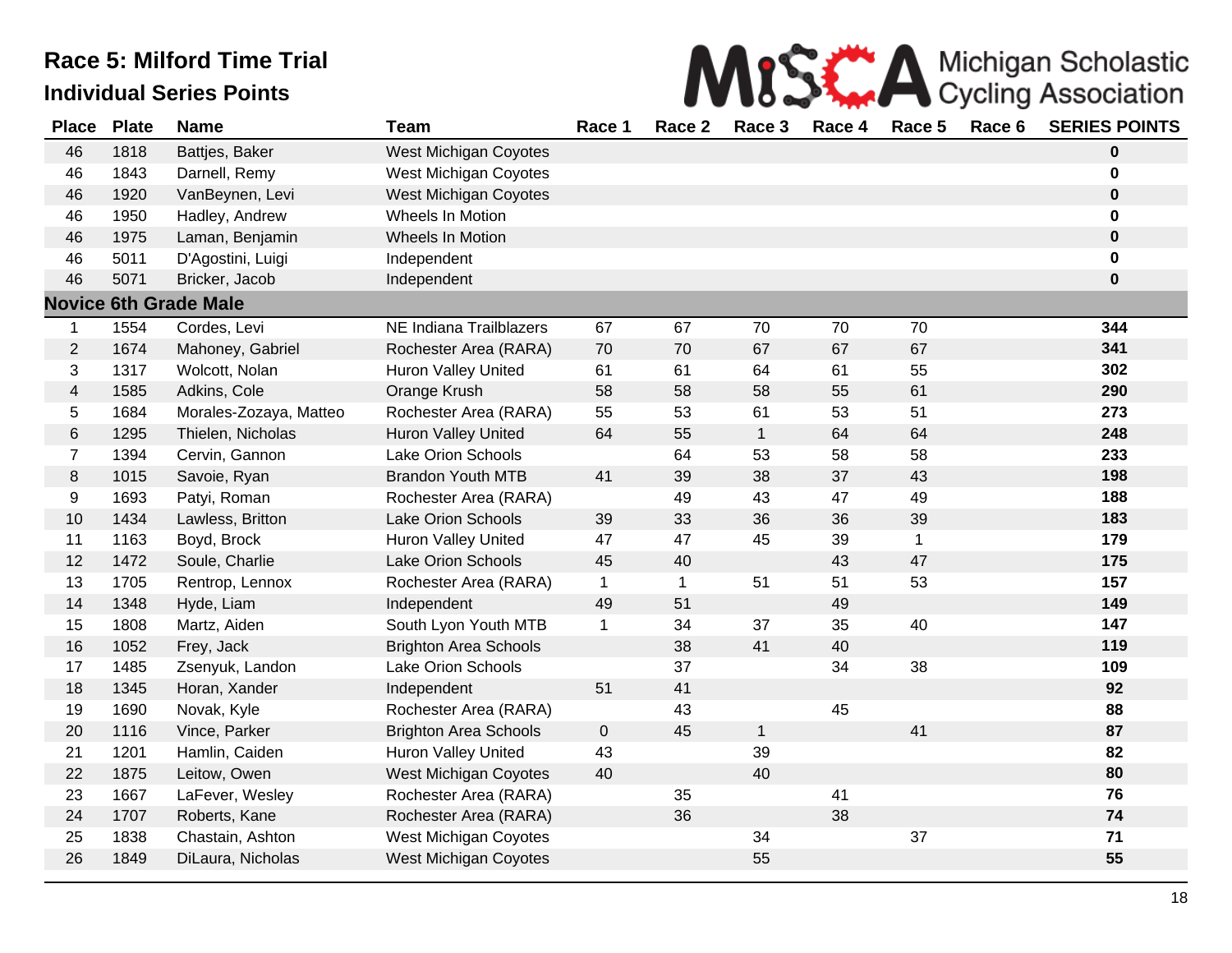

| <b>Place</b>   | <b>Plate</b> | <b>Name</b>                      | <b>Team</b>                  | Race 1       | Race 2 | Race 3         | Race 4 | Race 5 | Race 6 | <b>SERIES POINTS</b> |
|----------------|--------------|----------------------------------|------------------------------|--------------|--------|----------------|--------|--------|--------|----------------------|
| 27             | 1105         | Schandevel, Kevin                | <b>Brighton Area Schools</b> | 53           |        |                |        |        |        | 53                   |
| 28             | 1352         | Korte, Jason                     | Independent                  |              |        | 49             |        |        |        | 49                   |
| 29             | 1880         | Lukas, Kyle                      | West Michigan Coyotes        |              |        | 47             |        |        |        | 47                   |
| 30             | 1383         | Woolace, Noble                   | Independent                  |              |        |                |        | 45     |        | 45                   |
| 31             | 1855         | Flanders, Jackson                | West Michigan Coyotes        |              |        | 35             |        |        |        | 35                   |
| 32             | 1507         | Holliday, Jakob                  | <b>Midland MTB Crew</b>      | $\mathbf{1}$ |        | $\mathbf{1}$   |        |        |        | $\mathbf{2}$         |
| 33             | 1846         | Dew, Owen                        | West Michigan Coyotes        |              |        | $\overline{1}$ |        |        |        | 1                    |
| 34             | 1185         | Christopher, Logan               | <b>Huron Valley United</b>   |              |        |                |        |        |        | $\pmb{0}$            |
| 34             | 1186         | Christopher, Lucas               | Huron Valley United          |              |        |                |        |        |        | 0                    |
| 34             | 1188         | Cory, Isaac                      | <b>Huron Valley United</b>   |              |        |                |        |        |        | $\mathbf 0$          |
| 34             | 1206         | Henck, Logan                     | Huron Valley United          |              |        |                |        |        |        | $\mathbf 0$          |
| 34             | 1225         | Kenney, Jaxon                    | <b>Huron Valley United</b>   |              |        |                |        |        |        | $\pmb{0}$            |
| 34             | 1262         | Orsini, Landon                   | <b>Huron Valley United</b>   |              |        |                |        |        |        | 0                    |
| 34             | 1302         | Troger, William                  | Huron Valley United          |              |        |                |        |        |        | $\pmb{0}$            |
| 34             | 1303         | Ventura, Henry                   | Huron Valley United          |              |        |                |        |        |        | 0                    |
| 34             | 1326         | Bryant, Samuel                   | Independent                  |              |        |                |        |        |        | $\mathbf 0$          |
| 34             | 1356         | Marcellin, Jase                  | Independent                  |              |        |                |        |        |        | $\mathbf 0$          |
| 34             | 1398         | Danpollo, Tristan                | <b>Lake Orion Schools</b>    |              |        |                |        |        |        | $\pmb{0}$            |
| 34             | 1444         | Mermell, Max                     | Lake Orion Schools           |              |        |                |        |        |        | $\mathbf 0$          |
| 34             | 1510         | Hudack, Colin                    | <b>Midland MTB Crew</b>      |              |        |                |        |        |        | $\bf{0}$             |
| 34             | 1541         | Tiret, Liam                      | <b>Midland MTB Crew</b>      |              |        |                |        |        |        | 0                    |
| 34             | 1647         | Dolecki, Connor                  | Rochester Area (RARA)        |              |        |                |        |        |        | $\pmb{0}$            |
| 34             | 1657         | Hilliker, Benson                 | Rochester Area (RARA)        |              |        |                |        |        |        | $\mathbf 0$          |
| 34             | 1898         | Ondersma, Elijah                 | West Michigan Coyotes        |              |        |                |        |        |        | $\mathbf 0$          |
| 34             | 1923         | VanSingel, Isaac                 | West Michigan Coyotes        |              |        |                |        |        |        | $\mathbf 0$          |
| 34             | 1925         | VerHage, Felix                   | West Michigan Coyotes        |              |        |                |        |        |        | $\pmb{0}$            |
| 34             | 1942         | Bungard, Bram                    | Wheels In Motion             |              |        |                |        |        |        | $\mathbf 0$          |
| 34             | 1951         | Hadley, Calder                   | Wheels In Motion             |              |        |                |        |        |        | $\pmb{0}$            |
| 34             | 1974         | Kuessner-Howard, Asa             | <b>Wheels In Motion</b>      |              |        |                |        |        |        | $\mathbf 0$          |
|                |              | <b>Novice 6-8th Grade Female</b> |                              |              |        |                |        |        |        |                      |
| $\mathbf{1}$   | 1370         | Schultz, Brianna                 | Independent                  | 64           | 70     | 67             | 70     | 67     |        | 338                  |
| $\overline{2}$ | 1692         | Opfer, Katja                     | Rochester Area (RARA)        | 61           | 64     | 64             | 67     | 70     |        | 326                  |
| 3              | 1559         | Joseph, Lilly                    | NE Indiana Trailblazers      | 70           | 67     | 55             | 58     | 53     |        | 303                  |
| 4              | 1738         | Williams, Aurora                 | Rochester Area (RARA)        | 53           | 61     | 61             | 64     | 61     |        | 300                  |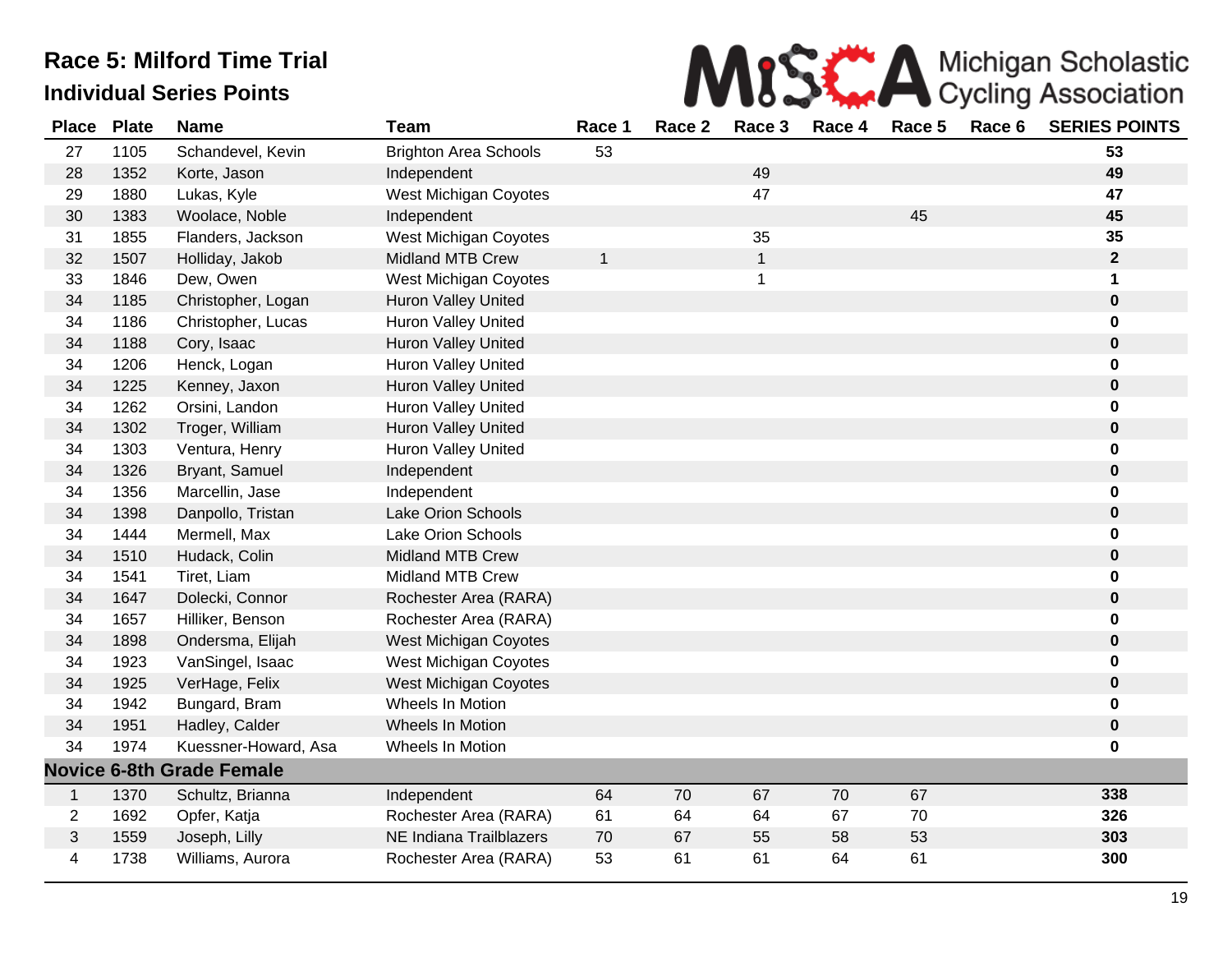

| <b>Place</b>     | <b>Plate</b> | <b>Name</b>          | <b>Team</b>                  | Race 1       | Race 2 | Race 3       | Race 4       | Race 5 | Race 6 | <b>SERIES POINTS</b> |
|------------------|--------------|----------------------|------------------------------|--------------|--------|--------------|--------------|--------|--------|----------------------|
| 5                | 1929         | Whitmer, Brigid      | West Michigan Coyotes        | 55           | 55     | 58           | 61           | 58     |        | 287                  |
| 6                | 1981         | Luke, Sylvia         | Wheels In Motion             | 58           | 53     | 53           | 55           | 47     |        | 266                  |
| $\overline{7}$   | 1306         | Vogel, Taylor        | <b>Huron Valley United</b>   | 67           | 58     | 70           |              | 64     |        | 259                  |
| 8                | 1203         | Hartman, Mallory     | <b>Huron Valley United</b>   | 49           | 49     | 51           | 51           | 55     |        | 255                  |
| $\boldsymbol{9}$ | 1022         | Babas, Olivia        | <b>Brighton Area Schools</b> | 51           | 51     | 45           | 53           | 51     |        | 251                  |
| 10               | 1995         | Rogers, Samantha     | Wheels In Motion             | 45           | 47     | 43           | 45           | 45     |        | 225                  |
| 11               | 1173         | Campbell, Ayla       | <b>Huron Valley United</b>   | 43           | 43     | 41           | 39           | 34     |        | 200                  |
| 12               | 1649         | Dossey, Victoria     | Rochester Area (RARA)        | 41           | 31     | 40           | 43           | 36     |        | 191                  |
| 13               | 1169         | Burke, Emma          | <b>Huron Valley United</b>   |              | 40     | 47           | 47           | 49     |        | 183                  |
| 14               | 1171         | Caldwell, Marin      | <b>Huron Valley United</b>   | $\mathbf 1$  | 45     | 49           | 40           | 40     |        | 175                  |
| 15               | 1331         | Ellis, Sylvia        | Independent                  |              | 41     | 30           | 49           | 41     |        | 161                  |
| 16               | 1941         | Bovee, Maya          | Wheels In Motion             | 36           | 27     | 29           | 34           | 30     |        | 156                  |
| 17               | 1735         | Weaver, Annalyse     | Rochester Area (RARA)        | 39           | 38     | 37           | 41           |        |        | 155                  |
| 18               | 1809         | Martz, Ella          | South Lyon Youth MTB         | 37           | 26     | 28           | 32           | 28     |        | 151                  |
| 19               | 1149         | Adams, Wynn          | Huron Valley United          | 35           | 29     | 31           |              | 31     |        | 126                  |
| 20               | 1177         | Carnaghi, Athena     | <b>Huron Valley United</b>   |              |        | 38           | 38           | 38     |        | 114                  |
| 21               | 1242         | Luttenbacher, Olivia | Huron Valley United          |              | 39     | 39           | $\mathbf{1}$ | 35     |        | 114                  |
| 22               | 1097         | Pruski, Cecilia      | <b>Brighton Area Schools</b> |              | 37     |              | 37           | 37     |        | 111                  |
| 23               | 5027         | Eicholtz, Kylie      | NE Indiana Trailblazers      | 40           |        |              | 35           | 32     |        | 107                  |
| 24               | 5022         | Walker, Keira        | <b>Brandon Youth MTB</b>     |              | 32     | 34           |              | 33     |        | 99                   |
| 25               | 1909         | Scheuerle, Megan     | West Michigan Coyotes        |              | 34     | 36           |              |        |        | 70                   |
| 25               | 2008         | Wozniak, Kayla       | Wheels In Motion             | 38           |        | 32           |              |        |        | 70                   |
| 27               | 1184         | Christiansen, Annika | <b>Huron Valley United</b>   |              | 33     |              | 36           |        |        | 69                   |
| 28               | 1740         | Blair, Maya          | Rochester HS (United)        |              | 35     | 33           |              |        |        | 68                   |
| 29               | 1730         | Vollmayer, Ella      | Rochester Area (RARA)        |              | 28     |              | 33           |        |        | 61                   |
| 30               | 1677         | Malone, Katherine    | Rochester Area (RARA)        | 47           |        |              |              |        |        | 47                   |
| 31               | 1243         | Lutz, Ashlyn         | <b>Huron Valley United</b>   |              |        |              |              | 43     |        | 43                   |
| 32               | 1136         | Collins, Samantha    | Detroit Country Day          |              |        |              |              | 39     |        | 39                   |
| 33               | 1021         | Babas, Lillian       | <b>Brighton Area Schools</b> | $\mathbf{1}$ | 36     | $\mathbf{1}$ |              |        |        | 38                   |
| 34               | 5051         | Spahr, Rachel        | Independent                  |              |        | 35           |              |        |        | 35                   |
| 35               | 1415         | Gizicki, Peyton      | Lake Orion Schools           |              |        |              | 31           |        |        | 31                   |
| 36               | 1120         | Walker, Celora       | <b>Brighton Area Schools</b> |              | 30     |              |              |        |        | 30                   |
| 37               | 1335         | Frincke, Zoe         | Independent                  |              |        |              |              | 29     |        | 29                   |
| 38               | 1702         | Raza, Amna           | Rochester Area (RARA)        |              | 25     |              |              |        |        | 25                   |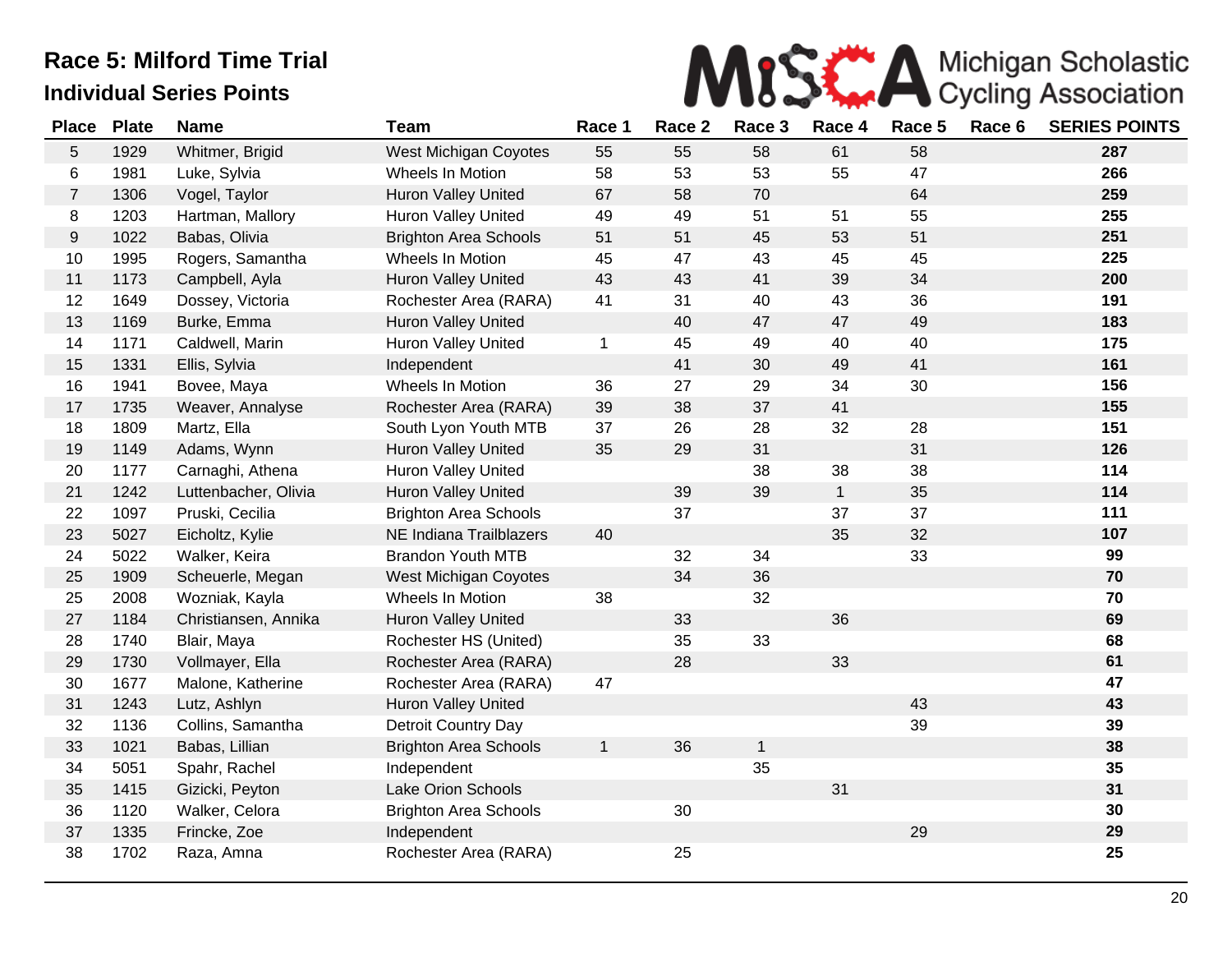

| <b>Place</b>   | <b>Plate</b> | <b>Name</b>                     | <b>Team</b>                  | Race 1       | Race 2       | Race 3 | Race 4 | Race 5 | Race 6 | <b>SERIES POINTS</b> |
|----------------|--------------|---------------------------------|------------------------------|--------------|--------------|--------|--------|--------|--------|----------------------|
| 39             | 1430         | Ladensack, Mika                 | Lake Orion Schools           |              | $\mathbf{1}$ |        | 1      |        |        | $\mathbf{2}$         |
| 40             | 1070         | Kissel, Abigail                 | <b>Brighton Area Schools</b> | 1            |              |        |        |        |        | 1                    |
| 40             | 1195         | Donohue, Ryan                   | Huron Valley United          |              |              |        |        | 1      |        | 1                    |
| 40             | 1366         | Pruski, Elizabeth               | Independent                  |              |              |        |        | 1      |        | 1                    |
| 40             | 1636         | Cuthbertson, Emily              | Rochester Area (RARA)        | $\mathbf{1}$ |              |        |        |        |        | $\mathbf 1$          |
| 40             | 1955         | Hann-Morgan, Tamayra            | Wheels In Motion             | $\mathbf 1$  |              |        |        |        |        | 1                    |
| 45             | 1082         | McBride, Isabella               | <b>Brighton Area Schools</b> |              |              |        |        |        |        | $\bf{0}$             |
| 45             | 1196         | Ebejer, Adalynn                 | <b>Huron Valley United</b>   |              |              |        |        |        |        | $\bf{0}$             |
| 45             | 1197         | Ebejer, Breslynn                | Huron Valley United          |              |              |        |        |        |        | $\bf{0}$             |
| 45             | 1235         | Kyriakopoulos, Elena            | <b>Huron Valley United</b>   |              |              |        |        |        |        | $\mathbf 0$          |
| 45             | 1265         | Palumbo, Alyssa                 | Huron Valley United          |              |              |        |        |        |        | $\bf{0}$             |
| 45             | 1287         | Smith, Charlotte                | Huron Valley United          |              |              |        |        |        |        | 0                    |
| 45             | 1332         | Espana Salas, Mia               | Independent                  |              |              |        |        |        |        | $\bf{0}$             |
| 45             | 1343         | Hofley, Gemma                   | Independent                  |              |              |        |        |        |        | 0                    |
| 45             | 1344         | Holland, Emma                   | Independent                  |              |              |        |        |        |        | $\mathbf 0$          |
| 45             | 1359         | Marvin, Laney                   | Independent                  |              |              |        |        |        |        | 0                    |
| 45             | 1365         | Persyn, Evelyn                  | Independent                  |              |              |        |        |        |        | $\bf{0}$             |
| 45             | 1494         | Brown, Chelsea                  | <b>Midland MTB Crew</b>      |              |              |        |        |        |        | 0                    |
| 45             | 1527         | Remacle, Jilian                 | <b>Midland MTB Crew</b>      |              |              |        |        |        |        | $\bf{0}$             |
| 45             | 1528         | Riddle, Mary                    | <b>Midland MTB Crew</b>      |              |              |        |        |        |        | $\mathbf 0$          |
| 45             | 1536         | Stickel, Alexandra              | <b>Midland MTB Crew</b>      |              |              |        |        |        |        | $\bf{0}$             |
| 45             | 1660         | Ikkurthy, Niya                  | Rochester Area (RARA)        |              |              |        |        |        |        | $\bf{0}$             |
| 45             | 1666         | Krasny, Jaelyn                  | Rochester Area (RARA)        |              |              |        |        |        |        | $\bf{0}$             |
| 45             | 1695         | Pizzuti, Eliza                  | Rochester Area (RARA)        |              |              |        |        |        |        | 0                    |
| 45             | 1940         | Blythe, Ella                    | Wheels In Motion             |              |              |        |        |        |        | $\mathbf 0$          |
| 45             | 1960         | Ingman, Chloe                   | Wheels In Motion             |              |              |        |        |        |        | 0                    |
| 45             | 1964         | Jones, McKinley                 | Wheels In Motion             |              |              |        |        |        |        | $\bf{0}$             |
|                |              | <b>Advanced Elementary Male</b> |                              |              |              |        |        |        |        |                      |
| $\mathbf{1}$   | 1390         | Babichev, Artem                 | Lake Orion Schools           | 67           | 70           | 70     | 67     | 64     |        | 338                  |
| $\overline{2}$ | 1230         | Kollien, Sawyer                 | <b>Huron Valley United</b>   | 64           | 61           | 67     | 64     | 70     |        | 326                  |
| 3              | 5001         | DelValle, Wyatt                 | Independent                  | 61           | 58           | 64     | 61     | 61     |        | 305                  |
| 4              | 1848         | DeWall, Luke                    | West Michigan Coyotes        | 70           | 67           |        | 70     | 67     |        | 274                  |
| 5              | 1870         | Hughes, William                 | West Michigan Coyotes        | 53           | 49           | 58     | 55     | 55     |        | 270                  |
| 6              | 1619         | Yessian, Grant                  | Orange Krush                 | 55           | 47           | 61     | 53     | 53     |        | 269                  |
|                |              |                                 |                              |              |              |        |        |        |        |                      |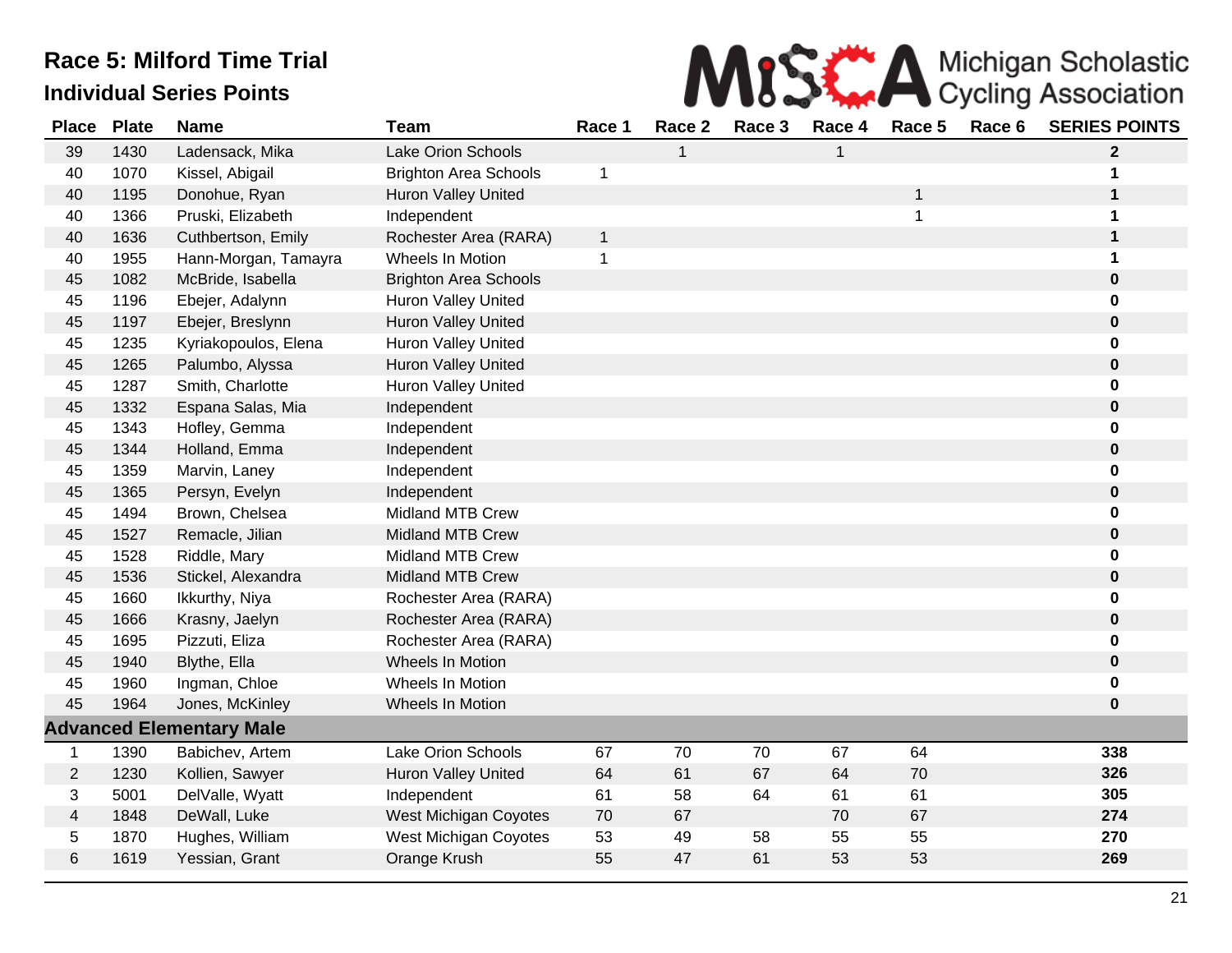

| <b>Place</b>   | <b>Plate</b> | <b>Name</b>                       | <b>Team</b>                  | Race 1       | Race 2       | Race 3       | Race 4 | Race 5       | Race 6 | <b>SERIES POINTS</b> |
|----------------|--------------|-----------------------------------|------------------------------|--------------|--------------|--------------|--------|--------------|--------|----------------------|
| $\overline{7}$ | 1601         | Keyes, James                      | Orange Krush                 | 49           | 45           | 53           | 51     | 51           |        | 249                  |
| 8              | 1555         | Cordes, Myles                     | NE Indiana Trailblazers      | 39           | 51           | 55           | 49     | 49           |        | 243                  |
| 9              | 1697         | Pokowski, Tyler                   | Rochester Area (RARA)        | 58           | 64           | $\mathbf{1}$ | 58     | 58           |        | 239                  |
| 10             | 1836         | Carpenter, Kellen                 | <b>West Michigan Coyotes</b> | 51           | 43           | 47           | 47     | 47           |        | 235                  |
| 11             | 1439         | Lucia, Landon                     | Lake Orion Schools           | 45           | 55           | 49           |        | 45           |        | 194                  |
| 12             | 1665         | Krasnov, Daniel                   | Rochester Area (RARA)        | 47           | 53           | 51           |        | $\mathbf{1}$ |        | 152                  |
| 13             | 1339         | Garthoff, Sebastian               | Independent                  | 19           | 40           |              | 45     | 43           |        | 147                  |
| 14             | 1943         | Burton, Brayden                   | Wheels In Motion             | 43           | 39           | $\mathbf{1}$ | 43     | $\mathbf{1}$ |        | 127                  |
| 15             | 1323         | Boone, Moses                      | Independent                  |              |              | 45           |        |              |        | 45                   |
| 16             | 5017         | Kolenda, Rasce                    | Independent                  |              | 41           |              |        |              |        | 41                   |
| 17             | 1468         | Ruple, Isaac                      | Lake Orion Schools           |              |              |              |        |              |        | $\bf{0}$             |
| 17             | 1983         | Marshall, Owen                    | <b>Wheels In Motion</b>      |              |              |              |        |              |        | $\bf{0}$             |
|                |              | <b>Advanced Elementary Female</b> |                              |              |              |              |        |              |        |                      |
| 1              | 1094         | Pobocik, Olivia                   | <b>Brighton Area Schools</b> | 70           | 70           | 70           | 70     | 70           |        | 350                  |
| $\overline{2}$ | 1851         | Drajka, Reese                     | <b>West Michigan Coyotes</b> | 58           | 67           | 67           | 67     | 64           |        | 323                  |
| 3              | 1189         | Crane, Joanie                     | Huron Valley United          | 67           | 55           | 58           | 64     | 67           |        | 311                  |
| 4              | 1151         | Bishop, Sabine                    | <b>Huron Valley United</b>   | 64           | 61           | 61           | 58     | 61           |        | 305                  |
| 5              | 1380         | Trierweiler, Ocean                | Independent                  | 51           | 53           | 53           | 53     | 51           |        | 261                  |
| 6              | 1418         | Heist, Sylvie                     | Lake Orion Schools           | 61           | $\mathbf{1}$ | 64           | 61     | 55           |        | 242                  |
| $\overline{7}$ | 1819         | Battjes, Matia                    | West Michigan Coyotes        | 55           | 64           | 55           |        | 58           |        | 232                  |
| 8              | 1167         | Brzuchanski, Jane                 | <b>Huron Valley United</b>   | $\mathbf{1}$ | 58           |              | 55     | 53           |        | 167                  |
| 9              | 1954         | Hann-Morgan, Maliyah              | Wheels In Motion             | 53           |              |              |        |              |        | 53                   |
| 10             | 5018         | Dick, Kacie                       | Wheels In Motion             |              |              |              | 51     |              |        | 51                   |
|                |              | <b>Upper Elementary Male</b>      |                              |              |              |              |        |              |        |                      |
| $\mathbf 1$    | 1641         | DAnna, Francesco                  | Rochester Area (RARA)        | 57           | 54           | 54           | 54     | 48           |        | 267                  |
| $\overline{2}$ | 1208         | Hill, Ryan                        | Huron Valley United          | 45           | 51           | 57           | 51     | 45           |        | 249                  |
| 3              | 1633         | Carnwath, Logan                   | Rochester Area (RARA)        | 48           | 45           | 41           | 45     | 60           |        | 239                  |
| 4              | 1868         | Hubbard, Tristan                  | <b>West Michigan Coyotes</b> |              | 60           | 60           | 60     | 57           |        | 237                  |
| 5              | 1233         | Kowalski, Grady                   | Huron Valley United          | 60           | 39           | 43           | 37     | 51           |        | 230                  |
| 6              | 1420         | Hill, Gavin                       | Lake Orion Schools           | 54           | 48           | 48           | 41     | 33           |        | 224                  |
| $\overline{7}$ | 1372         | Schultz, Ryker                    | Independent                  | 51           | 57           | $\mathbf{1}$ | 57     | 54           |        | 220                  |
| 8              | 1245         | Mallory, Griffin                  | Huron Valley United          | 35           | 30           | 51           | 43     | 43           |        | 202                  |
| 9              | 1449         | Morgan, Mark                      | Lake Orion Schools           | 27           | 37           | 45           | 39     | 35           |        | 183                  |
| 10             | 1258         | Murphy, Travis                    | Huron Valley United          | 43           | 41           |              | 35     | 39           |        | 158                  |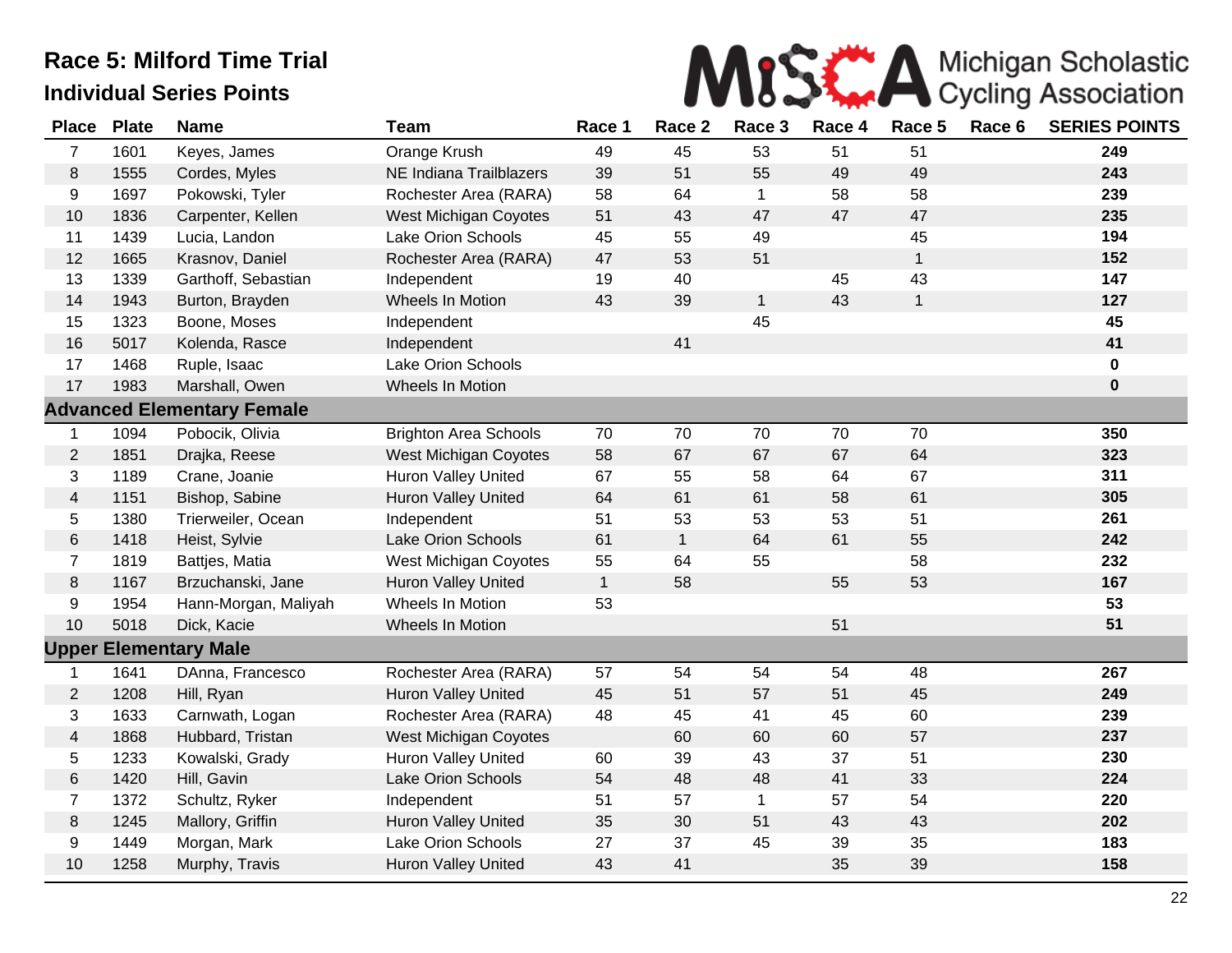

| <b>Place</b> | <b>Plate</b> | <b>Name</b>        | <b>Team</b>                  | Race 1         | Race 2           | Race 3 | Race 4 | Race 5         | Race 6 | <b>SERIES POINTS</b> |
|--------------|--------------|--------------------|------------------------------|----------------|------------------|--------|--------|----------------|--------|----------------------|
| 11           | 1209         | Hlahla, Matthieu   | Huron Valley United          | 33             | 33               | 23     | 33     | 31             |        | 153                  |
| 12           | 1477         | Trudeau, Jacob     | Lake Orion Schools           | 41             | 25               | 31     | 24     | 30             |        | 151                  |
| 13           | 1267         | Palumbo, Frank     | <b>Huron Valley United</b>   | 30             | 23               | 39     | 26     | 23             |        | 141                  |
| 14           | 1634         | Catalano, Dean     | Rochester Area (RARA)        | 22             | 31               | 30     | 28     | 25             |        | 136                  |
| 15           | 1718         | Tallent, Evan      | Rochester Area (RARA)        |                | 43               |        | 48     | 41             |        | 132                  |
| 16           | 1860         | Galvez, Jose-Maria | West Michigan Coyotes        |                | 29               | 33     | 29     | 37             |        | 128                  |
| 17           | 1970         | Kline, Dallin      | Wheels In Motion             |                | 35               | 35     | 30     | 28             |        | 128                  |
| 18           | 1274         | Rodner, Jacob      | Huron Valley United          | 37             | 28               |        | 31     | 29             |        | 125                  |
| 19           | 1688         | Neubauer, Nickolas | Rochester Area (RARA)        | 23             | 21               | 29     | 27     | 22             |        | 122                  |
| 20           | 1351         | Kluesner, Caleb    | Independent                  | 26             | 17               | 25     | 17     | $\overline{7}$ |        | 92                   |
| 21           | 1989         | Nazario, Gabriel   | Wheels In Motion             | 31             | 20               |        | 16     | 24             |        | 91                   |
| 22           | 1949         | Goeglein, Graham   | Wheels In Motion             | 18             | 16               | 28     |        | 27             |        | 89                   |
| 23           | 1611         | Stapula, Cole      | Orange Krush                 | 28             | 22               |        | 19     | 13             |        | 82                   |
| 24           | 1599         | Huffman, Liam      | Orange Krush                 | 24             | 14               |        | 22     | 21             |        | 81                   |
| 25           | 1298         | Tidbury, Owen      | Huron Valley United          | 20             | 26               |        | 12     | 18             |        | 76                   |
| 25           | 1826         | Boer, Jakob        | <b>West Michigan Coyotes</b> | 29             |                  | 27     |        | 20             |        | 76                   |
| 27           | 1564         | Potsander, Solomon | NE Indiana Trailblazers      |                |                  | 26     | 20     | 26             |        | 72                   |
| 28           | 1643         | Debiaggi, Luca     | Rochester Area (RARA)        | 14             | 18               |        | 18     | 14             |        | 64                   |
| 29           | 1011         | Lasco, Maxx        | <b>Brandon Youth MTB</b>     | 25             | 19               |        |        | 15             |        | 59                   |
| 30           | 1254         | Miller, Blake      | Huron Valley United          |                | 12               |        | 25     | 19             |        | 56                   |
| 31           | 1405         | Florence, Trent    | Lake Orion Schools           | 5              | 27               |        | 11     | 11             |        | 54                   |
| 31           | 1996         | Saintin, Marcel    | Wheels In Motion             | 21             | 10               |        | 13     | 10             |        | 54                   |
| 33           | 1005         | Eller, Colton      | <b>Brandon Youth MTB</b>     | 12             | 24               |        | 15     |                |        | 51                   |
| 34           | 1084         | McFall, Matthew    | <b>Brighton Area Schools</b> | 16             | $\boldsymbol{9}$ |        |        | 17             |        | 42                   |
| 35           | 1689         | Novak, Connor      | Rochester Area (RARA)        |                | 15               |        | 23     |                |        | 38                   |
| 36           | 1905         | Post, Caleb        | <b>West Michigan Coyotes</b> |                |                  | 37     |        |                |        | 37                   |
| 37           | 1953         | Hale, Owen         | Wheels In Motion             | 17             |                  |        | 14     | $\mathbf{1}$   |        | 32                   |
| 38           | 1164         | Brennan, Levi      | Huron Valley United          |                |                  | 19     | 10     | $\overline{2}$ |        | 31                   |
| 39           | 1845         | Dew, Jensen        | <b>West Michigan Coyotes</b> | 13             |                  | 16     |        |                |        | 29                   |
| 40           | 5042         | Sauter, Banks      | Independent                  |                |                  | 20     |        | 6              |        | 26                   |
| 41           | 1906         | Riedel, Landon     | West Michigan Coyotes        |                |                  | 24     |        |                |        | 24                   |
| 42           | 1687         | Neely, Kyle        | Rochester Area (RARA)        | $\overline{4}$ | $5\,$            | 13     |        | 1              |        | 23                   |
| 42           | 5029         | Shidler, Ryder     | Heritage Jackrabbits         | 9              |                  | 12     |        | 1              |        | 23                   |
| 44           | 1353         | Korte, Justin      | Independent                  |                |                  | 22     |        |                |        | 22                   |
|              |              |                    |                              |                |                  |        |        |                |        |                      |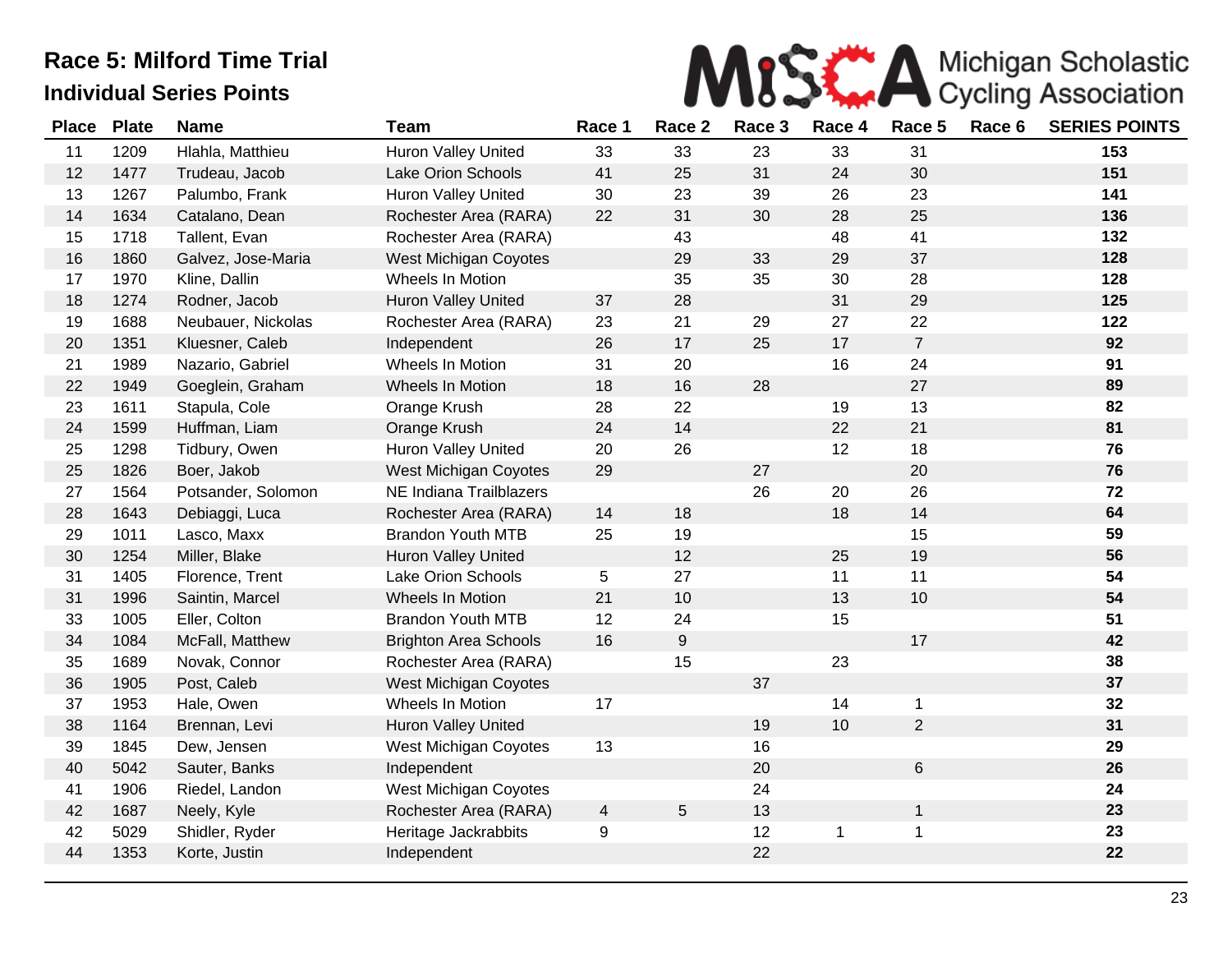

| <b>Place</b> | <b>Plate</b> | <b>Name</b>          | <b>Team</b>                  | Race 1         | Race 2         | Race 3           | Race 4         | Race 5       | Race 6 | <b>SERIES POINTS</b> |
|--------------|--------------|----------------------|------------------------------|----------------|----------------|------------------|----------------|--------------|--------|----------------------|
| 44           | 1411         | Garrard, Preston     | Lake Orion Schools           |                | 1              | 11               | 8              |              |        | 22                   |
| 44           | 1959         | Hoag, Greyson        | Wheels In Motion             | 6              | $\mathbf{1}$   | 14               |                | $\mathbf{1}$ |        | 22                   |
| 47           | 1651         | Dworzecki, Jack      | Rochester Area (RARA)        |                |                |                  | 21             |              |        | 21                   |
| 47           | 5054         | Bielecki, Benjamin   | Independent                  |                |                | 21               |                |              |        | 21                   |
| 49           | 1971         | Kline, William       | Wheels In Motion             |                | 1              | 18               |                | 1            |        | 20                   |
| 50           | 1364         | Norgaard, Jackson    | Independent                  | 15             |                |                  |                | 3            |        | 18                   |
| 50           | 5031         | Brewer, Cruz         | NE Indiana Trailblazers      |                | $\mathbf 1$    | 17               |                |              |        | 18                   |
| 52           | 1250         | McFall, Nate         | Huron Valley United          | 11             | $\mathbf{1}$   |                  |                | $\sqrt{5}$   |        | 17                   |
| 53           | 1285         | Slack, Liam          | <b>Huron Valley United</b>   |                |                |                  |                | 16           |        | 16                   |
| 54           | 1034         | Coddington, Timothy  | <b>Brighton Area Schools</b> |                | 8              |                  |                | $\,8\,$      |        | 16                   |
| 55           | 1475         | Stewart, Dayde       | <b>Lake Orion Schools</b>    | $\overline{2}$ | 13             |                  |                |              |        | 15                   |
| 55           | 1537         | Stinso, Roman        | <b>Midland MTB Crew</b>      |                |                | 15               |                |              |        | 15                   |
| 57           | 1270         | Poelke, Wyatt        | Huron Valley United          |                |                |                  | 4              | 9            |        | 13                   |
| 58           | 1076         | Larscheid, Finnegan  | <b>Brighton Area Schools</b> | $\overline{7}$ | $\mathbf{1}$   |                  | 3              | $\mathbf{1}$ |        | $12$                 |
| 58           | 1590         | Brizendine, Jonas    | Orange Krush                 |                |                |                  |                | 12           |        | 12                   |
| 58           | 5028         | Shidler, Chase       | Heritage Jackrabbits         | $\sqrt{3}$     |                | $\overline{7}$   | $\mathbf{1}$   | $\mathbf{1}$ |        | $12$                 |
| 61           | 1616         | Weaver, James        | Orange Krush                 |                |                | 10               | $\mathbf 1$    |              |        | 11                   |
| 61           | 1635         | Cobb, Benjamin       | Rochester Area (RARA)        |                | 11             |                  |                |              |        | 11                   |
| 61           | 1680         | McGrath, Gavin       | Rochester Area (RARA)        | 10             |                |                  |                | $\mathbf 1$  |        | 11                   |
| 61           | 1946         | East, Ethan          | Wheels In Motion             | 8              | $\mathbf{1}$   |                  | $\mathbf{1}$   | $\mathbf{1}$ |        | 11                   |
| 65           | 1980         | Liska, Easton        | Wheels In Motion             |                |                | $\boldsymbol{9}$ |                |              |        | 9                    |
| 65           | 5059         | Loeffler, Austin     | Independent                  |                |                |                  | 9              |              |        | $\boldsymbol{9}$     |
| 67           | 1361         | Myers, Bryce         | Independent                  | 1              | $\mathbf 1$    |                  | 5              | 1            |        | 8                    |
| 67           | 1729         | Vittorini, Valentino | Rochester Area (RARA)        |                | $\mathbf{1}$   |                  | $\overline{7}$ |              |        | $\bf 8$              |
| 67           | 1854         | Flanders, Henry      | West Michigan Coyotes        |                |                | 8                |                |              |        | 8                    |
| 70           | 1681         | McKinney, Lochlan    | Rochester Area (RARA)        |                | 6              |                  | $\mathbf{1}$   |              |        | $\overline{7}$       |
| 71           | 1314         | Winkel, Tucker       | Huron Valley United          |                | 4              |                  | $\overline{2}$ | 1            |        | $\overline{7}$       |
| 71           | 1534         | Stewart, Koen        | Midland MTB Crew             |                | $\overline{7}$ |                  |                |              |        | $\overline{7}$       |
| 73           | 1685         | Muenk, Andrew        | Rochester Area (RARA)        |                |                |                  | 6              |              |        | 6                    |
| 74           | 1294         | Sword, Ethan         | Huron Valley United          |                | 3              |                  | 1              | $\mathbf{1}$ |        | 5                    |
| 75           | 1811         | Miska, Owen          | South Lyon Youth MTB         |                |                |                  |                | 4            |        | 4                    |
| 76           | 1625         | Bedia, Luca          | Rochester Area (RARA)        |                | $\mathbf{1}$   |                  | $\mathbf{1}$   | $\mathbf{1}$ |        | $\mathbf{3}$         |
| 77           | 1409         | Fox, Nolan           | <b>Lake Orion Schools</b>    |                | $\overline{2}$ |                  |                |              |        | 3                    |
| 78           | 1083         | McFall, Joshua       | <b>Brighton Area Schools</b> |                | $\mathbf{1}$   |                  |                | $\mathbf{1}$ |        | $\mathbf{2}$         |
|              |              |                      |                              |                |                |                  |                |              |        |                      |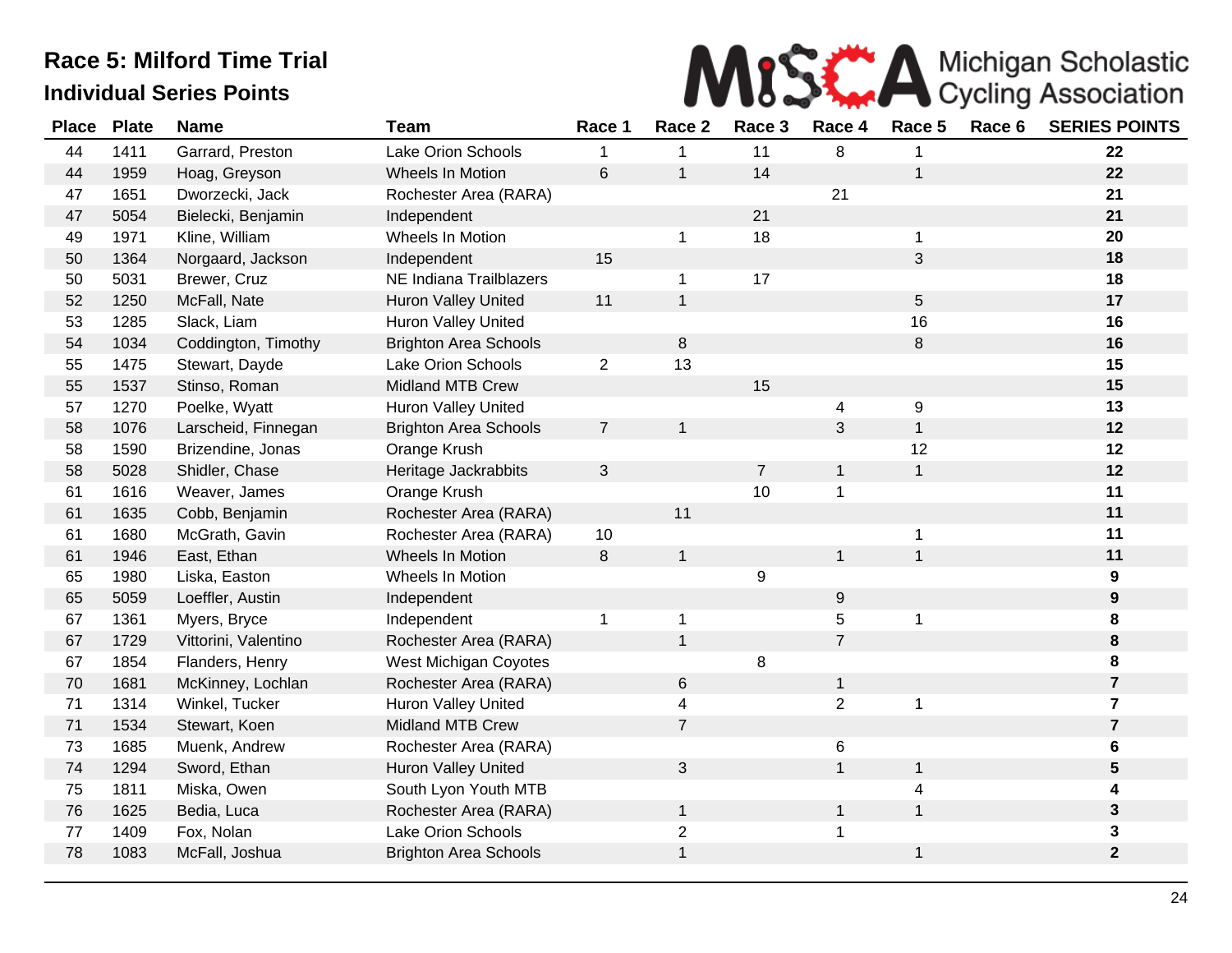

| <b>Place</b> | <b>Plate</b> | <b>Name</b>        | <b>Team</b>                  | Race 1 | Race 2       | Race 3 | Race 4 | Race 5       | Race 6 | <b>SERIES POINTS</b> |
|--------------|--------------|--------------------|------------------------------|--------|--------------|--------|--------|--------------|--------|----------------------|
| 79           | 1644         | Desimone, Giuseppe | Rochester Area (RARA)        |        |              |        |        |              |        | $\mathbf{2}$         |
| 79           | 1659         | Holland, Benjamin  | Rochester Area (RARA)        |        | $\mathbf{1}$ |        | 1      |              |        | $\mathbf{2}$         |
| 81           | 1293         | Stocker, Wesley E. | Huron Valley United          |        |              |        |        | $\mathbf{1}$ |        | 1                    |
| 82           | 1453         | Munk, Carson       | Lake Orion Schools           |        | $\mathbf{1}$ |        |        |              |        | $\mathbf{1}$         |
| 82           | 1652         | Feddersen, Jackson | Rochester Area (RARA)        |        |              |        | 1      |              |        | 1                    |
| 82           | 1679         | Manninen, Caden    | Rochester Area (RARA)        |        | $\mathbf 1$  |        |        |              |        | $\mathbf{1}$         |
| 82           | 1733         | Walter, Evan       | Rochester Area (RARA)        |        | 1            |        |        |              |        | 1                    |
| 82           | 1944         | Charson, Ari       | <b>Wheels In Motion</b>      |        |              |        | 1      |              |        | $\mathbf 1$          |
| 87           | 1093         | Peart, Rowan       | <b>Brighton Area Schools</b> |        |              |        |        |              |        | $\bf{0}$             |
| 87           | 1126         | Coppernoll, Weston | Chelsea Youth MTB            |        |              |        |        |              |        | $\bf{0}$             |
| 87           | 1154         | Blaine, Mason      | Huron Valley United          |        |              |        |        |              |        | 0                    |
| 87           | 1213         | Hurst, Samuel      | Huron Valley United          |        |              |        |        |              |        | $\pmb{0}$            |
| 87           | 1214         | Ingham, Parker     | Huron Valley United          |        |              |        |        |              |        | $\mathbf 0$          |
| 87           | 1221         | Kennedy, Brennan   | <b>Huron Valley United</b>   |        |              |        |        |              |        | $\pmb{0}$            |
| 87           | 1244         | Macfarlane, James  | <b>Huron Valley United</b>   |        |              |        |        |              |        | 0                    |
| 87           | 1301         | Troger, Owen       | Huron Valley United          |        |              |        |        |              |        | $\mathbf 0$          |
| 87           | 1304         | Ventura, Samuel    | <b>Huron Valley United</b>   |        |              |        |        |              |        | 0                    |
| 87           | 1397         | Danpollo, Desmond  | Lake Orion Schools           |        |              |        |        |              |        | $\bf{0}$             |
| 87           | 1414         | Gizicki, Finnley   | Lake Orion Schools           |        |              |        |        |              |        | 0                    |
| 87           | 1483         | Wolski, Julian     | <b>Lake Orion Schools</b>    |        |              |        |        |              |        | $\pmb{0}$            |
| 87           | 1495         | Carey, Timothy     | Midland MTB Crew             |        |              |        |        |              |        | $\pmb{0}$            |
| 87           | 1499         | Cunningham, Ryder  | <b>Midland MTB Crew</b>      |        |              |        |        |              |        | $\pmb{0}$            |
| 87           | 1501         | Fimbinger, Josef   | <b>Midland MTB Crew</b>      |        |              |        |        |              |        | 0                    |
| 87           | 1511         | Keilitz, Ryder     | <b>Midland MTB Crew</b>      |        |              |        |        |              |        | $\pmb{0}$            |
| 87           | 1520         | Newland, Whitman   | <b>Midland MTB Crew</b>      |        |              |        |        |              |        | 0                    |
| 87           | 1523         | Perera, Nathan     | <b>Midland MTB Crew</b>      |        |              |        |        |              |        | $\pmb{0}$            |
| 87           | 1524         | Powlus, Easton     | <b>Midland MTB Crew</b>      |        |              |        |        |              |        | 0                    |
| 87           | 1529         | Roberts, Jake      | <b>Midland MTB Crew</b>      |        |              |        |        |              |        | $\bf{0}$             |
| 87           | 1531         | Romo, Brett        | <b>Midland MTB Crew</b>      |        |              |        |        |              |        | 0                    |
| 87           | 1532         | Roth, Parker       | <b>Midland MTB Crew</b>      |        |              |        |        |              |        | $\bf{0}$             |
| 87           | 1538         | Stracke, Benjamin  | <b>Midland MTB Crew</b>      |        |              |        |        |              |        | 0                    |
| 87           | 1539         | Stracke, Keillor   | <b>Midland MTB Crew</b>      |        |              |        |        |              |        | $\pmb{0}$            |
| 87           | 1542         | Tiret, Owen        | <b>Midland MTB Crew</b>      |        |              |        |        |              |        | 0                    |
| 87           | 1603         | LeMarbe, Travis    | Orange Krush                 |        |              |        |        |              |        | $\pmb{0}$            |
|              |              |                    |                              |        |              |        |        |              |        |                      |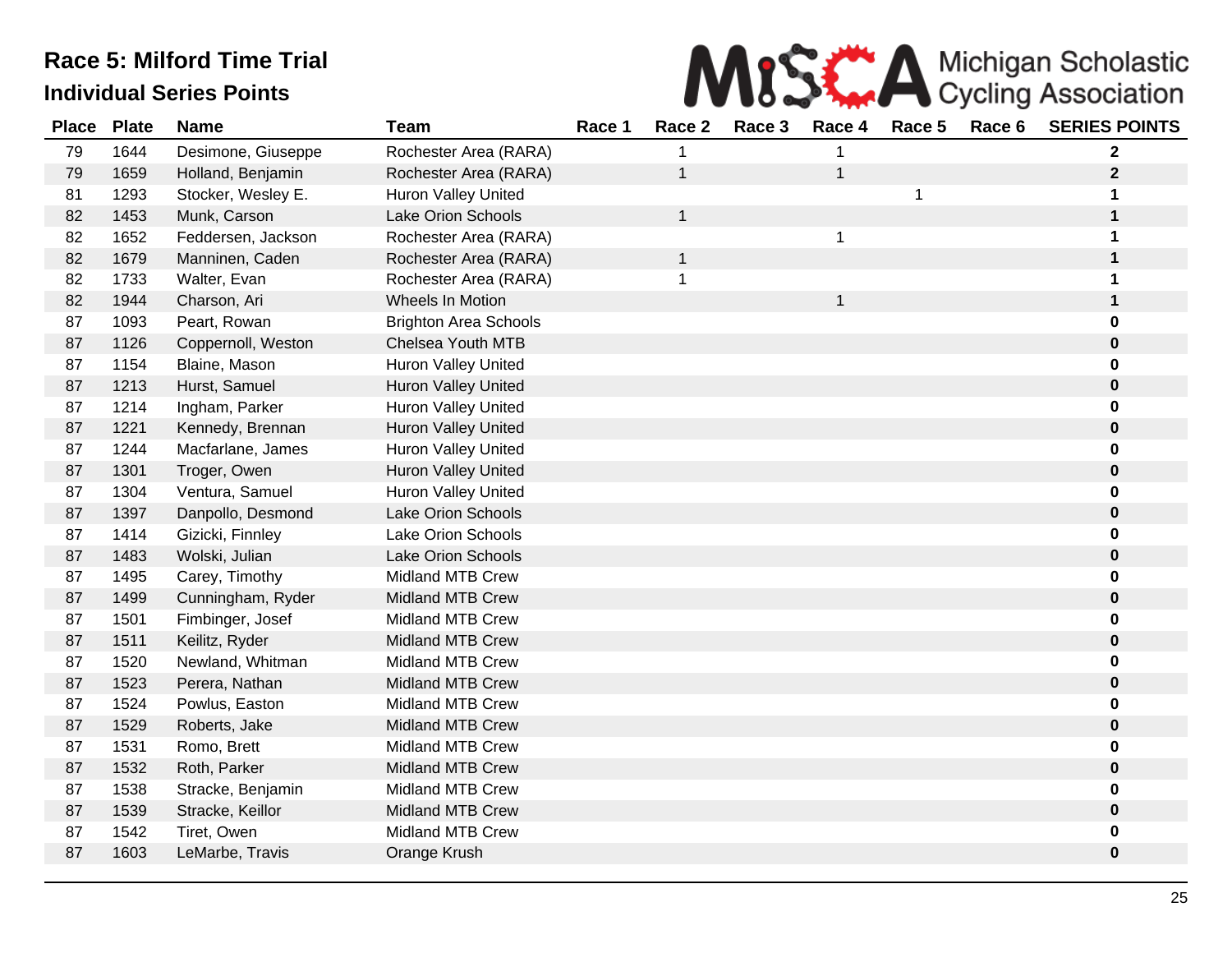

| <b>Place</b>            | <b>Plate</b> | <b>Name</b>                    | <b>Team</b>                  | Race 1 | Race 2 | Race 3 | Race 4 | Race 5 | Race 6 | <b>SERIES POINTS</b> |
|-------------------------|--------------|--------------------------------|------------------------------|--------|--------|--------|--------|--------|--------|----------------------|
| 87                      | 1638         | Dahl, Gabe                     | Rochester Area (RARA)        |        |        |        |        |        |        | 0                    |
| 87                      | 1646         | Dolecki, Carson                | Rochester Area (RARA)        |        |        |        |        |        |        | 0                    |
| 87                      | 1664         | Kranson, Noah                  | Rochester Area (RARA)        |        |        |        |        |        |        | 0                    |
| 87                      | 1717         | Straughen, Evan                | Rochester Area (RARA)        |        |        |        |        |        |        | $\pmb{0}$            |
| 87                      | 1719         | Thomas, William                | Rochester Area (RARA)        |        |        |        |        |        |        | 0                    |
| 87                      | 1918         | VanBeynen, Crew                | West Michigan Coyotes        |        |        |        |        |        |        | $\mathbf 0$          |
| 87                      | 1922         | VanSingel, Colin               | West Michigan Coyotes        |        |        |        |        |        |        | 0                    |
| 87                      | 1924         | VerHage, Archer                | West Michigan Coyotes        |        |        |        |        |        |        | $\mathbf 0$          |
| 87                      | 1927         | Weigel, Levi                   | West Michigan Coyotes        |        |        |        |        |        |        | $\mathbf 0$          |
| 87                      | 1965         | Jones, Weston                  | Wheels In Motion             |        |        |        |        |        |        | $\mathbf 0$          |
| 87                      | 1999         | Schoenherr, Dominic            | Wheels In Motion             |        |        |        |        |        |        | 0                    |
|                         |              | <b>Upper Elementary Female</b> |                              |        |        |        |        |        |        |                      |
| $\mathbf{1}$            | 1691         | Opfer, Elsa                    | Rochester Area (RARA)        | 54     | 57     | 45     | 43     | 48     |        | 247                  |
| $\overline{2}$          | 1926         | Weaver, Samantha               | West Michigan Coyotes        | 60     |        | 60     | 60     | 57     |        | 237                  |
| 3                       | 1884         | Martin, Ava                    | West Michigan Coyotes        | 48     | 48     | 43     | 48     | 45     |        | 232                  |
| $\overline{\mathbf{4}}$ | 1867         | Hubbard, Laila                 | West Michigan Coyotes        |        | 60     | 54     | 57     | 60     |        | 231                  |
| $\overline{5}$          | 1158         | Boesch, Lilah                  | <b>Huron Valley United</b>   | 57     | 54     | 41     | 39     | 35     |        | 226                  |
| 6                       | 1839         | Cherney, Hazel                 | West Michigan Coyotes        |        | 51     | 57     | 51     | 51     |        | 210                  |
| $\boldsymbol{7}$        | 1078         | Lutz, Ainsley                  | <b>Brighton Area Schools</b> | 51     | 41     | 39     | 33     | 37     |        | 201                  |
| $\overline{7}$          | 1432         | LaGest, Hannah                 | Lake Orion Schools           | 45     | 43     | 37     | 37     | 39     |        | 201                  |
| $9\,$                   | 1908         | Roberts, Harper                | West Michigan Coyotes        | 39     | 33     | 31     | 29     | 28     |        | 160                  |
| 10                      | 1869         | Hughes, Erin                   | West Michigan Coyotes        | 43     | 31     | 30     | 27     | 27     |        | 158                  |
| 11                      | 1842         | Darnell, Landree               | West Michigan Coyotes        |        |        | 48     | 54     | 54     |        | 156                  |
| 12                      | 1237         | Lappin, Parker                 | Huron Valley United          | 41     | 35     |        | 28     | 33     |        | 137                  |
| 13                      | 1670         | Learman, Cecilia               | Rochester Area (RARA)        |        | 45     |        | 45     | 41     |        | 131                  |
| 14                      | 1009         | Janette, Elliette              | <b>Brandon Youth MTB</b>     | 31     | 29     |        | 30     | 31     |        | 121                  |
| 15                      | 1562         | Potsander, Analise             | NE Indiana Trailblazers      |        |        | 35     | 41     | 43     |        | 119                  |
| 16                      | 1624         | Basile, Emma                   | Rochester Area (RARA)        | 29     | 30     | 29     |        | 26     |        | 114                  |
| 17                      | 1604         | Manchel, Lucy                  | Orange Krush                 | 26     | 24     | 26     |        | 25     |        | 101                  |
| 18                      | 1253         | Messina, Natalie               | Huron Valley United          | 33     |        |        | 31     | 29     |        | 93                   |
| 19                      | 1150         | Beer, Brooke                   | Huron Valley United          |        | 25     |        | 26     | 30     |        | 81                   |
| 20                      | 1284         | Schimetz, Quincy               | Huron Valley United          |        | 39     |        | 35     |        |        | 74                   |
| 21                      | 1617         | Weaver, Molly                  | Orange Krush                 |        |        | 24     | 24     | 23     |        | $71$                 |
| 22                      | 1336         | Fritz, Natalie                 | Independent                  | 30     | 37     |        |        |        |        | 67                   |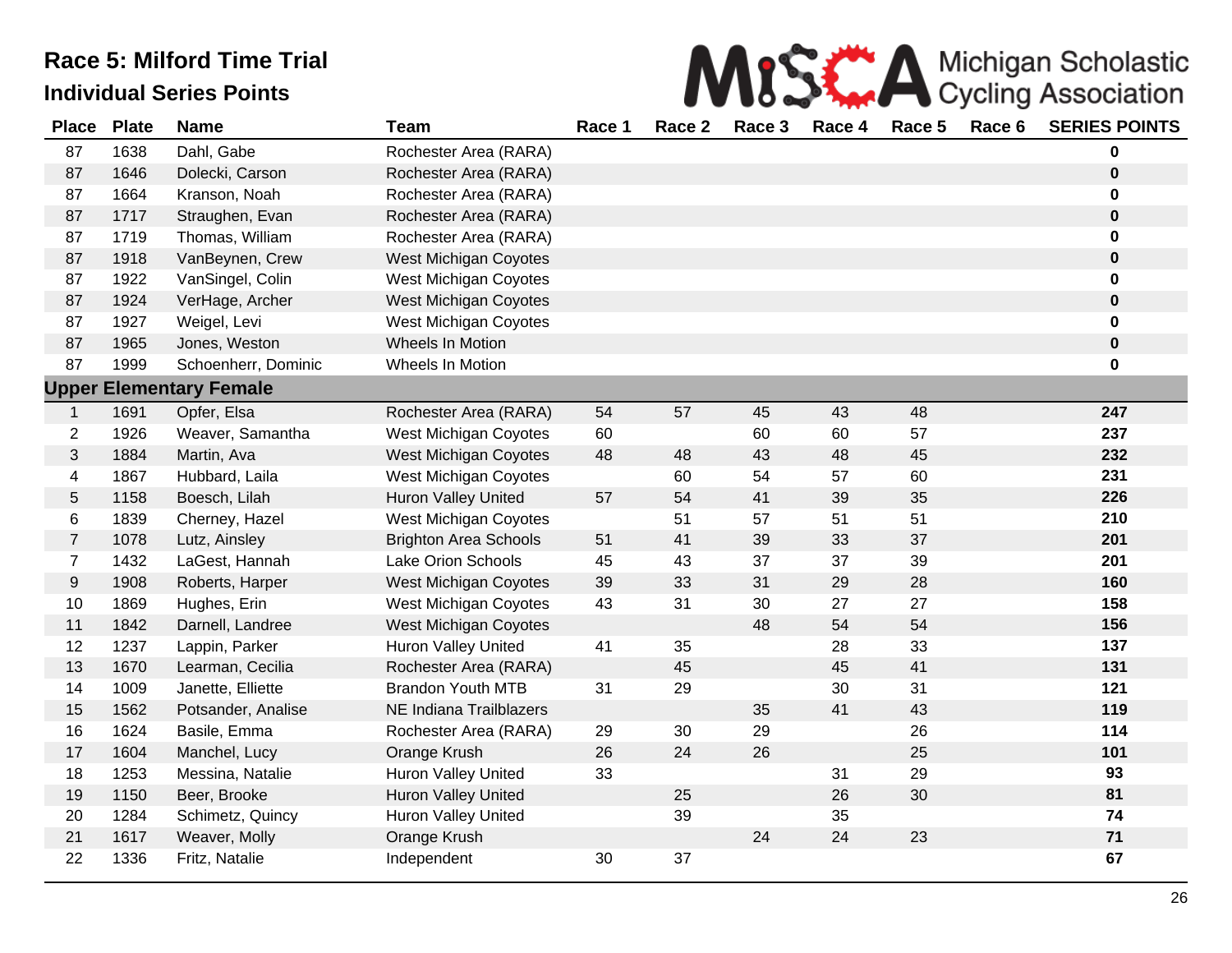

| <b>Place</b>   | <b>Plate</b> | <b>Name</b>                  | <b>Team</b>                  | Race 1 | Race 2 | Race 3 | Race 4 | Race 5 | Race 6 | <b>SERIES POINTS</b> |
|----------------|--------------|------------------------------|------------------------------|--------|--------|--------|--------|--------|--------|----------------------|
| 23             | 1874         | Leitow, Olivia               | West Michigan Coyotes        | 35     |        | 27     |        |        |        | 62                   |
| 24             | 1629         | Bommarito, Mia               | Rochester Area (RARA)        |        | 28     |        | 25     |        |        | 53                   |
| 25             | 5004         | Mackmiller, Mekenzie         | Independent                  | 28     |        |        |        | 24     |        | 52                   |
| 26             | 1821         | Beeck, Elin                  | <b>West Michigan Coyotes</b> |        |        | 51     |        |        |        | 51                   |
| 27             | 1217         | Johnson, Josephine           | <b>Huron Valley United</b>   | 27     |        |        |        | 22     |        | 49                   |
| 28             | 1637         | Cuthbertson, Megan           | Rochester Area (RARA)        | 37     | 1      |        |        |        |        | 38                   |
| 29             | 1886         | McCaughan, Nevaeh            | West Michigan Coyotes        |        |        | 33     |        |        |        | 33                   |
| 30             | 5044         | Hansen, Aspen                | Independent                  |        |        | 28     |        |        |        | 28                   |
| 31             | 1456         | Nye, Allison                 | Lake Orion Schools           |        | 27     |        |        |        |        | 27                   |
| 32             | 1703         | Raza, Zara                   | Rochester Area (RARA)        |        | 26     |        |        |        |        | 26                   |
| 33             | 5053         | Hanson, Addison              | Independent                  |        |        | 25     |        |        |        | 25                   |
| 34             | 1003         | Clancy, Braelynn             | <b>Brandon Youth MTB</b>     |        |        |        |        |        |        | 0                    |
| 34             | 1286         | Smith, Caroline              | <b>Huron Valley United</b>   |        |        |        |        |        |        | $\pmb{0}$            |
| 34             | 1313         | Wilson, Layla                | Huron Valley United          |        |        |        |        |        |        | 0                    |
| 34             | 1443         | Mermell, Ellie               | Lake Orion Schools           |        |        |        |        |        |        | $\bf{0}$             |
| 34             | 1486         | Alvesteffer, Zoey            | <b>Midland MTB Crew</b>      |        |        |        |        |        |        | 0                    |
| 34             | 1506         | Guillaudeu, Jason            | <b>Midland MTB Crew</b>      |        |        |        |        |        |        | $\bf{0}$             |
| 34             | 1512         | King, Madilyne               | Midland MTB Crew             |        |        |        |        |        |        | 0                    |
| 34             | 1544         | Wajer, Eva                   | Midland MTB Crew             |        |        |        |        |        |        | $\bf{0}$             |
| 34             | 1547         | Wrobel, Hannah               | Midland MTB Crew             |        |        |        |        |        |        | 0                    |
| 34             | 1549         | Yorks, Tinley                | <b>Midland MTB Crew</b>      |        |        |        |        |        |        | $\pmb{0}$            |
| 34             | 1663         | Kranson, Claire              | Rochester Area (RARA)        |        |        |        |        |        |        | 0                    |
| 34             | 1807         | Lewis, Hadley                | South Lyon Youth MTB         |        |        |        |        |        |        | $\pmb{0}$            |
| 34             | 1829         | Braidwood, Charlotte         | West Michigan Coyotes        |        |        |        |        |        |        | 0                    |
| 34             | 1881         | Lukas, Sierra                | West Michigan Coyotes        |        |        |        |        |        |        | $\mathbf 0$          |
| 34             | 1892         | Morden, Mikayla              | West Michigan Coyotes        |        |        |        |        |        |        | 0                    |
| 34             | 1911         | Segerlind, Marina            | West Michigan Coyotes        |        |        |        |        |        |        | $\pmb{0}$            |
| 34             | 1966         | Kelley, Grace                | Wheels In Motion             |        |        |        |        |        |        | 0                    |
| 34             | 1973         | Koss, Penelope               | Wheels In Motion             |        |        |        |        |        |        | $\mathbf 0$          |
| 34             | 1993         | Reyes, Amanda                | Wheels In Motion             |        |        |        |        |        |        | $\mathbf 0$          |
|                |              | <b>Lower Elementary Male</b> |                              |        |        |        |        |        |        |                      |
| $\mathbf{1}$   | 1631         | Carnwath, Austin             | Rochester Area (RARA)        | 47     | 50     | 50     | 50     | 41     |        | 238                  |
| $\overline{2}$ | 1682         | Morales-Zozaya, Dante        | Rochester Area (RARA)        | 38     | 41     | 44     | 47     | 47     |        | 217                  |
| 3              | 1676         | Malone, Alexander            | Rochester Area (RARA)        | 29     | 35     | 41     | 44     | 44     |        | 193                  |
|                |              |                              |                              |        |        |        |        |        |        |                      |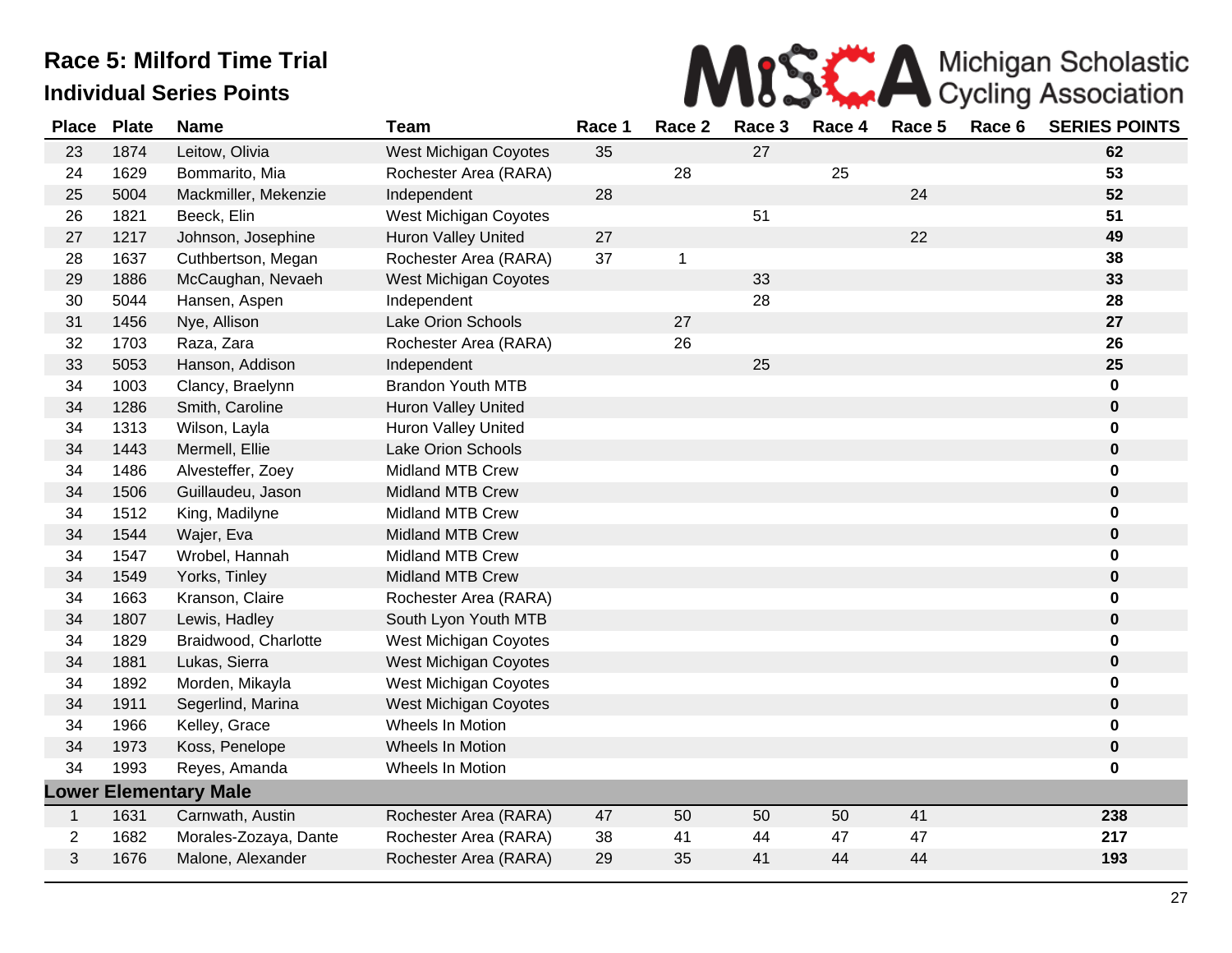

| <b>Place</b>   | <b>Plate</b> | <b>Name</b>             | <b>Team</b>                  | Race 1         | Race 2           | Race 3         | Race 4         | Race 5         | Race 6 | <b>SERIES POINTS</b> |
|----------------|--------------|-------------------------|------------------------------|----------------|------------------|----------------|----------------|----------------|--------|----------------------|
| 4              | 1853         | Eves, Owen              | West Michigan Coyotes        | 44             | 44               | 47             | 1              | 35             |        | 171                  |
| 5              | 1152         | Bishop, Torsten         | Huron Valley United          | 31             | 33               | 35             | 35             | 33             |        | 167                  |
| 6              | 1493         | Brey, Jackson           | <b>Midland MTB Crew</b>      |                | 38               | 38             | 41             | 38             |        | 155                  |
| $\overline{7}$ | 1847         | DeWall, Grant           | West Michigan Coyotes        | 50             | 47               |                | $\mathbf{1}$   | 50             |        | 148                  |
| 8              | 1833         | Broughton, James        | West Michigan Coyotes        | 33             | 31               | 33             | 38             |                |        | 135                  |
| 9              | 1437         | Lidgey, Ryan            | <b>Lake Orion Schools</b>    | 23             | 21               | 25             | 33             | 31             |        | 133                  |
| 10             | 1723         | Uh, Joshua              | Rochester Area (RARA)        | 27             | 27               | 16             | 31             | 27             |        | 128                  |
| 10             | 1969         | Kennedy, Ronan          | Wheels In Motion             | 41             |                  | 29             | 29             | 29             |        | 128                  |
| 12             | 1026         | Beck, Elias             | <b>Brighton Area Schools</b> | 19             | 29               | 31             | 23             | 25             |        | 127                  |
| 13             | 1059         | Haberkorn, Beckham      | <b>Brighton Area Schools</b> | $\,6$          | 23               | 23             | 13             | 23             |        | 88                   |
| 14             | 1844         | Deras, Jordan           | <b>West Michigan Coyotes</b> | 35             | 25               | 27             |                |                |        | 87                   |
| 15             | 1696         | Pokowski, Aiden         | Rochester Area (RARA)        | 17             | $\boldsymbol{9}$ | 21             | 25             | 13             |        | 85                   |
| 16             | 1256         | Moore, Thomas           | Huron Valley United          | 21             | 20               | 18             | 10             | 9              |        | 78                   |
| 17             | 1178         | Carnaghi, Noah          | Huron Valley United          | 20             | 16               | $\overline{4}$ | 15             | 21             |        | 76                   |
| 18             | 1192         | Dobrin, Everett         | <b>Huron Valley United</b>   | 14             | 19               | 8              | 19             | 15             |        | 75                   |
| 19             | 5014         | Jansenvangalen, Jackson | Independent                  | 16             | 15               | 19             | 21             | $\mathbf{1}$   |        | 72                   |
| 20             | 1586         | Baines, Thomas          | Orange Krush                 | 13             | 3                | 12             | 18             | 14             |        | 60                   |
| 21             | 1726         | Veda, Gavin             | Rochester Area (RARA)        | 12             | 12               | $\overline{7}$ | 27             | $\mathbf{1}$   |        | 59                   |
| 22             | 1642         | D'Anna, Marcello        | Rochester Area (RARA)        | 11             | 5                | 9              | 11             | 18             |        | 54                   |
| 23             | 1275         | Rodner, Levi            | <b>Huron Valley United</b>   | 18             | 6                |                | 8              | 19             |        | 51                   |
| 24             | 1656         | Harper, Logan           | Rochester Area (RARA)        |                | $\overline{7}$   | 17             | 9              | 16             |        | 49                   |
| 25             | 1979         | Langford, Silas         | Wheels In Motion             | $\mathbf{1}$   | 17               | 15             | 4              | $\mathbf{1}$   |        | 38                   |
| 26             | 1346         | Horn, Oliver            | Independent                  |                | 18               |                | 17             | $\overline{2}$ |        | 37                   |
| 27             | 1645         | Dodson, Gavin           | Rochester Area (RARA)        |                | 11               |                | 20             | 5              |        | 36                   |
| 28             | 1671         | Learman, Lucas          | Rochester Area (RARA)        |                | $\mathbf 1$      |                | 14             | 20             |        | 35                   |
| 28             | 1873         | Leitow, Evan            | West Michigan Coyotes        | 15             |                  | 20             |                |                |        | 35                   |
| 30             | 1062         | Hodder, Evan            | <b>Brighton Area Schools</b> |                | 13               |                | 16             |                |        | 29                   |
| 31             | 1290         | Stewart, Adam           | <b>Huron Valley United</b>   |                | $\mathbf{1}$     | 14             |                | 12             |        | 27                   |
| 31             | 1347         | Hovey, Maximus          | Independent                  | 10             | 14               | 3              |                |                |        | 27                   |
| 33             | 1626         | Bedia, Nicolas          | Rochester Area (RARA)        |                | $\,8\,$          |                | 6              | 11             |        | 25                   |
| 33             | 1917         | Tyron, Finneas          | West Michigan Coyotes        | 25             |                  |                |                |                |        | 25                   |
| 35             | 1722         | Uh, Henry               | Rochester Area (RARA)        | $\overline{2}$ | $\mathbf{1}$     | 11             | $\overline{7}$ | $\mathbf{3}$   |        | 24                   |
| 36             | 1712         | Seyka, Grayson          | Rochester Area (RARA)        |                | 10               |                | 12             |                |        | 22                   |
| 37             | 1648         | Dossey, Avery           | Rochester Area (RARA)        | $\,8\,$        | $\mathbf{1}$     | $\mathbf{1}$   | $\mathbf{1}$   | 10             |        | 21                   |
|                |              |                         |                              |                |                  |                |                |                |        |                      |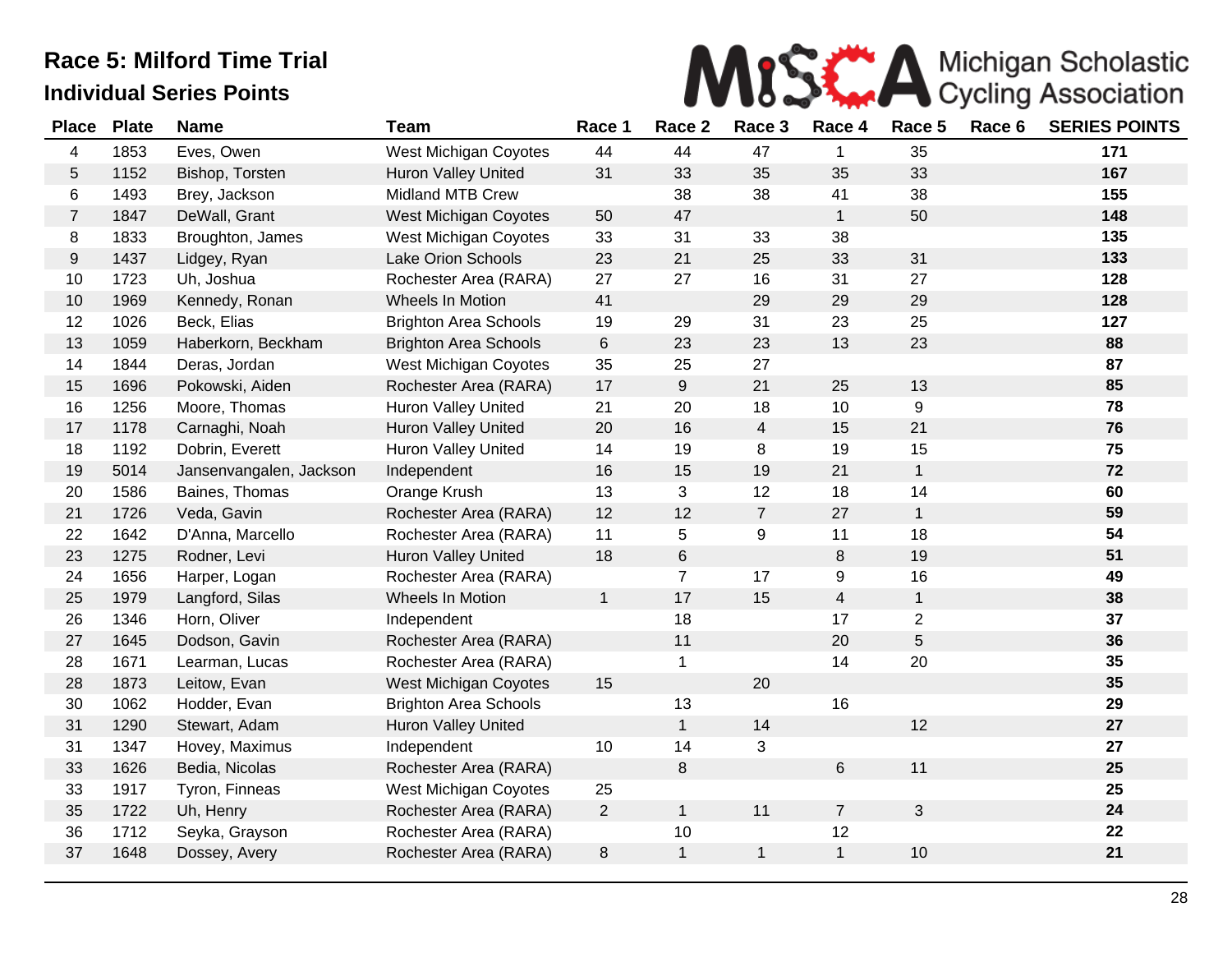

| <b>Place</b> | <b>Plate</b> | <b>Name</b>            | <b>Team</b>                | Race 1         | Race 2         | Race 3         | Race 4         | Race 5         | Race 6 | <b>SERIES POINTS</b> |
|--------------|--------------|------------------------|----------------------------|----------------|----------------|----------------|----------------|----------------|--------|----------------------|
| 38           | 1180         | Carstens, Ronan        | Huron Valley United        |                |                |                |                | 17             |        | 17                   |
| 39           | 1369         | Robinson, Carter       | Independent                |                | 4              | 13             |                |                |        | 17                   |
| 40           | 5009         | Hohmann-Gold, Chance   | Independent                | 9              |                |                |                | $\overline{7}$ |        | 16                   |
| 41           | 1403         | Florence, Austin       | <b>Lake Orion Schools</b>  | $\overline{7}$ | 1              |                | 3              | $\overline{4}$ |        | 15                   |
| 42           | 5008         | Masserant, Giovanni    | Orange Krush               |                | 1              | 5              |                | 8              |        | 14                   |
| 43           | 1835         | Bumstead, Griffin      | West Michigan Coyotes      |                |                | 10             |                |                |        | 10                   |
| 43           | 1876         | Lilly, Isaac           | West Michigan Coyotes      | 5              | 1              | $\mathbf{1}$   | $\overline{2}$ | 1              |        | 10                   |
| 45           | 1823         | Blaszczyk, Adreian     | West Michigan Coyotes      | 4              | $\mathbf{1}$   | $\overline{2}$ |                | $\mathbf{1}$   |        | 8                    |
| 46           | 1283         | Sargent, Jack          | Huron Valley United        |                | 1              |                |                | 6              |        | $\overline{7}$       |
| 47           | 1728         | Vittorini, Cristiano   | Rochester Area (RARA)      |                | $\overline{2}$ |                | 5              |                |        | $\overline{7}$       |
| 48           | 1896         | OByrne, Finn           | West Michigan Coyotes      |                |                | 6              |                |                |        | 6                    |
| 49           | 1464         | Posler, Theodore       | Lake Orion Schools         | $\mathbf{1}$   | $\mathbf{1}$   | $\overline{1}$ | 1              | 1              |        | 5                    |
| 49           | 1725         | Veda, Callum           | Rochester Area (RARA)      | $\mathbf{1}$   | 1              | 1              |                |                |        | 5                    |
| 49           | 1945         | Coryell, Liam          | Wheels In Motion           | $\mathbf{1}$   | $\mathbf{1}$   | $\mathbf{1}$   | 1              | $\mathbf{1}$   |        | 5                    |
| 52           | 1338         | Garthoff, Alasdair     | Independent                | $\mathbf 1$    | 1              |                |                |                |        |                      |
| 52           | 1342         | Harville, Owen         | Independent                | $\mathbf{1}$   | $\mathbf{1}$   | $\mathbf{1}$   | 1              |                |        |                      |
| 52           | 1362         | Myers, Hudson          | Independent                | 1              | 1              |                | 1              | 1              |        | 4                    |
| 52           | 1363         | Norgaard, Cole         | Independent                | 3              |                |                |                | 1              |        | 4                    |
| 52           | 1502         | Flanery, Sullivan      | <b>Midland MTB Crew</b>    | 1              |                | 1              | 1              | 1              |        | 4                    |
| 52           | 1727         | Veda, Luke             | Rochester Area (RARA)      | $\mathbf{1}$   | 1              | $\mathbf 1$    | 1              |                |        | 4                    |
| 52           | 1840         | Cherney, James         | West Michigan Coyotes      |                | 1              | 1              |                | 1              |        |                      |
| 52           | 1968         | Kennedy, Makai         | Wheels In Motion           | $\mathbf 1$    |                | $\mathbf{1}$   | 1              | $\mathbf{1}$   |        |                      |
| 52           | 5015         | Jansenvangalen, Edison | Independent                |                | 1              | 1              | 1              |                |        |                      |
| 61           | 1229         | Kollien, Hudson        | Huron Valley United        |                | $\mathbf{1}$   | $\mathbf{1}$   |                | $\mathbf{1}$   |        | 3                    |
| 61           | 1402         | Eastman, Hudson        | <b>Lake Orion Schools</b>  | 1              | 1              |                | 1              |                |        | 3                    |
| 61           | 1610         | Smith, Hoyt            | Orange Krush               |                | $\mathbf{1}$   |                | $\mathbf{1}$   | $\mathbf{1}$   |        | 3                    |
| 64           | 1216         | Johnson, Axl           | <b>Huron Valley United</b> | 1              |                |                |                |                |        | $\mathbf{2}$         |
| 64           | 1341         | Goebelbecker, Henry    | Independent                |                | $\mathbf{1}$   |                |                |                |        | $\mathbf{2}$         |
| 64           | 1423         | Johnson, Robert        | <b>Lake Orion Schools</b>  |                |                |                | 1              |                |        | $\mathbf 2$          |
| 64           | 1457         | Nye, Wesley            | <b>Lake Orion Schools</b>  |                | $\mathbf{1}$   |                | 1              |                |        | $\mathbf{2}$         |
| 64           | 1628         | Bommarito, Leonardo    | Rochester Area (RARA)      |                | 1              |                |                |                |        | $\mathbf{2}$         |
| 64           | 1669         | Laporte, Liam          | Rochester Area (RARA)      |                | 1              |                |                |                |        | $\mathbf{2}$         |
| 64           | 1992         | Provost, Asher         | Wheels In Motion           |                |                |                |                |                |        | $\mathbf 2$          |
| 64           | 5039         | Kluesner, Garrett      | Independent                |                |                |                |                |                |        | $\mathbf{2}$         |
|              |              |                        |                            |                |                |                |                |                |        |                      |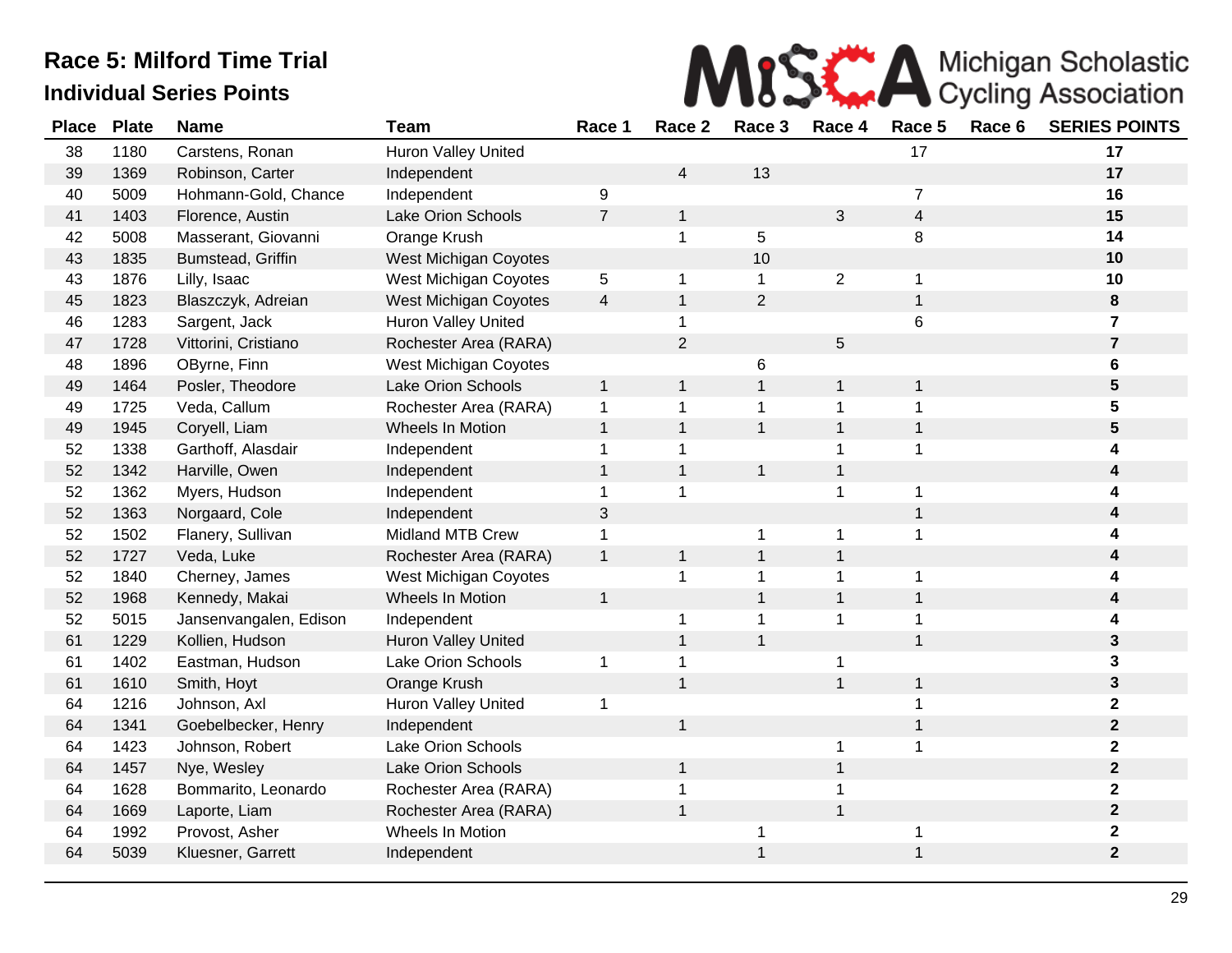

| <b>Place</b> | <b>Plate</b> | <b>Name</b>               | Team                         | Race 1       | Race 2      | Race 3                  | Race 4 | Race 5       | Race 6 | <b>SERIES POINTS</b> |
|--------------|--------------|---------------------------|------------------------------|--------------|-------------|-------------------------|--------|--------------|--------|----------------------|
| 72           | 1292         | Stocker, Cameron          | <b>Huron Valley United</b>   |              |             |                         |        |              |        | 1                    |
| 72           | 1382         | Tucker, Matthias          | Independent                  | 1            |             |                         |        |              |        | 1                    |
| 72           | 1452         | Munk, Benjamin            | <b>Lake Orion Schools</b>    |              | $\mathbf 1$ |                         |        |              |        | 1                    |
| 72           | 1497         | Cassidy, Tucker Creek     | <b>Midland MTB Crew</b>      |              |             | 1                       |        |              |        | $\mathbf 1$          |
| 72           | 1535         | Stewart, Macklin          | <b>Midland MTB Crew</b>      |              | 1           |                         |        |              |        | 1                    |
| 72           | 1620         | Abraham, Andrew           | Rochester Area (RARA)        | $\mathbf{1}$ |             |                         |        |              |        | $\mathbf 1$          |
| 72           | 1621         | Adam, Lorenzo             | Rochester Area (RARA)        |              | 1           |                         |        |              |        | 1                    |
| 72           | 5045         | Hansen, Brooks            | Independent                  |              |             | $\overline{\mathbf{1}}$ |        |              |        | 1                    |
| 72           | 5060         | Vazquez Gonzalez, Marcelo | Independent                  |              |             |                         | 1      |              |        | 1                    |
| 72           | 5067         | Lincoln, William          | Independent                  |              |             |                         |        | $\mathbf{1}$ |        | $\mathbf 1$          |
| 72           | 5068         | Roth, Eric                | <b>Brandon Youth MTB</b>     |              |             |                         |        | 1            |        | 1                    |
| 83           | 1060         | Hawkins III, Marc         | <b>Brighton Area Schools</b> |              |             |                         |        |              |        | $\bf{0}$             |
| 83           | 1104         | Roobol, Jensen            | <b>Brighton Area Schools</b> |              |             |                         |        |              |        | 0                    |
| 83           | 1174         | Capra, Liam               | <b>Huron Valley United</b>   |              |             |                         |        |              |        | $\mathbf 0$          |
| 83           | 1198         | Ebejer, Caden             | <b>Huron Valley United</b>   |              |             |                         |        |              |        | 0                    |
| 83           | 1212         | Hurst, Maxwell            | Huron Valley United          |              |             |                         |        |              |        | $\bf{0}$             |
| 83           | 1222         | Kennedy, Callan           | Huron Valley United          |              |             |                         |        |              |        | 0                    |
| 83           | 1251         | Meshkinfam, Liam          | <b>Huron Valley United</b>   |              |             |                         |        |              |        | $\mathbf 0$          |
| 83           | 1263         | Ostberg, Sebastian        | Huron Valley United          |              |             |                         |        |              |        | 0                    |
| 83           | 1266         | Palumbo, Anthony          | <b>Huron Valley United</b>   |              |             |                         |        |              |        | $\pmb{0}$            |
| 83           | 1282         | Sapp, Henry               | Huron Valley United          |              |             |                         |        |              |        | 0                    |
| 83           | 1300         | Troger, Daniel            | Huron Valley United          |              |             |                         |        |              |        | $\bf{0}$             |
| 83           | 1308         | Watch, Jackson            | Huron Valley United          |              |             |                         |        |              |        | 0                    |
| 83           | 1309         | Watch, Weston             | Huron Valley United          |              |             |                         |        |              |        | $\pmb{0}$            |
| 83           | 1325         | Bryant, Joseph            | Independent                  |              |             |                         |        |              |        | 0                    |
| 83           | 1367         | Pugno-Mailey, Asher       | Independent                  |              |             |                         |        |              |        | $\mathbf 0$          |
| 83           | 1381         | Tucker, Joshua            | Independent                  |              |             |                         |        |              |        | 0                    |
| 83           | 1413         | Gizicki, Declan           | <b>Lake Orion Schools</b>    |              |             |                         |        |              |        | $\mathbf 0$          |
| 83           | 1458         | Pagot, Lukas              | <b>Lake Orion Schools</b>    |              |             |                         |        |              |        | 0                    |
| 83           | 1487         | Balan, Ethan              | <b>Midland MTB Crew</b>      |              |             |                         |        |              |        | $\bf{0}$             |
| 83           | 1496         | Carey, Will               | <b>Midland MTB Crew</b>      |              |             |                         |        |              |        | 0                    |
| 83           | 1498         | Cunningham, Gavin         | <b>Midland MTB Crew</b>      |              |             |                         |        |              |        | $\pmb{0}$            |
| 83           | 1505         | Guillaudeu, Alexander     | <b>Midland MTB Crew</b>      |              |             |                         |        |              |        | $\bf{0}$             |
| 83           | 1514         | Korinda, Liam             | <b>Midland MTB Crew</b>      |              |             |                         |        |              |        | $\bf{0}$             |
|              |              |                           |                              |              |             |                         |        |              |        |                      |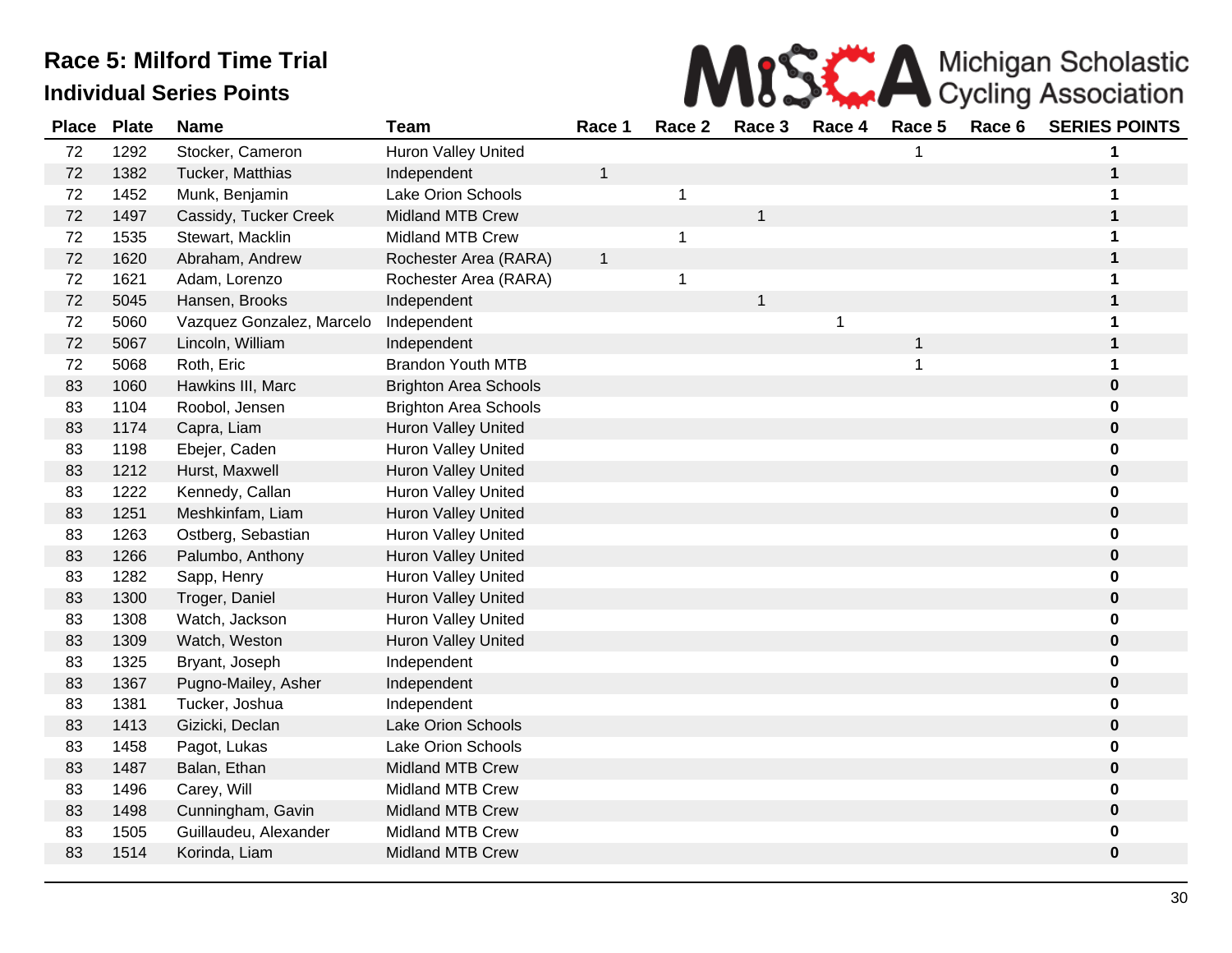| MISS A Michigan Scholastic                           |  |
|------------------------------------------------------|--|
| a 4 Desa 9 Desa 9 Desa 4 Desa 5 Desa 6 CEDIFO DOINTO |  |

| <b>Place</b>   | <b>Plate</b> | <b>Name</b>                    | <b>Team</b>                  | Race 1 | Race 2 | Race 3 | Race 4 | Race 5 | Race 6 | <b>SERIES POINTS</b> |
|----------------|--------------|--------------------------------|------------------------------|--------|--------|--------|--------|--------|--------|----------------------|
| 83             | 1515         | Lok, Christopher               | <b>Midland MTB Crew</b>      |        |        |        |        |        |        | 0                    |
| 83             | 1519         | Newland, Boden                 | <b>Midland MTB Crew</b>      |        |        |        |        |        |        | 0                    |
| 83             | 1525         | Rak-Mehler, Hillel             | <b>Midland MTB Crew</b>      |        |        |        |        |        |        | 0                    |
| 83             | 1540         | Syrylo, Elijah                 | <b>Midland MTB Crew</b>      |        |        |        |        |        |        | $\mathbf 0$          |
| 83             | 1545         | Wajer, Evan                    | <b>Midland MTB Crew</b>      |        |        |        |        |        |        | 0                    |
| 83             | 1548         | Yorks, Fisher                  | <b>Midland MTB Crew</b>      |        |        |        |        |        |        | $\pmb{0}$            |
| 83             | 1698         | Pop, Victor                    | Rochester Area (RARA)        |        |        |        |        |        |        | 0                    |
| 83             | 1724         | Uhlar, Graham                  | Rochester Area (RARA)        |        |        |        |        |        |        | 0                    |
| 83             | 1805         | Daniel, Graham                 | South Lyon Youth MTB         |        |        |        |        |        |        | 0                    |
| 83             | 1810         | Miska, James                   | South Lyon Youth MTB         |        |        |        |        |        |        | 0                    |
| 83             | 1841         | Corwin, Cruze                  | West Michigan Coyotes        |        |        |        |        |        |        | 0                    |
| 83             | 1919         | VanBeynen, Elliott             | <b>West Michigan Coyotes</b> |        |        |        |        |        |        | $\pmb{0}$            |
| 83             | 1963         | Jones, Hudson                  | Wheels In Motion             |        |        |        |        |        |        | 0                    |
| 83             | 1967         | Kelley, Luke                   | Wheels In Motion             |        |        |        |        |        |        | 0                    |
| 83             | 1987         | McLeod, Oliver                 | Wheels In Motion             |        |        |        |        |        |        | 0                    |
| 83             | 1997         | Saintin, Quentin               | Wheels In Motion             |        |        |        |        |        |        | $\mathbf 0$          |
| 83             | 1998         | Schoenherr, Charles            | Wheels In Motion             |        |        |        |        |        |        | 0                    |
| 83             | 2002         | Stark, Taavo                   | Wheels In Motion             |        |        |        |        |        |        | 0                    |
| 83             | 2007         | Wozniak, Cameron               | Wheels In Motion             |        |        |        |        |        |        | 0                    |
| 83             | 5038         | Weaver, Sawyer                 | Independent                  |        |        |        |        |        |        | 0                    |
|                |              | <b>Lower Elementary Female</b> |                              |        |        |        |        |        |        |                      |
| $\mathbf 1$    | 1391         | Babicheva, Julia               | Lake Orion Schools           | 50     | 47     | 47     | 47     | 44     |        | 235                  |
| $\sqrt{2}$     | 1484         | Zoschnick, Amelia              | Lake Orion Schools           | 47     | 44     | 44     | 44     | 41     |        | 220                  |
| 3              | 1305         | Vogel, Emerson                 | Huron Valley United          |        | 50     | 50     | 50     | 50     |        | 200                  |
| $\overline{4}$ | 1187         | Colegrove, Khloe               | Huron Valley United          | 33     | 41     | 41     | 41     | 38     |        | 194                  |
| 5              | 1202         | Hartman, Josie                 | <b>Huron Valley United</b>   | 35     | 38     | 35     | 38     | 47     |        | 193                  |
| 6              | 1193         | Dobrin, Vivian                 | <b>Huron Valley United</b>   | 41     | 35     | 38     | 31     | 35     |        | 180                  |
| $\overline{7}$ | 1241         | Luttenbacher, Madelyn          | Huron Valley United          | 44     | 20     | 29     | 33     | 31     |        | 157                  |
| $\bf 8$        | 1156         | Blazic, Ava                    | Huron Valley United          | 38     | 31     | 25     | 21     | 23     |        | 138                  |
| 9              | 1440         | Lucia, Rileigh                 | Lake Orion Schools           | 29     | 23     | 31     | 25     | 29     |        | 137                  |
| 10             | 1148         | Adams, Vivian                  | <b>Huron Valley United</b>   | 31     | 33     | 33     |        | 33     |        | 130                  |
| 11             | 1438         | Lucia, Adelyn                  | Lake Orion Schools           | 27     | 21     | 21     | 27     | 25     |        | 121                  |
| 12             | 1162         | Boyd, Alexandria               | <b>Huron Valley United</b>   | 19     | 14     | 19     | 29     | 27     |        | 108                  |
| 13             | 1386         | Agnetti, Ellis                 | Lake Orion Schools           | 25     | 27     | 27     | 20     |        |        | 99                   |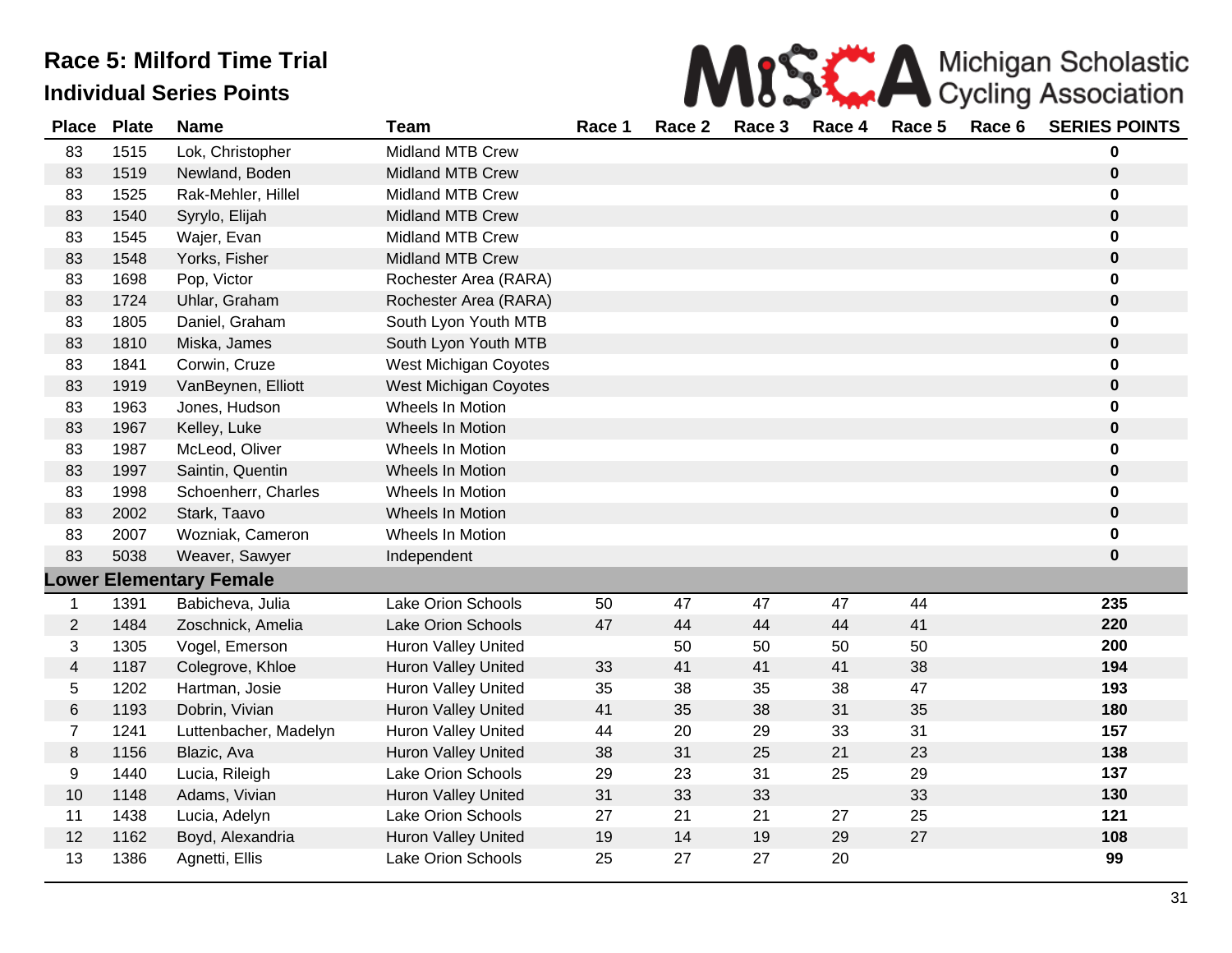

| <b>Place</b> | <b>Plate</b> | <b>Name</b>           | <b>Team</b>                | Race 1 | Race 2           | Race 3 | Race 4  | Race 5         | Race 6 | <b>SERIES POINTS</b> |
|--------------|--------------|-----------------------|----------------------------|--------|------------------|--------|---------|----------------|--------|----------------------|
| 14           | 1431         | LaGest, Avery         | Lake Orion Schools         | 23     | 18               | 20     | 17      | 19             |        | 97                   |
| 15           | 1994         | Rogers, Claire        | Wheels In Motion           | 21     | 10               | 17     | 15      | 15             |        | 78                   |
| 16           | 1410         | Francese, Marla       | Lake Orion Schools         |        | 25               | 23     | 23      |                |        | 71                   |
| 17           | 1425         | Keilman, Harlie       | Lake Orion Schools         | 16     | 19               | 16     | 14      | $\mathbf{1}$   |        | 66                   |
| 18           | 1711         | Seyka, Adeline        | Rochester Area (RARA)      |        | 29               |        | 35      |                |        | 64                   |
| 19           | 1427         | Key, Annie            | Lake Orion Schools         |        | 17               |        | 18      | 21             |        | 56                   |
| 20           | 1246         | Mallory, Maia         | Huron Valley United        | 13     |                  | 14     | 12      | 16             |        | 55                   |
| 21           | 1147         | Adams, Rosemary       | Huron Valley United        | 15     | 13               | 15     |         | 11             |        | 54                   |
| 22           | 1465         | Reetz, Annabella      | <b>Lake Orion Schools</b>  |        | 16               |        | 19      | 18             |        | 53                   |
| 23           | 1337         | Galvez, Victoria      | Independent                |        | 11               | 12     | 11      | 17             |        | 51                   |
| 24           | 1978         | Langford, Reese       | Wheels In Motion           | 14     | 8                | 11     | $\,8\,$ | 8              |        | 49                   |
| 25           | 1252         | Messina, Aviana       | <b>Huron Valley United</b> | 18     |                  |        | 13      | 10             |        | 41                   |
| 25           | 1958         | Hoag, Emmersyn        | Wheels In Motion           | 17     | 15               |        |         | 9              |        | 41                   |
| 27           | 1236         | Lapp, Madelyn         | <b>Huron Valley United</b> |        |                  | 18     |         | 20             |        | 38                   |
| 28           | 1412         | Gaylord, Eleanor      | Lake Orion Schools         | 12     | $\boldsymbol{9}$ |        | $9\,$   | $\overline{7}$ |        | 37                   |
| 28           | 1952         | Hale, Molly           | Wheels In Motion           | 20     |                  |        | 16      | $\mathbf{1}$   |        | 37                   |
| 30           | 1170         | Caldwell, Isla        | <b>Huron Valley United</b> |        | 1                |        | 10      | 14             |        | 25                   |
| 31           | 1207         | Heusted, Isla         | <b>Huron Valley United</b> |        | $\overline{7}$   | 10     |         | $\mathbf{1}$   |        | 18                   |
| 32           | 1463         | Pitcock, Kayley       | Lake Orion Schools         |        |                  |        |         | 13             |        | 13                   |
| 33           | 1888         | McLouth, Sacora       | West Michigan Coyotes      |        |                  | 13     |         |                |        | 13                   |
| 34           | 1804         | Brauner, Olivia       | Wheels In Motion           |        |                  |        |         | 12             |        | 12                   |
| 35           | 1354         | Krasnov, Victoria     | Rochester Area (RARA)      |        | 12               |        |         |                |        | 12                   |
| 36           | 1661         | Kedia, Verlie         | Rochester Area (RARA)      |        | $\,6\,$          |        |         |                |        | $\overline{7}$       |
| 37           | 1004         | Clancy, Bryleigh      | <b>Brandon Youth MTB</b>   |        |                  |        |         |                |        | 0                    |
| 37           | 1211         | Hurst, Grace          | Huron Valley United        |        |                  |        |         |                |        | $\boldsymbol{0}$     |
| 37           | 1248         | Mayer, Corinne        | <b>Huron Valley United</b> |        |                  |        |         |                |        | 0                    |
| 37           | 1333         | Feddersen, Avery      | Independent                |        |                  |        |         |                |        | $\mathbf 0$          |
| 37           | 1334         | Frincke, Georgia      | Independent                |        |                  |        |         |                |        | 0                    |
| 37           | 1419         | Helgemo, Brinleigh    | Lake Orion Schools         |        |                  |        |         |                |        | 0                    |
| 37           | 1469         | Schultz, Ariana       | Lake Orion Schools         |        |                  |        |         |                |        | 0                    |
| 37           | 1489         | Bartle, Harper        | <b>Midland MTB Crew</b>    |        |                  |        |         |                |        | 0                    |
| 37           | 1490         | Bartle, Norah         | <b>Midland MTB Crew</b>    |        |                  |        |         |                |        | 0                    |
| 37           | 1543         | Van Slaars, Charlotte | <b>Midland MTB Crew</b>    |        |                  |        |         |                |        | 0                    |
| 37           | 1934         | Arkwright, Estelle    | Wheels In Motion           |        |                  |        |         |                |        | 0                    |